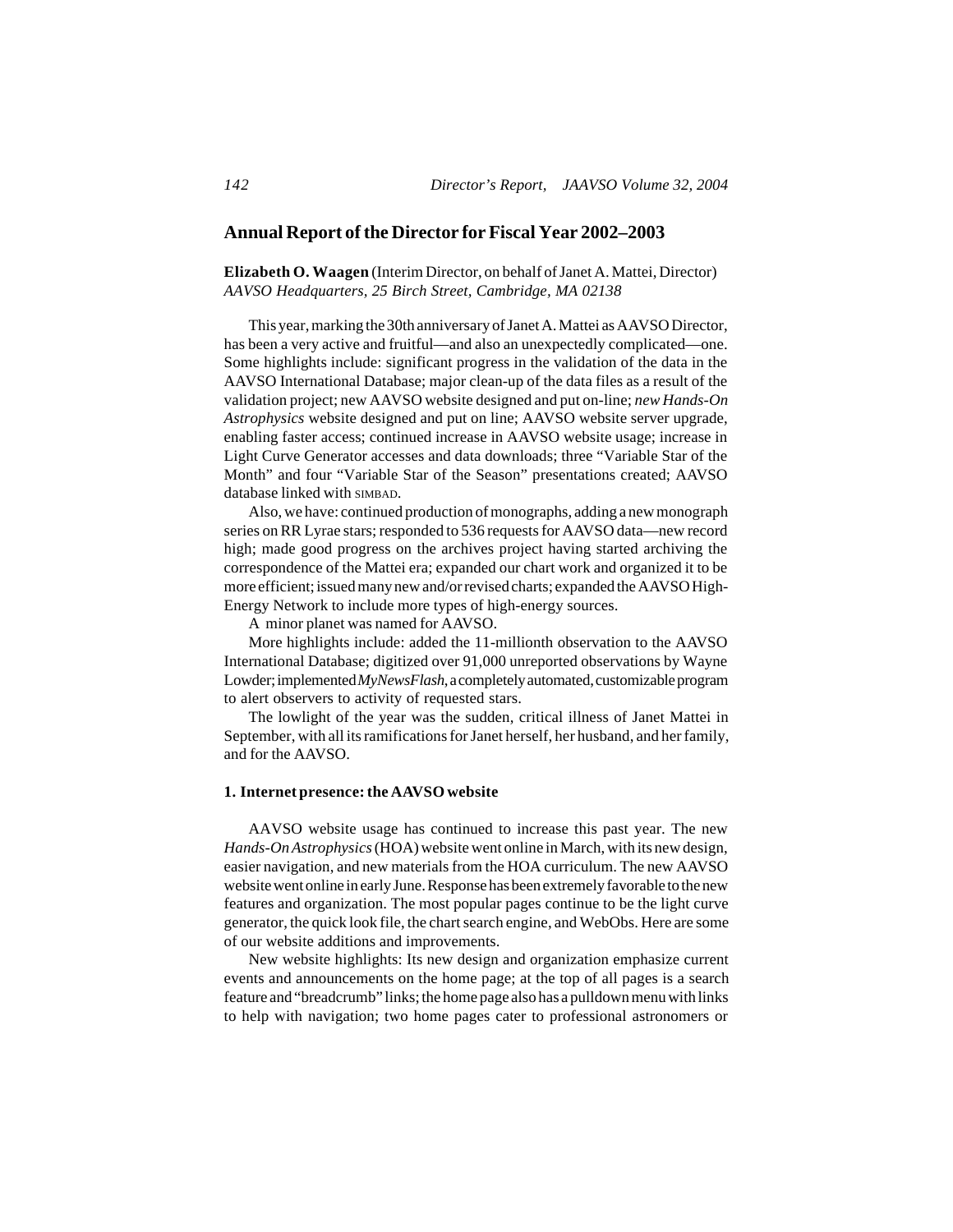beginners; side borders have been eliminated to make more room on each page for text and content; a "Pick A Star" program on every page enables you to make light curves, find charts, and/or view data for any star of your choice from any page on the site; the "top ten downloaded pages" live list on the home page shows which pages are most popular every week.

Educational tools: The redesigned and reorganized *Hands-On Astrophysics* (HOA) website is now online, with new activities and more information from real HOA materials included on the website, and online ordering of HOA now available through our secure server.

We added three stars to the "Variable Star of the Month" pages ( $\mu$  Cep, VW Hyi, V838 Mon) and four to the "Variable Star of the Season" pages (U Mon, W Vir, R Aqr, and UV Cet).

Data, observing, membership, and new features: We created and updated specialty star webpages for: V838 Mon; V4743 Sgr; NGC1097; SN 2003cg; GRB030329; N Sgr 03 #1; ρ Cas; N Oph 03; LX Cyg; SN 2003hn; SN 2003hx; SN 2003hv; and N Sgr 03 #2.

We created specialty pages for Berto Monard's discovery of GRB030725 afterglow and for Dr. Christopher Mauche's campaign to monitor QS Tel.

Pages were created to explain AAVSO's impact on science; the AAVSO International Database; and the AAVSO Validation Project.

We revamped the Gamma-Ray Burst pages; added several observing aids; added an article on CCD transformation coefficients by Louis Cohen. An NMO (Needs More Observations) planning tool developed by AAVSO member Mike Simonsen was added to the *AAVSO Bulletin* page each month.

We posted a new version of the TS data analysis program; added a Julian Date converter; added the Observer Totals from 2001–2002; added the Fall 2002 and Spring 2003 meeting archives with photo galleries, audio/video, and ppt downloads available.

We added new papers to the "AAVSO in print" section; member/observer profiles and webpages (Lou Cox and recent Nobel Laureate Riccardo Giacconi).

Also added to the website were: Variable Star Chart CD ROM2 order form page; Dorrit Hoffleit's autobiography order form page; a page about the *London Times* article on Dorrit Hoffleit; an "In Memoriam" section, which includes pages on Cap Hossfield, Wayne Lowder, Danie Overbeek, Art Stokes, and Ted Wales.

We scanned every director's report from 1954 through 2000; they are now available from our website.

A web page was created on NASA astronaut Dr. John Grunsfeld being named NASA Chief Scientist. We enhanced the solar photo gallery with many more photos; and created a page on Minor Planet AAVSO.

Publications added to the AAVSO website: *AAVSO Solar Bulletin* for September 2002–August 2003 (12 issues); *RR Lyrae Bulletin*, No.5; *AAVSO Newsletter*, Nos. 28 and 29, in html and pdf; *Eyepiece Views*, Vol. 2, No. 6, in html and pdf; *CCD Views*, Nos. 312–315 and one Special issue, in html and pdf; the JD Calendar for 2003;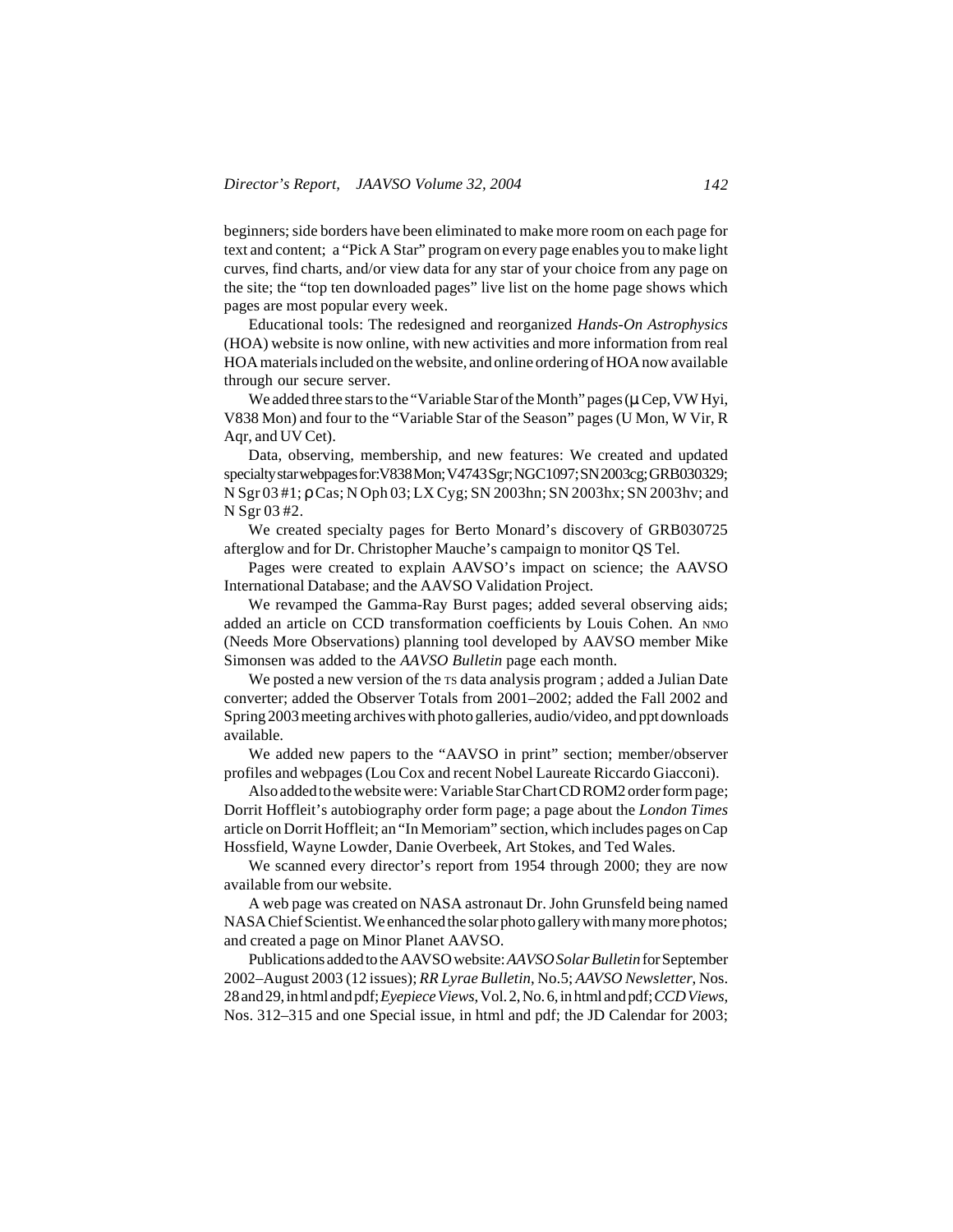*AAVSO PEP Newsletter*, Vol 22, No.1; *EB and RR Lyrae Ephemerides* for 2003; *AAVSO Bulletin No. 66* for 2003; five *Alert Notices*; 174 *News Flashes*; and *Observed Times of Minima of Eclipsing Binaries Nos. 7* and *8*.

Internet statistics: Here are some website statistics from October 1, 2002, through September 30, 2003: total webpages downloaded, 2,978,412; average pages downloaded, 8,160 per day or 1 every 10 seconds (1 every 25 seconds last year); average data transferred per day, 329 megabytes (241 megabytes last year); number of individual visitors, 204,213 (many returning visitors—last year it was 90,472); average individuals per day, 559—more than 1 every 3 minutes (last year it was 497).

The most active day was Wednesday (last year Thursday). The Most active time was 3–4 P.M. EST (last year it was 11 A.M. EST). The most inactive day was Sunday. The most inactive time was 2 A.M. EST.

The number of light curves plotted was about 93,170 (last year, 28,000), at a rate of about 255 plots per day (last year it was 145 plots per day) including about 20 from Exphem, 1 from KStars . The most popular stars were R CrB, SS Cyg, and U Gem. A total of 808,771 charts were downloaded (76,639 last year).

The top ten downloaded pages were: Light Curve Generator; Quick Look File; Chart Search; Web Obs; V838 Mon pages; Variable Star Section; Observing Manual; Search Site; Solar Section; Observing Programs.

Some comments from our website visitors:

• ...I must say that the AAVSO website is a wonderful tool. I just tried out the new server using the Light Curve Generator against some "favorites" of mine and I'm quite impressed in the response time! You and the entire AAVSO staff are to be applauded for all your efforts in meeting members needs (and wants in many cases!) Thanks again! —November 14, 2002, from Alabama.

• I've not had any recent problems anywhere on the AAVSO website. In fact, I consider it one of the best websites I've used. —November 17, 2002, from Canada.

• ...I would like to express my appreciation for the AAVSO membership renewal facilities that now make it so easy for members outside the U.S. If in the past I had to make my way to a bank to arrange an overseas draft in U.S. dollars, now I can do it in minutes over the Internet with a credit card. —December 16, 2002, from Australia.

• I'm fond of describing myself as an "expert" on beginning variable star observing. Like Mark Twain said about giving up smoking, "It's easy, I've done it dozens of times!" I made my first variable star observation (Chi Cygni) in 1961, but never reported it to the AAVSO. I got more serious in 1963, and made seven observations in one month, got my initials, and reported them. After being out of astronomy for decades, I started observing again in 2001, and made four observations. Finally,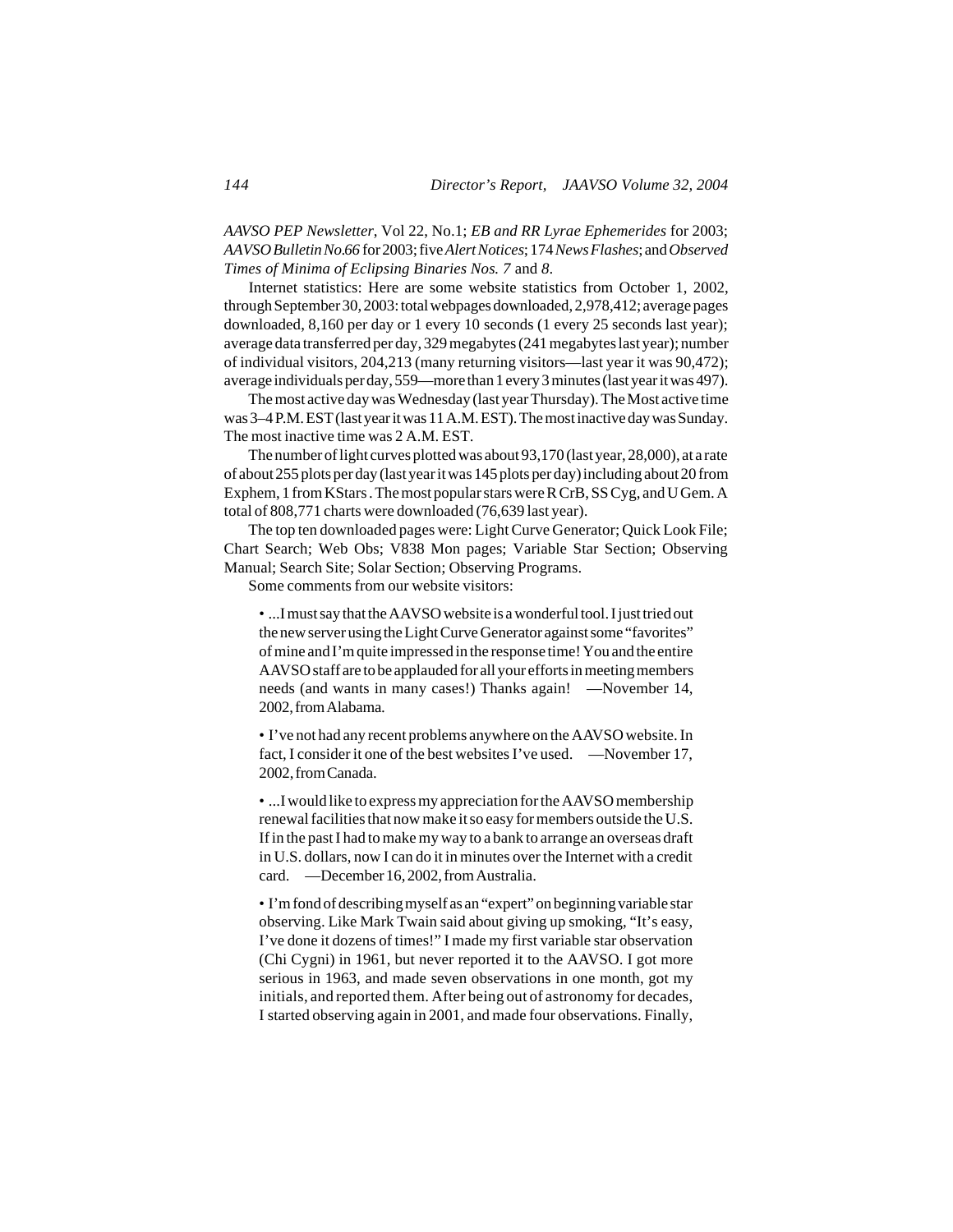last September I started a fourth time, and this time it seems to be taking. What has made the difference this time around is the AAVSO's internet presence. It's wonderful to be able to download any chart I want at a moment's notice. It's wonderful to be able to check my observations immediately to see whether I'm in the right ballpark. And it's wonderful to share the camaraderie of this email list. This time I'm hooked! —March 1, 2003, from Canada.

• I like the look and feel of the site. Very professional! —March 20, 2003, from Massachusetts.

• I consider the AAVSO web pages among the best designed and easiest to use I've seen anywhere. —March 7, 2003, from Canada.

• One more thing which is also very good-one may select features in "AAVSO Light Curve Generator." To see how my observations "fit" in relation to others I use yellow for others and dark red for me. One may also choose to see only visual or CCDV or whatever. —March 8, 2003, from Canada.

• Just found out about the new AAVSO web...I think it's pretty darn good! It's clean, concise, and esthetically pleasing. From time to time, I teach web page design at Newbury College and always have my students browse the internet and critic various sites. AAVSO has always been, what I considered, a premiere site.... Congratulations!!! —June 7, 2003 from U.S.A.

• Personally, I like the new web page. The new AAVSO site does everything that it used to do, and more. It is functional and I can learn to navigate it. What else can a person ask for? —June 7, 2003 from U.S.A.

• Website—it's great! I like it and like the colors. I've found everything I use and it loads quickly. I use dialup and appreciate that there are few time-consuming pictures, logo's etc. —June 9, 2003 from U.S.A.

• Congratulations on a fantastic job! Your new website is both highly attractive and strongly user-friendly. A really great product and "homebase" for VSO'ers and researchers the world over! —June 17, 2003 from U.S.A.

• The AAVSO web-site is one of my favorite astronomy tools. Thanks! —June 19, 2003 from U.S.A.

• The AAVSO website is superb and very intuitive. — July 11, 2003 from U.S.A.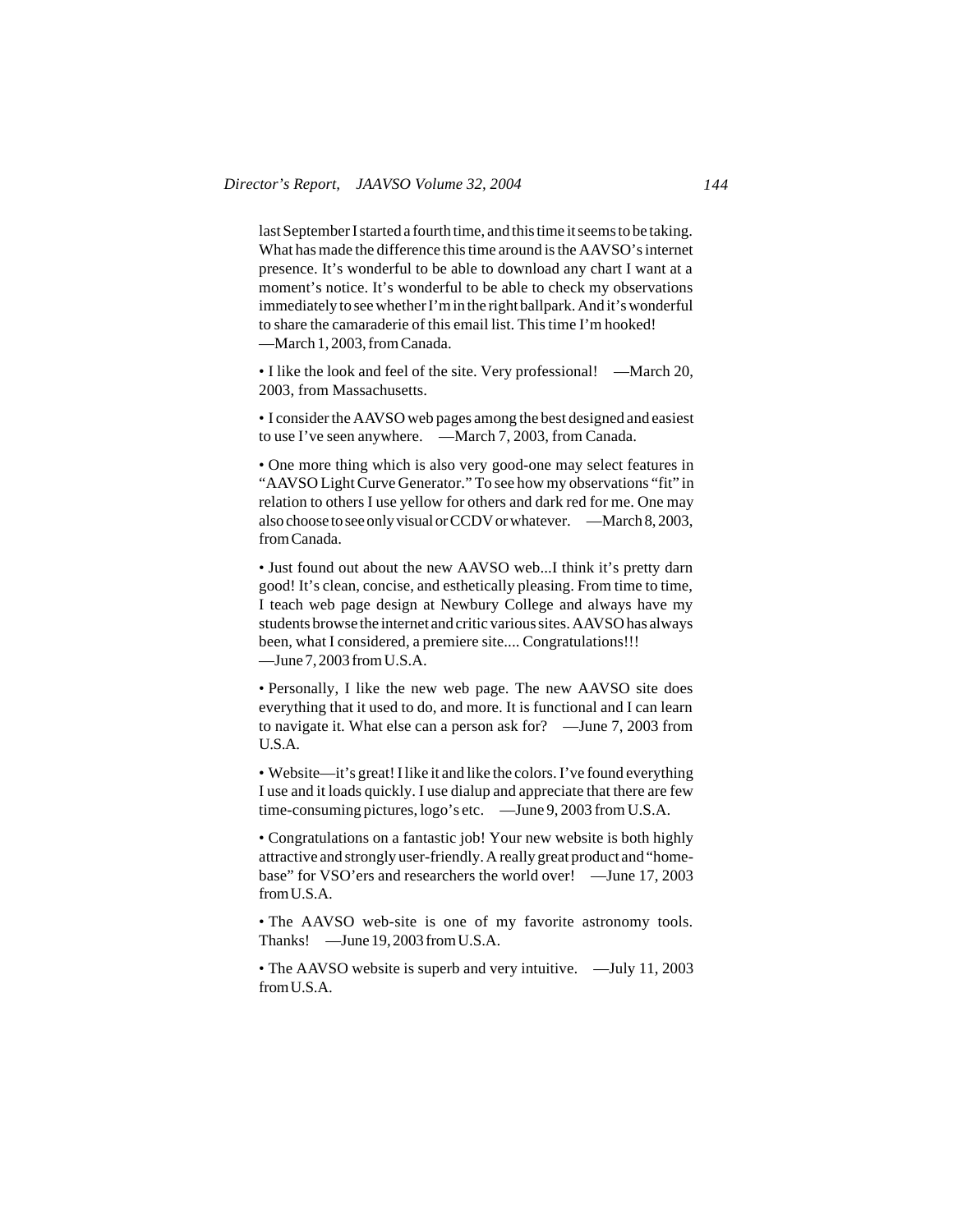• I just wanted to say the website looks very classy! It was nice before, (though somewhat dull) but now looks the part of the classy organization that AAVSO represents. Nice work. It's clean and easy to navigate too. I'm glad you kept it clutter free!!!! —July 11, 2003 from U.S.A.

# **2. Data management and data processing**

# 2.1. Computerization and processing of current data

As a result of the simplified procedures and software for submitting observations electronically developed two years ago, increasingly more observations are submitted electronically through the website and are automatically pipelined into online Quick Look/Light Curve file Generator files every ten minutes.

Over 61% of the incoming data are submitted via WebObs and EmailObs, 30% as email (with a few observers still not sending data in standardized format), and about 8% (down from 15% last year) submitted on paper and digitized at Headquarters.

The transition to processing all observations received during a month, regardless of when they were made, occurred very smoothly, and with no complaints from observers. We are currently up-to-date with data processing.

## 2.2. Backlogs of observations

The five notebooks of Wayne Lowder's hand-written and not-yet-reported observations have all been digitized, thanks to the efforts of Michael Saladyga and Sarah Sechelski. Our estimated total of about 60,000 observations turned out to be over 91,000! Mike has done considerable pre-processing of these observations, and we plan to process them and include them in the AAVSO database this winter.

As promised by both observers, Rod Stubbings sent his backlog of observations and Albert Jones has sent everything he has digitized from his archives. As Albert receives a request for his data on a star and digitizes it, he sends us a copy for our archives; usually these files go back several to many years.

#### 2.3. Computer hardware, software, and networking

#### 2.3.1. Hardware

To facilitate the AAVSO data validation project, earlier this year we upgraded the monitors of eight staff members to 15-inch flat monitors with funds from the NASA data validation grant. Some of the old monitors were sold to local members and some put into storage for future usage.

The office color inkjet printer, the scanner, and one staff person's five-year old workstation were replaced. The Headquarters laptop computer stolen in the hotel at the Annual meeting last October was replaced, using the insurance money obtained from Holiday Inn, with a more up-to-date laptop computer that is much faster and has many additional features.

The server that hosts the website was upgraded significantly to reduce dramatically the amount of time needed to plot light curves and serve other types of dynamic data. This upgrade was made to prepare for the eventual on-demand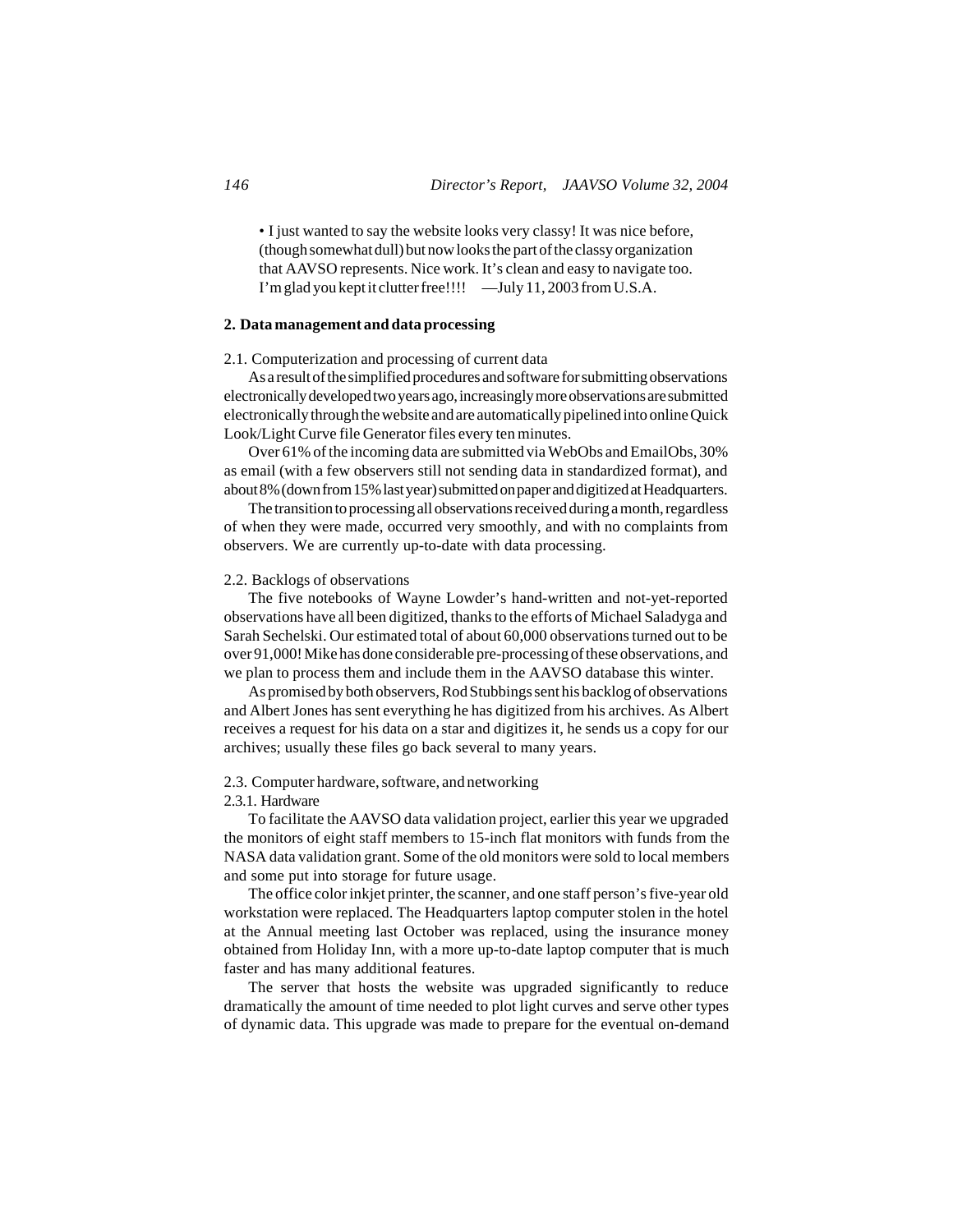fulfillment of online data requests that will come as the Validation Project nears and reaches completion.

In April the AAVSO website was broken into by an unauthorized user via the software that ran the website search engine. The operating system was ruined and large amounts of data in the system (but none of the AAVSO International Database) were lost. Due to a flaw in the tape backup drive, not all of the lost data were recoverable. New backup procedures and a new firewall have been put in place. Thanks to these and other stringent security measures in place, the AAVSO was not affected by any of the Microsoft worms that infected the Internet this summer.

# 2.3.2. Software and networking

Design work is in progress on a new relational database to host the AAVSO International Database. The new database will give us the flexibility to adapt our structure for new trends and technology. This is a large project and will likely take about six to eight months more to complete in full.

Many new graphic interface scripts were written this year as part of the new AAVSO website, including:

• Data Download—as observations are validated in Validation Project, they become instantly available for automatic download from the website, saving staff time and giving users instant access to data;

• *MyNewsFlash*—completely automated, customizable program to alert user to activity of requested stars; the user chooses the stars and the update frequency. Replaces excessively staff time-consuming News Flash.

• Light Curve Generator enhancements—now can plot different CCD filters data in different colors, does basic averaging, filtering of data based on magnitude/instrumentation/discrepant status.

• AAVSO Discussion Lists—electronic Discussion Group, High-Energy Network, and SID discussion groups have been moved from McMaster University to AAVSO.

• CCD Batch Upload enhancements—tool to upload CCD data to AAVSO expanded to include error reporting, as well as automatic computation of error for certain types of photometry software.

• "Pick A Star"—on the website, put in a star name and click to access quick-look data, light curves, and/or charts.

• Chart Error Reporting—chart error database created to allow users to report chart errors to the chart team.

As part of our National Virtual Observatory (NVO) collaboration with the Harvard-Smithsonian Center for Astrophysics, we had been working with a Harvard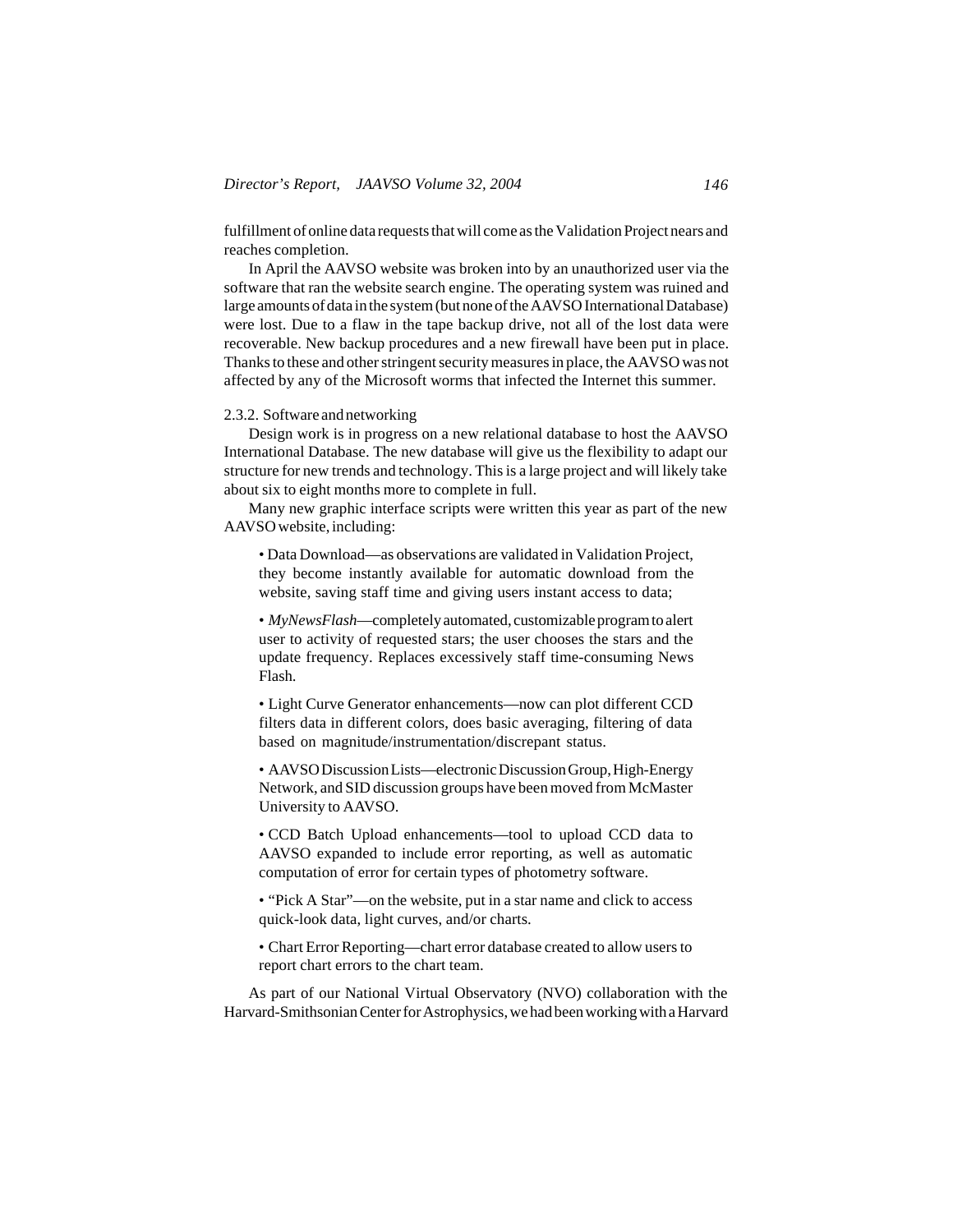student to convert the entire *General Catalogue of Variable Stars* (GCVS) into the format of the AAVSO validation file. The student's available time was not sufficient, however, so we are working on this project ourselves, with Michael Saladyga doing the bulk of the work. We had anticipated completion of this project before the end of the fiscal year, but the project was put back by a few months; we now anticipate completion in early 2004.

In the past the AAVSO has worked very successfully with the developers of the free Unix planetarium software Xephem to build our light curves into their product; this collaboration continues. This winter we also worked with another free Unix astronomy software package called Kstars, a product meant more for the entry-level amateur astronomer (as opposed to Xephem, which is meant for professionals). With the KStars developers, we have created an interface very similar to the AAVSO online light curve generator. We anticipate this will be a good way to expose new amateur astronomers to variable stars. Kstars is available free to Linux/Unix users and comes pre-installed with new versions of Red Hat Linux and KDE desktop manager.

Len Abbey finished his work to convert MS-DOS tools used at Headquarters into Visual Basic programs and the resulting HeadquartersToolbox application has been installed on each system. He is working (on a volunteer basis) on a Visual Basic replacement for Grant Foster's AAVSO solar data reduction and analysis programs and is nearly done. Grant and AAVSO Solar Committee Chair Carl Feehrer are testing some of his calculations.

# **3. Requests for AAVSO data**

We have responded to a new record high number of requests—536 (371 via e-mail or paper and 165 filled on-line)—for AAVSO data and information from astronomers, observers, educators, and students. As the percentage of validated data in the AAVSO Data Validation Project grows (see Section 5.2), more and more requests will be able to be filled online, thus saving more and more staff time.

We have provided data support for ground-based and satellite (such as XMM, RXTE, FUSE, ISO, and Chandra) observations. In addition, a significant number of astronomers are obtaining the data and information they need from materials on our website such as our *News Flashes/MyNewsFlash*, Light-Curve Generator, and Quick-Look files. Most of our data requests come through the web.

Those requesting data from Headquarters are: undergraduate students (41%); professional astronomers (22%); high school students (15%); amateur astronomers  $(12\%)$ ; educators  $(5\%)$ ; graduate students  $(4\%)$ ; other  $(1\%)$ .

A list of individuals requesting data, as well as each person's affiliation and location, is given in Table 5 at the end of this report.

The types of stars for which AAVSO data and services have been requested this year are given in the list below and in Figure 1: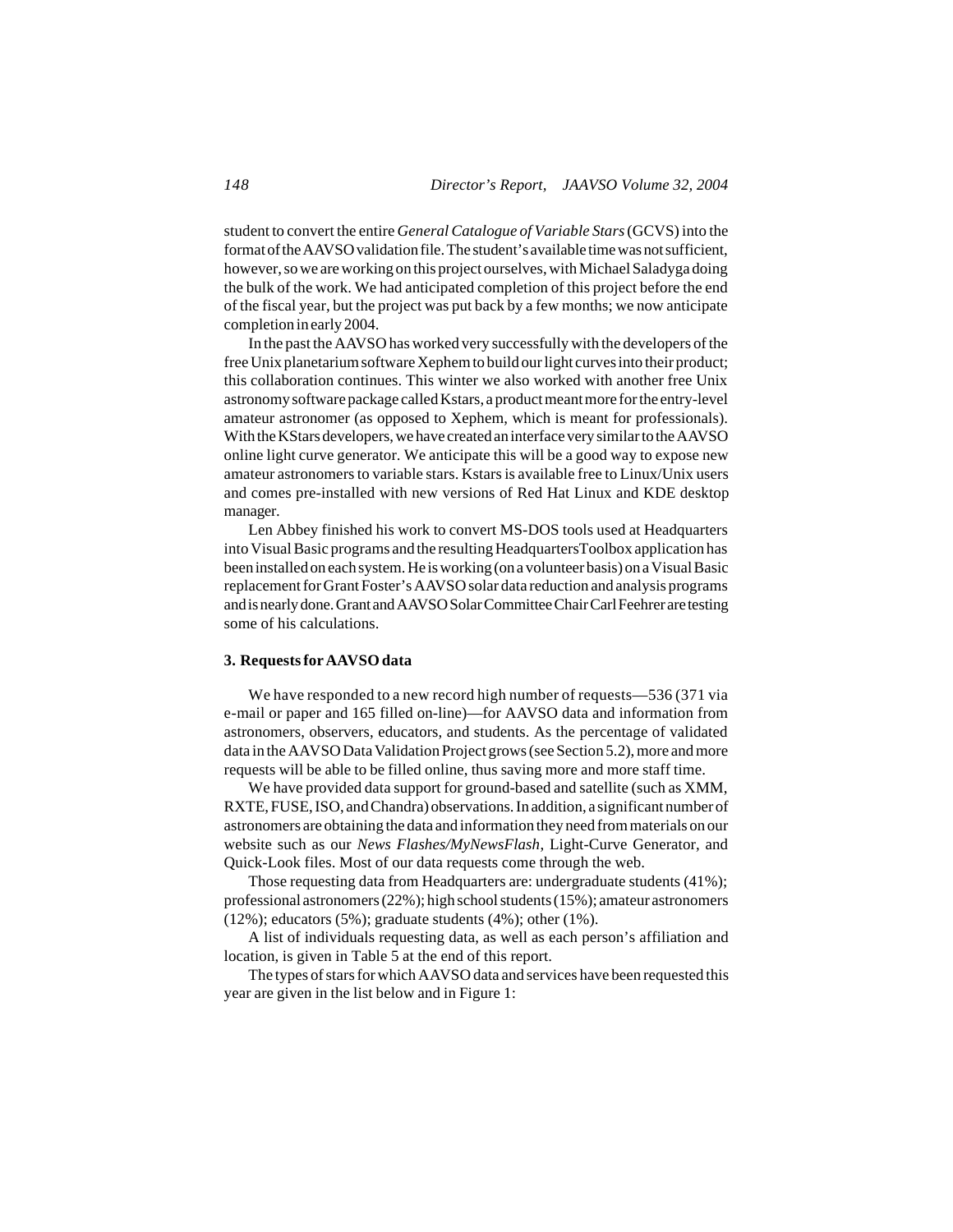- a. Long Period Variables—52% (Mira 38%; Semiregular 14%)
- b. Cataclysmic Variables—17% (Dwarf nova 7%; Nova, nova-like, recurrent nova, supernova 10%)
- c. Cepheid—8%
- d. Miscellaneous—5%
- e. Unknown (type  $= ?$ )—5%
- f. Eclipsing binary and RR Lyrae stars—4%
- g. Irregular—4%
- h. R CrB stars—2%
- i. AM Her stars—1%
- j. RV Tau stars—1%
- k. S Dor stars—1%

The areas in which AAVSO data have been used this year are given in the list below and in Figure 2:

- a. Data analysis—27%
- b. Science project—21%
- c. Data correlation—13%
- d. Scheduling observing run—12%
- e. Education—11%
- f. Figure for paper—10%
- g. Becoming familiar with star—5%
- h. Other—1%

## **4. Awards and recognition**

4.1. Awards given

a. AAVSO Observer Awards

We continue recognition of our observers through the Observer Award program. This year, at the AAVSO Spring Meeting in Tucson, Arizona, we presented the following AAVSO Observer Awards:

to Gerard Samolyk of Wisconsin, who has made over 100,000 observations; two awards to observers who have made 50,000 or more observations; seven awards to observers who have made 25,000 or more observations; eight awards to observers who have made 10,000 or more observations; one award to an observer who has made 25,000 or more CCD observations; four awards to observerswho have made 10,000 or more CCD observations; six awards to observers who have made 5,000 or more CCD observations; one award to an observer who has made 2,500 or more CCD observations;

four awards to observers who have made 1,000 or more CCD observations. No observer awards were made for photoelectric photometry observations this spring as no observer PEP milestones were reached. A complete list of Observer Award recipients was published in the *Journal of the AAVSO*, Volume 32, Number 1, pages 71–72.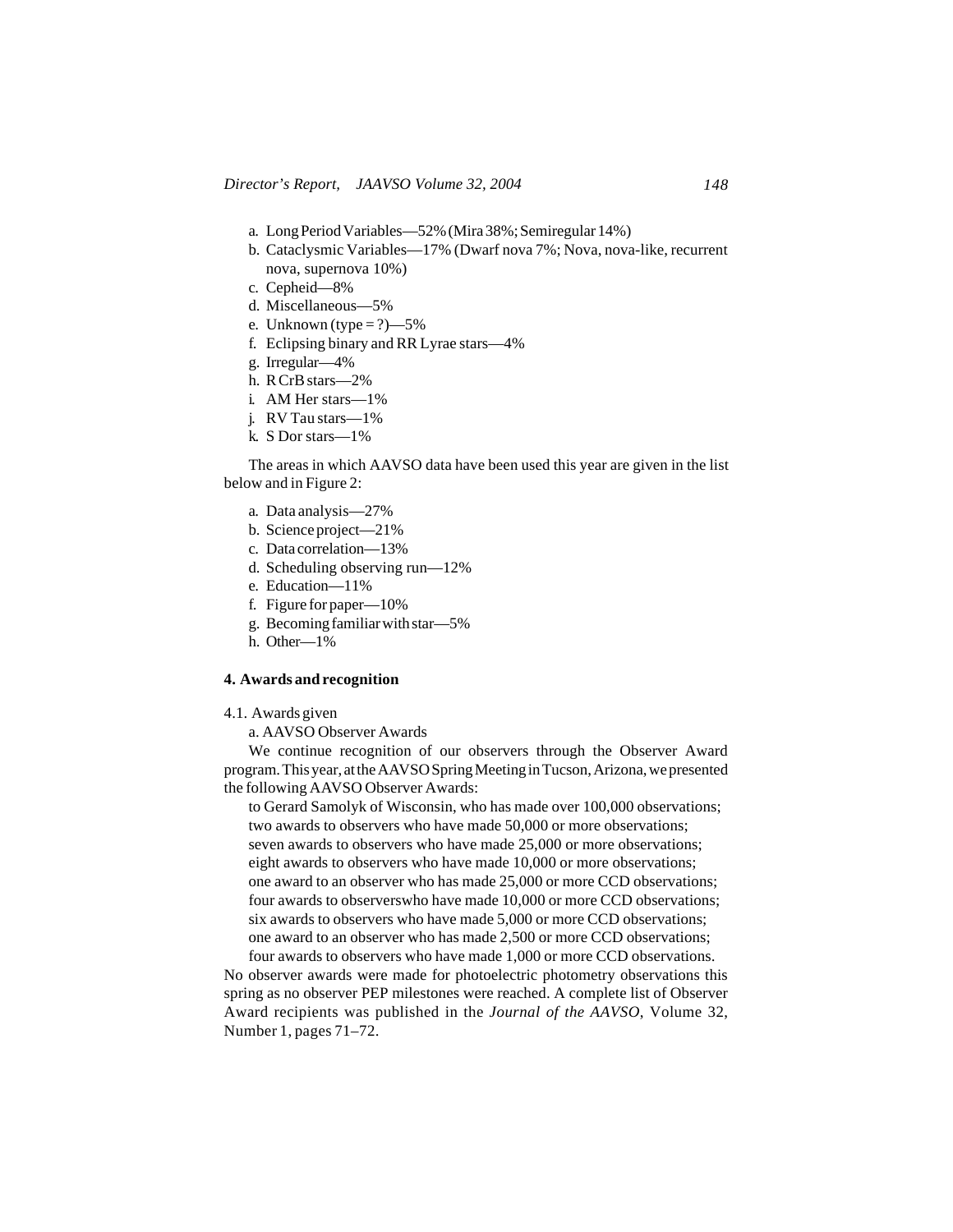

Figure 1. Types of stars for which AAVSO data were requested during fiscal year 2002–2003.



Figure 2. Areas in which AAVSO data or services were used during fiscal year 2002–2003.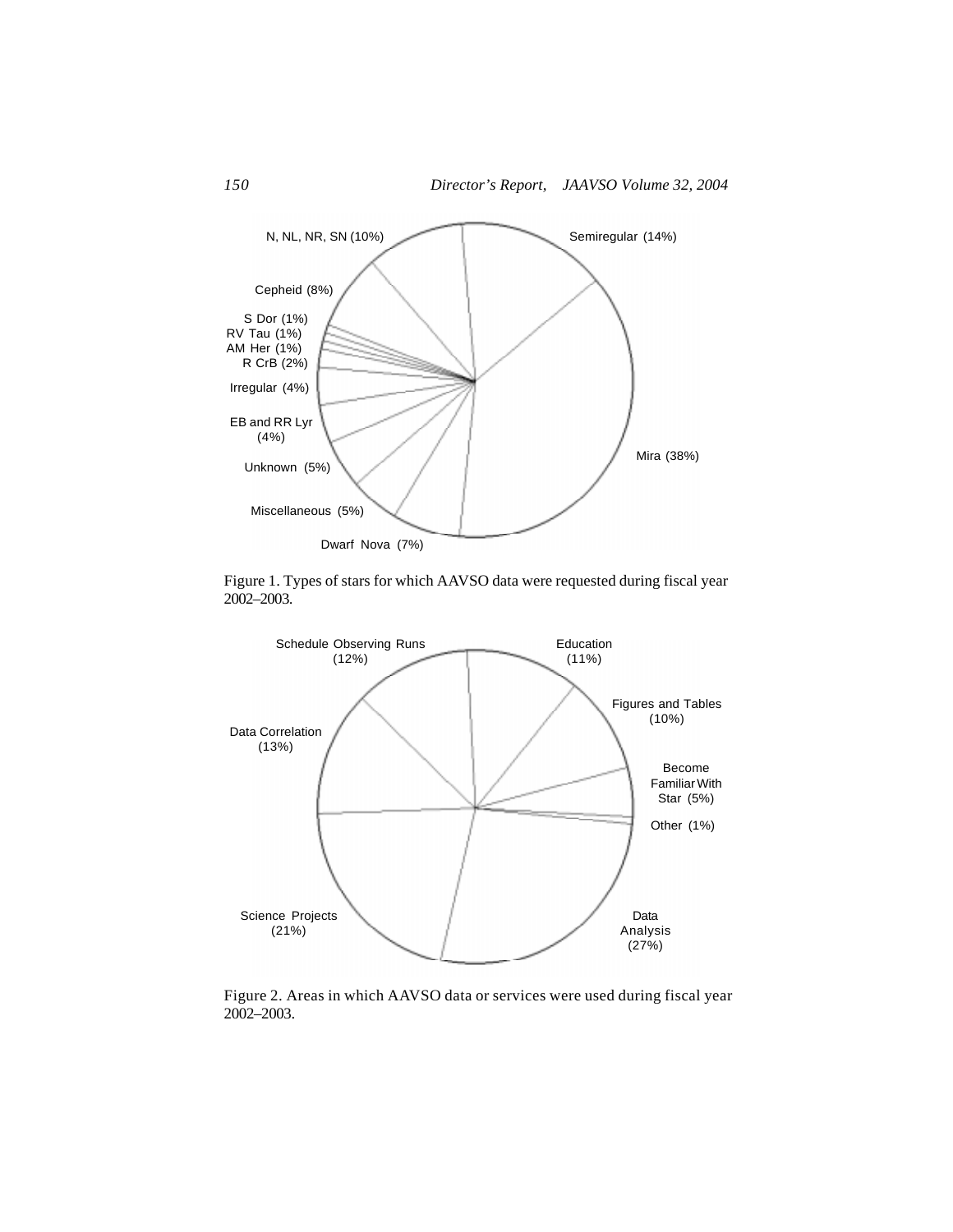## b. AAVSO Director's Award

This year the recipients of the AAVSO Director's Award were: Richard Huziak of Saskatoon, Saskatchewan, Canada, for his dedication and valuable contributions in inspiring and mentoring new observers and in improvements to the database and charts; and Gary Poyner of Birmingham, England, for his dedicated contributions to special observing programs and the AAVSO International Database.

c. AAVSO William Tyler Olcott Award

The third AAVSO William Tyler Olcott Award for Distinguished Service was presented to Edward A. Halbach, Estes Park, Colorado, for his mentoring of many generations of variable star observers, dedication, and contributions to astronomy and the AAVSO.

### 4.2. Awards received

John R. Percy—received the 2003 Northrop Frye Award of the University of Toronto for his teaching and research and involving undergraduate and high school student in astronomical research.

Janet A. Mattei—elected to Honorary Membership in the Astronomical Society of Southern Africa by its Council.

AAVSO—Minor Planet 8900 was named "AAVSO" in honor of the Association by Dennis DiCicco.

# **5. Special projects**

#### 5.1. AAVSO monograph series

We continue with the publication of the *AAVSO Monographs*. The following seven monographs have been published this year: *Z Ursae Majoris Light Curves 1963–2000* (Monograph 18); *FH Serpentis Light Curves 1970–2000* (Monograph 19); *V1500 Cygni Light Curves 1975–2000* (Monograph 20); *NQ Vulpeculae Light Curves 1976–2000* (Monograph 21); *PW Vulpeculae Light Curves 1984–2000* (Monograph 22); *V838 Herculis Light Curves 1991–2000* (Monograph 24); *V4362 Sagittarii Light Curves 1994–2000* (Monograph 26). The monographs were prepared by Janet Mattei, Kerriann Malatesta, and Gamze Menali.

A new *AAVSO Monograph* series—*Observed Maxima Timings of RR Lyrae Stars*—was begun this spring with Number 1: *XZ Cygni 1965–2002*, prepared by Marvin Baldwin and Gerry Samolyk.

#### 5.2. Validation of the AAVSO International Database

The validation project funded by NASA is progressing very well. Rebecca Pellock continues to do an excellent job as coordinator, and all team members are working hard on "their" stars. In the initial months of the project considerable time was spent in assembling the validation team, establishing rules and procedures, writing new programs for several validation procedures, planning, and training the team. This followed checking the entire database for non-corresponding variable star names and positions (designations) and making the necessary corrections.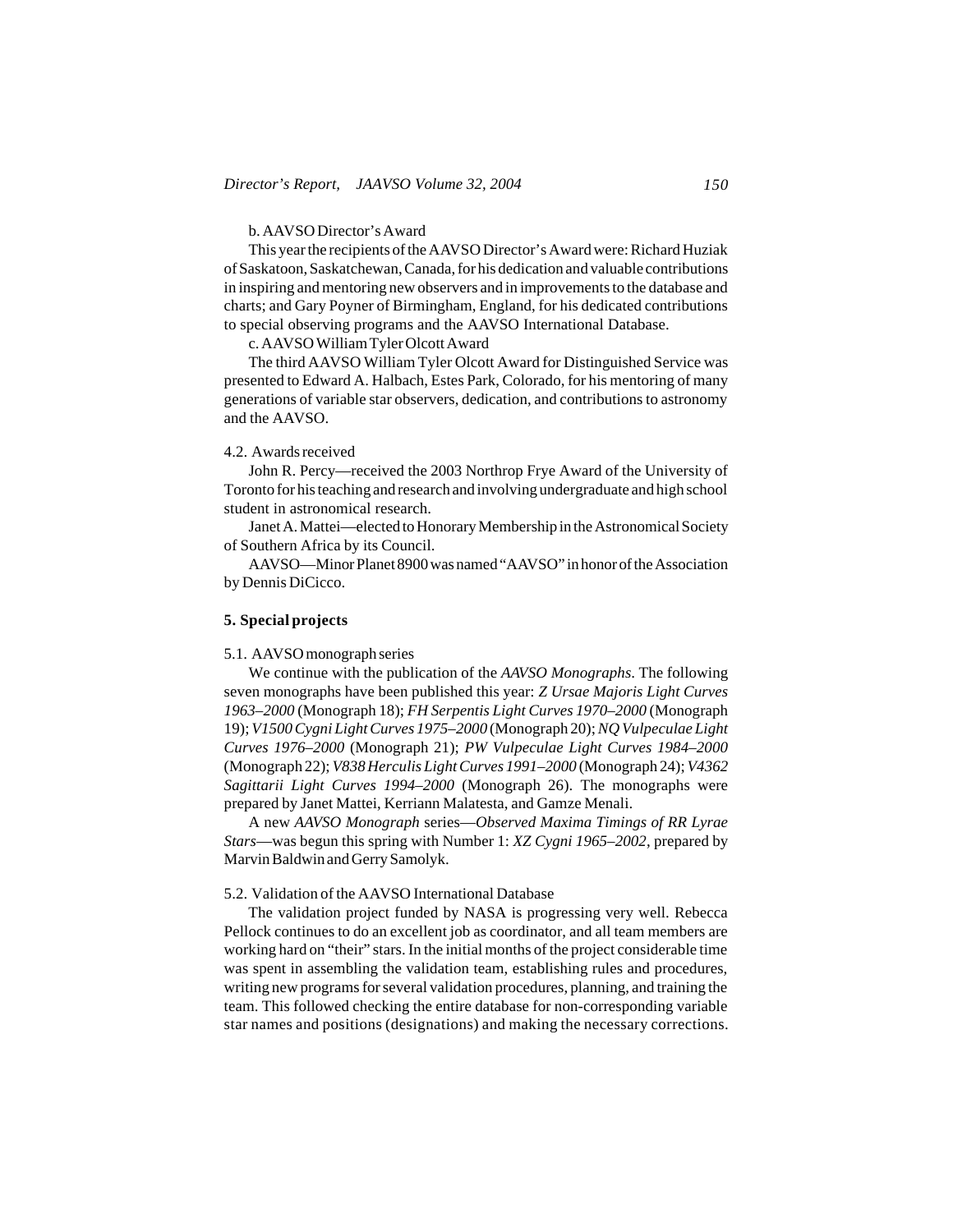To date, 54% of the grant time has elapsed. At this point, 95% of the data points to be validated are clear of name/designation discrepancies and 48% of the data have been validated. Six technical assistants are working on the project at varying percentages of their time and to date 3,298 hours of staff time have been spent on this project.

## 5.3. Charts

In the first half of the fiscal year we continued to make new charts of novae, supernovae, and new variables, and correct, upgrade, and make minor revisions mostly cosmetic—to existing charts, with the chart work being mostly carried out by Aaron Price at Headquarters, Marc Biesmans, and Charles Scovil. During this period, 134 new charts (including 18 for the *Alert Notices*) were made, 76 charts were revised, and 99 charts underwent cosmetic changes. All of these charts were put online and are accessible through the AAVSO website. Also, each time there was a chart revision, all observers who signed up to receive notice were alerted.

In June the AAVSO established a new AAVSO Charts Team whose job is to assist Headquarters in the creation of variable star charts as well as to maintain, correct, and revise the existing charts. Communication and coordination are carried out though a private discussion group as well as personal email correspondence. Aaron Price is the team administrator and liason for Headquarters. Mike Simonsen is team leader, and Charles Scovil acts as senior advisor and mentor to the team. Arne Henden is technical advisor on photometry. There are eight other team members, including Marc Biesmans, Richard Huziak, and Mati Morel. Since June, 222 new or revised charts, 24 blazar charts, and *Alert Notice* charts for 3 novae and 3 supernovae have been published. The blazar charts are part of an ongoing collaboration with the Gamma Ray Large Area Space Telescope (GLAST) team.

A list of all the charts, release dates, and changes made to them is available at the charts section of the AAVSO website under the "Chart News and Recent Updates" link, and is e-mailed to the charts-announce mailing list that was created in response to user requests at the 2002 Spring Meeting.

In addition, we started work on creating a database of all comparison stars on all AAVSO charts in preparation for automatic chart making and more efficient comparison star sequence changes. The documentation on the comparison stars on over 25% of all the charts has nearly been completed—over 16,000 comparison stars entered and over 10,000 verified. 16 observers are volunteering their help on this project, called the Comparison Star Database (CompDB) Project and coordinated by Aaron Price at Headquarters, with Vance Petriew as team leader.

# 5.4. Special publication

The autobiography of Dorrit Hoffleit—*Misfortunes as Blessings in Disguise* has been received with great acclaim and continues to sell well.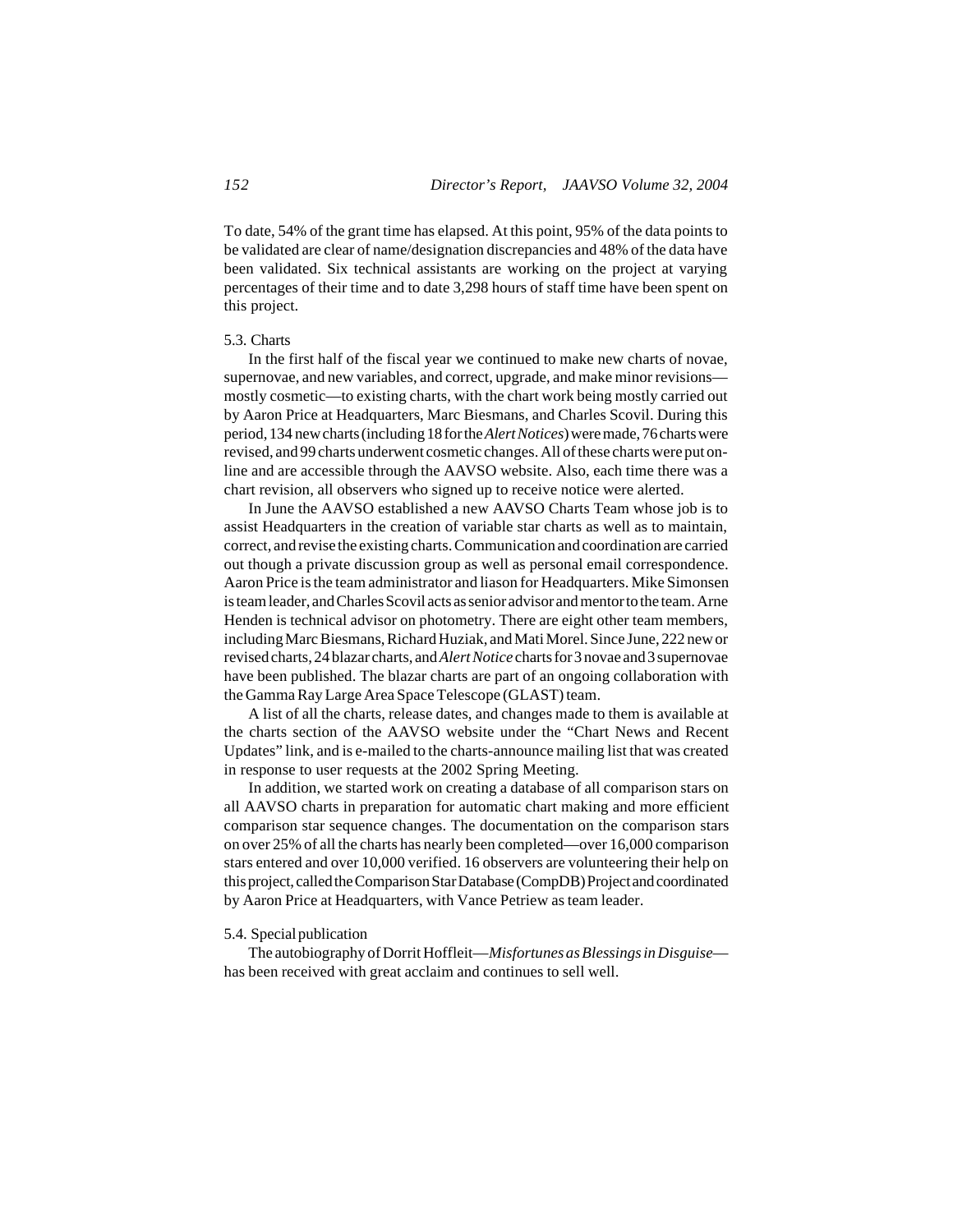5.5. AAVSO International High-Energy Network (formerly the Gamma-Ray Burst Network)

2003 was a very active year for the AAVSO International High-Energy Network (HEN), which was renamed from the AAVSO International Gamma-Ray Burst (GRB) Network in order to reflect its growing mandate to observe other high-energy phenomena.

GRB030329 was a very bright GRB that was well covered by the network. It resulted in five Global Coordinates Network (GCN) notices being released and one IBVS paper with 444 measurements and one indirect detection via sudden ionospheric disturbance (SID).

A few months later GRB030725 became the first GRB afterglow ever discovered by an amateur observer. Libert Monard's discovery prompted our co-release of a press release with NASA, and extensive press coverage worldwide.

The AAVSO HEN is expanding into the monitoring of blazars and magnetic variables (polars). Blazars will be monitored over the next four years with the GLAST Telescope Network (GTN). A poster paper describing this collaboration was presented at the January 2003 AAS meeting. Polars are being monitored in support of the European Space Agency's X-Ray Multi-Mirror (XMM) Newton orbiting observatory. X-ray flares are also being monitored when appropriate.

### 5.6. AAVSO Presence in SIMBAD

We have been working with colleagues at the Centre Données Astronomique (CDS) de Strasbourg to put a link in SIMBAD (http://simbad.u-strasbg.fr) to the AAVSO light curves for stars in the AAVSO observing program. There is now a link in SIMBAD to the AAVSO on nearly every variable star in our observing program. The future plan is for the link to go to a light curve.

#### **6. AAVSO education project**

The dissemination of *Hands-On Astrophysics* (HOA) continues, with sales through the AAVSO, Astronomical Society of the Pacific, and Sky Publishing Corporation.

This fiscal year we sold 67 HOA packages and gave out 2 complimentary packages. We also sold 5 HOA videos.

# **7. Summary of observations**

We had a milestone in the AAVSO International Database-the 11-millionth observation was made by Gary Poyner (Birmingham, England) with his observation of 0959+68 CH UMa at magnitude 14.7 on JD 2452758.419 (2003 April 28.919 UT). This marks the second time Gary Poyner has made a milestone observation—he also made the 8-millionth observation in 1995. Figure 3 shows the AAVSO Megasteps the years in which each half-millionth observation was contributed to the AAVSO International Database and the name of the observer making each megastep observation.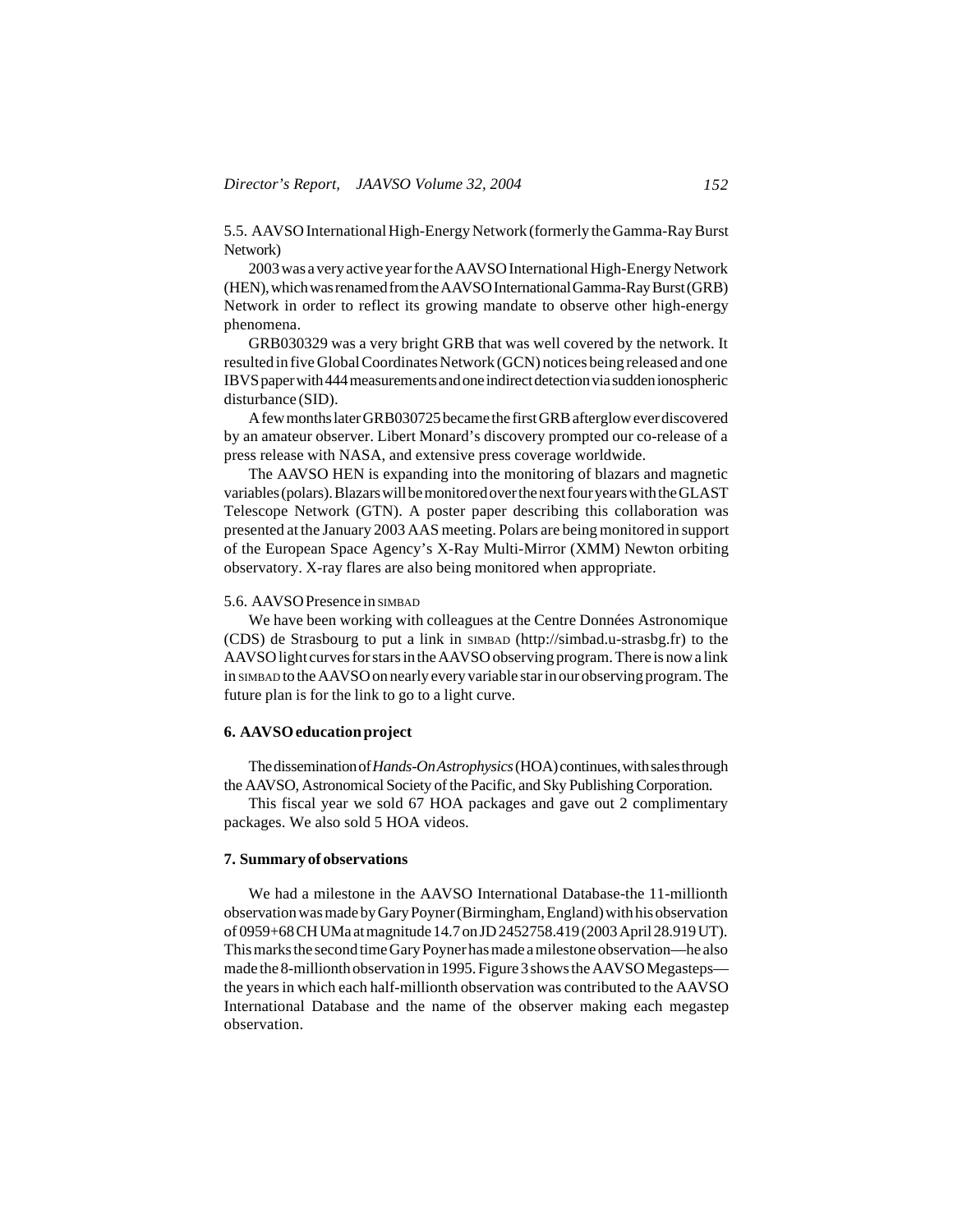

Figure 3. "Megasteps" of the AAVSO—the year in which each half-millionth observation was contribued to the AAVSO International Database, and the name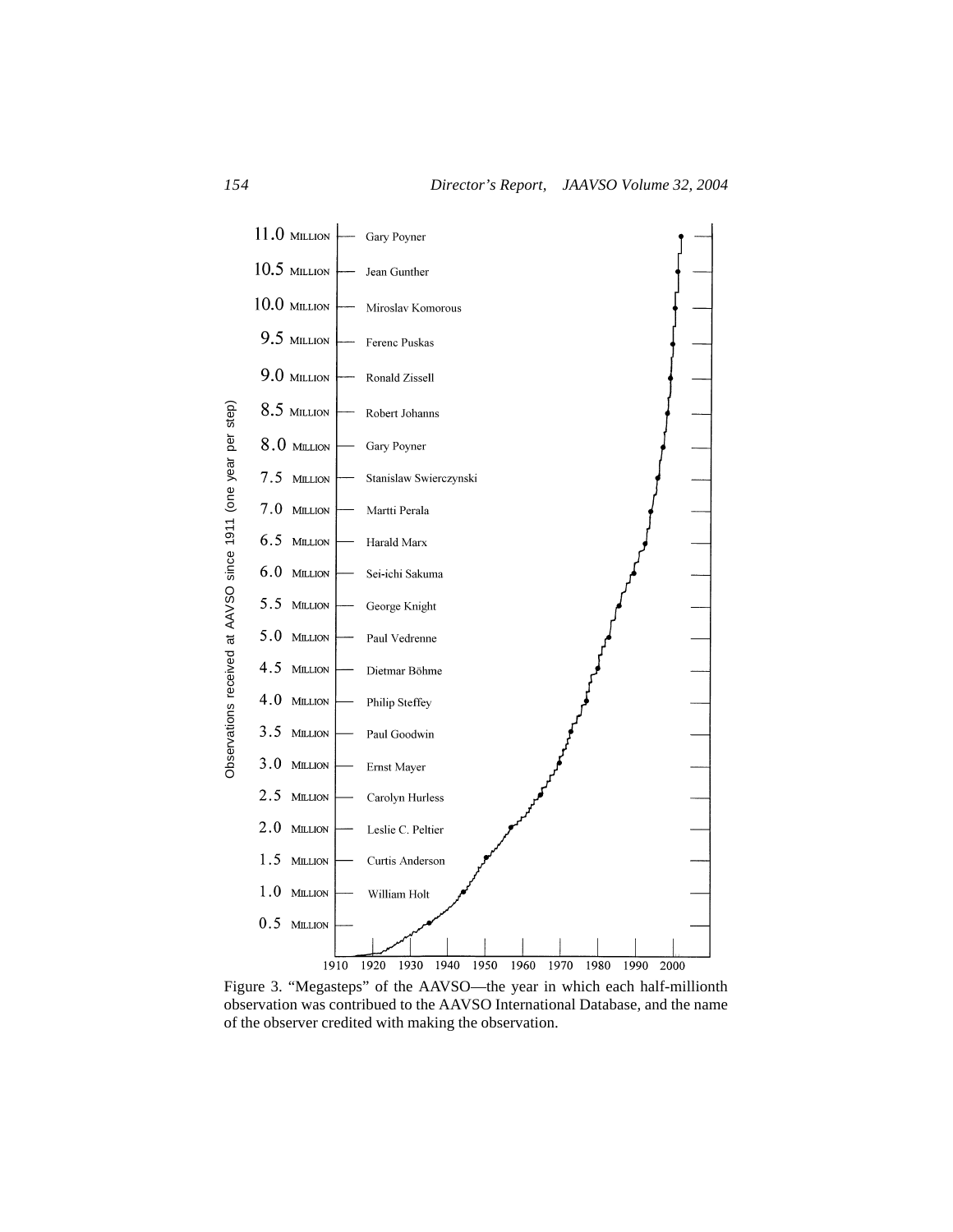### 7.1. Annual observations

This year we received 432,660 visual, photoelectric, and CCD observations from 752 observers around the world (Figure 4). These totals include 133,800 observations, of which 27,560 are inner sanctum observations, from 271 observers in 43 states and territories of the United States, and 298,860 observations, of which 52,877 are inner sanctum observations, from 481 observers in 41 countries.

We continue to receive increasing numbers of observations from observers in the southern hemisphere and from observers with CCDs.

The total number of observations since 1911 in the AAVSO International Database is 11,202,974.

Our top three observers for this fiscal year were Albert Jones (New Zealand) with 20,521 observations, Lew Cook (USA) with 18,088, and Rod Stubbings (Australia) with 16,415 observations.

Table 1 lists the number of observers and the total observational contribution from each country during this fiscal year. Table 2 gives the same information for each state or territory in the United States. Table 3 is an alphabetical list of observers, giving each person's AAVSO observer initials, location, and annual totals of observations and inner sanctum observations (magnitude of 13.8 or fainter, or "fainter than" 14.0 and fainter).

Table 4 lists the numbers of observers, each of whom made 1 to 999 observations; 1,000 to 9,999 observations (in increments of 1,000); and 10,000 or more observations this year. Table 4 also lists for each category the total number of observations and the percentage of all observations the category represents. Figures 5, 6, and 7 show schematic representations of the information in Table 4.

We received 2,152 observations from 20 photoelectric observers. Phillip Manker, chair of the AAVSO Photoelectric Photometry Committee, digitizes these observations, reduces them to standard format, archives them, and sends them to Headquarters to be included in the AAVSO Photoelectric Photometry Database.

We received 98,892 CCD observations from 116 observers. These include *B, V, R, I* observations of CCD program stars and the CCD observations of other types of stars, particularly faint cataclysmic and long period variables. Gary Walker, chair of the AAVSO CCD Committee, makes sure that the CCD-program star observations are reduced in the standard format, archived, and submitted to Headquarters for inclusion in the AAVSO CCD Database.

We received 54,523 eclipsing binary and RR Lyrae star observations from 169 observers. Marvin Baldwin, chair of the AAVSO Eclipsing Binary and RR Lyrae Committees, together with committee member Gerry Samolyk, reduces and archives the observations for the determination of times of minima and maxima, respectively.

We received 1,540 supernova search observations from six observers. These observations, which are not included in the annual totals, are archived at AAVSO Headquarters. Rev. Robert Evans, chair of the AAVSO Supernova Search Committee, continues to provide vital guidance to the observers.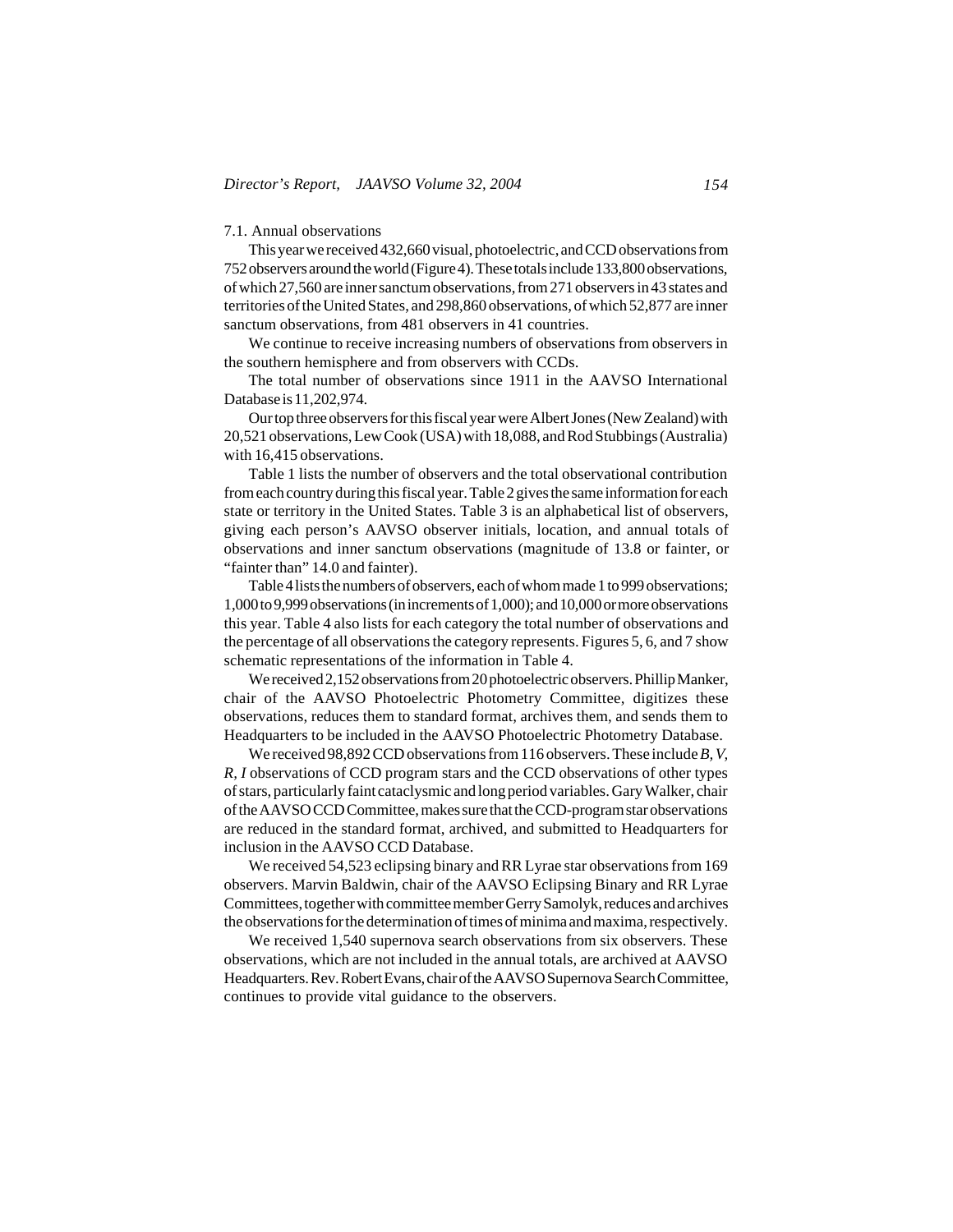

Figure 4. Number of observations submitted each year to the AAVSO International Database since its founding in 1911.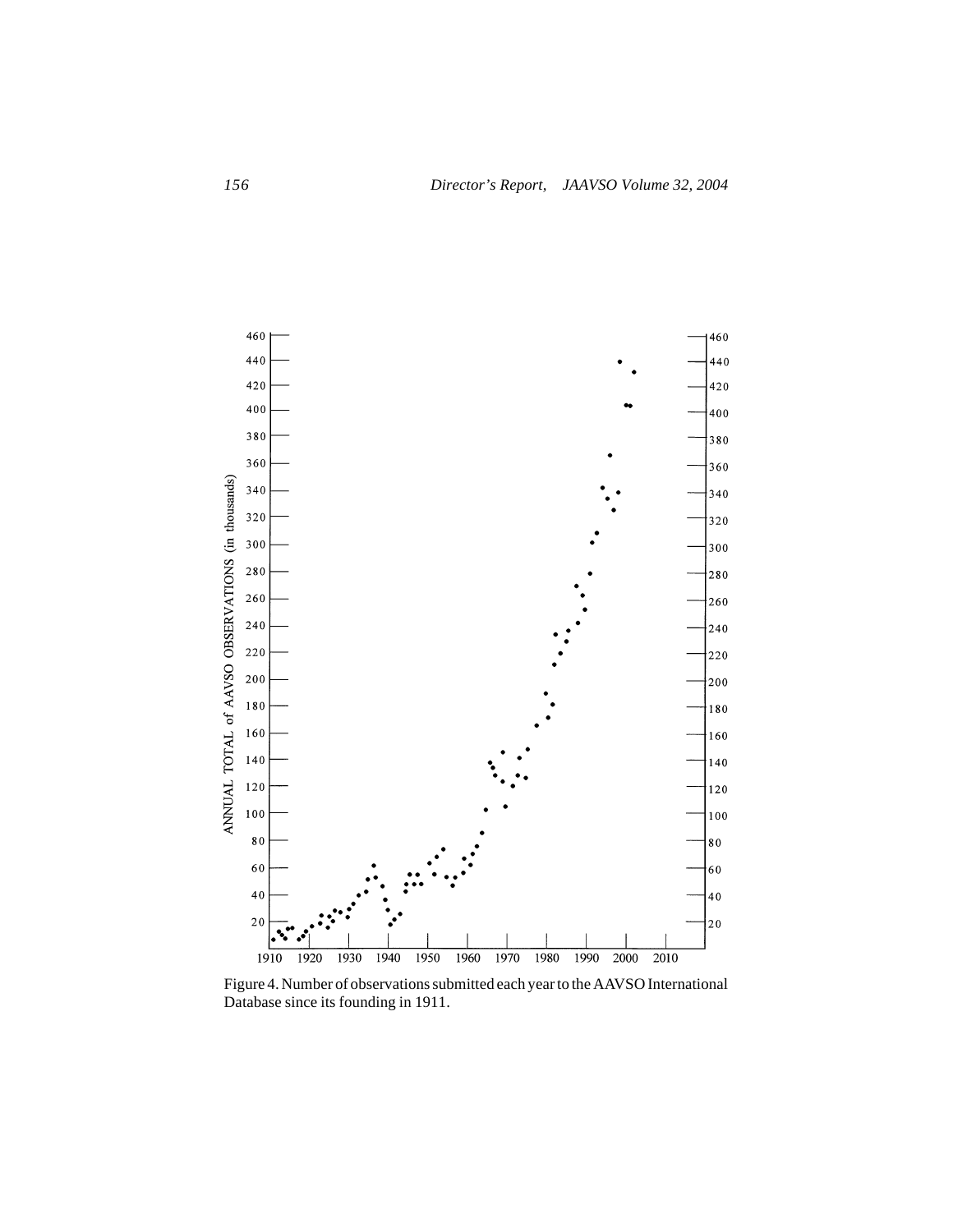

Figures 5, 6, and 7. These figures represent the information given in Table 4. Figure 5(left) shows the number of observers, each of whom contributed 1–999; 1,000–9,999 (in increments of 1000), and 10,000 or more observations in fiscal 2002– 2003. Figure 6 (top right) shows, for each increment of 1,000 observations, the total number of observations contributed by the corresponding number of observers shown in Figure 5. Figure 7 (bottom right) shows, for each increment of 1,000 observations, the number of observations given in Figure 6, represented as a percentage of the total number of observations contributed to the AAVSO in fiscal 2002–2003.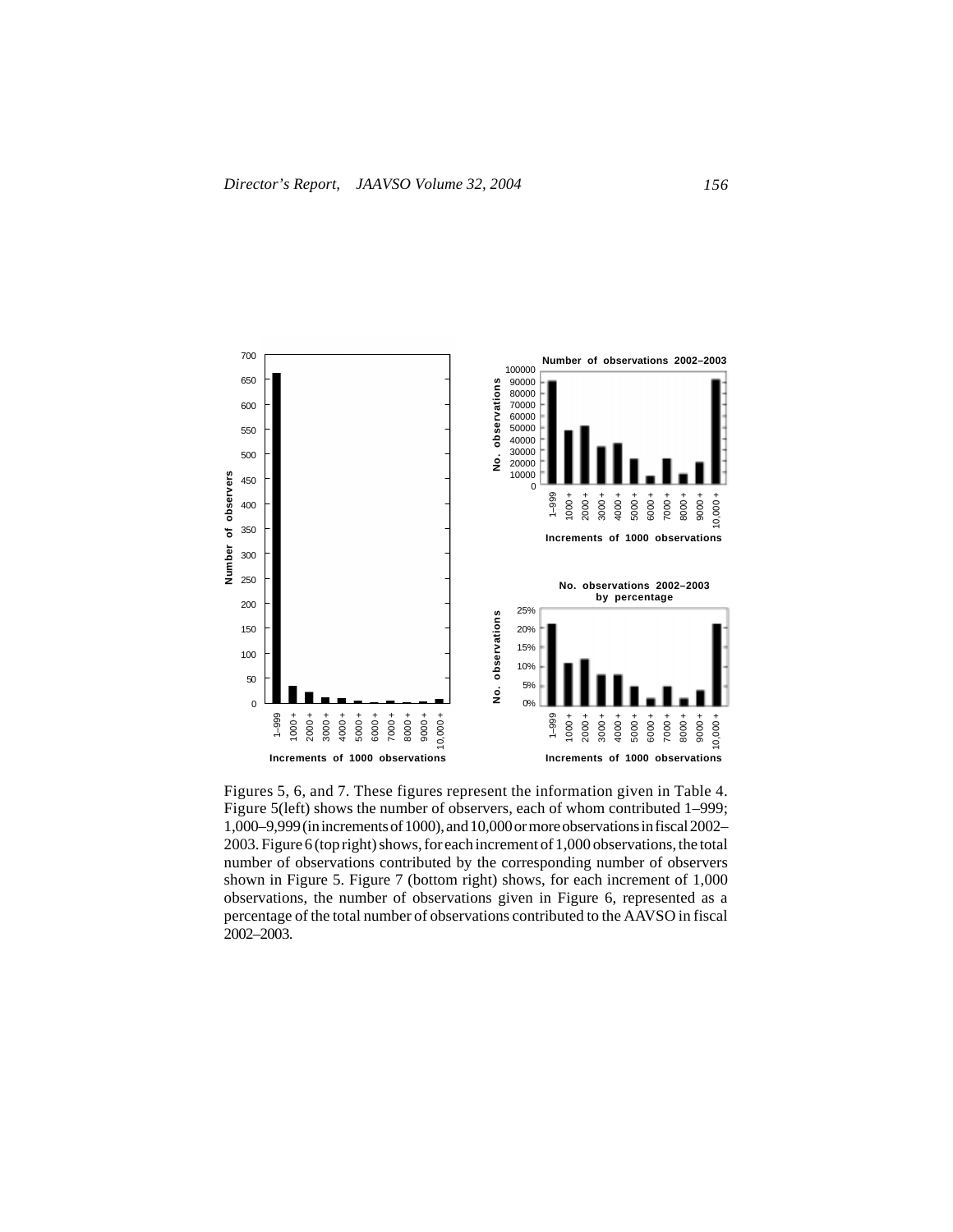We received 10,635 nova search observations from five observers. These observations are not included in the annual totals. Rev. Kenneth Beckmann, chair of the AAVSO Nova Search Committee, compiles these observations and provides valuable guidance to observers.

Thanks to all of our observers for their important contribution to the AAVSO International Database.

My thanks also go to our data processing and archiving staff—Michael Saladyga, Gamze Menali, Barbara Silva, and Gloria Ortiz-Cruz—who carefully digitize, process, and archive our hundreds of thousands of observations received each year.

## 7.2. International cooperation

We acknowledge with appreciation the observations sent to the AAVSO by members of the following variable star associations, either individually or as a group, for inclusion in the AAVSO International Database for dissemination to the astronomical community worldwide:

- a. Agrupacion Astronomica de Sabadell (Spain)
- b. Asociacion de Variabilistas de Espagne (Spain)
- c. Association Française des Observateurs d'Étoiles Variables (AFOEV)
- d. Astronomical Society of Southern Africa, Variable Star Section
- e. Astronomischer Jugendclub (Austria)
- f. Astronomisk Selskab (Scandinavia)
- g. Brazilian Observational Network REA
- h. British Astronomical Association, Variable Star Section
- i. Bundesdeutsche Arbeitsgemeinschäft für Veranderliche Sterne e.V. (BAV) (Germany)
- j. Grupo Astronomico Silos (Zaragoza, Spain)
- k. Israeli Astronomical Association, Variable Star Section
- l. Liga Ibero-Americana de Astronomia (South America)
- m. Madrid Astronomical Association M1 (Spain)
- n. Magyar Csillagászati Egyesület, Változócsillag Szakcsoport (Hungary)
- o. Koninklijke Nederlandse Vereniging Voor Weer-en Sterrenkunde, Werkgroep Veranderlijke Sterren (Netherlands)
- p. Norwegian Astronomical Society, Variable Star Section
- q. Royal Astronomical Society of Canada
- r. Royal Astronomical Society of New Zealand, Variable Star Section
- s. Ukraine Astronomical Group, Variable Star Section
- t. Unione Astrofili Italiani (Italy)
- u. URSA Astronomical Association, Variable Star Section (Finland)
- v. Vereniging Voor Sterrenkunde, Werkgroep Veranderlijke Sterren (Belgium)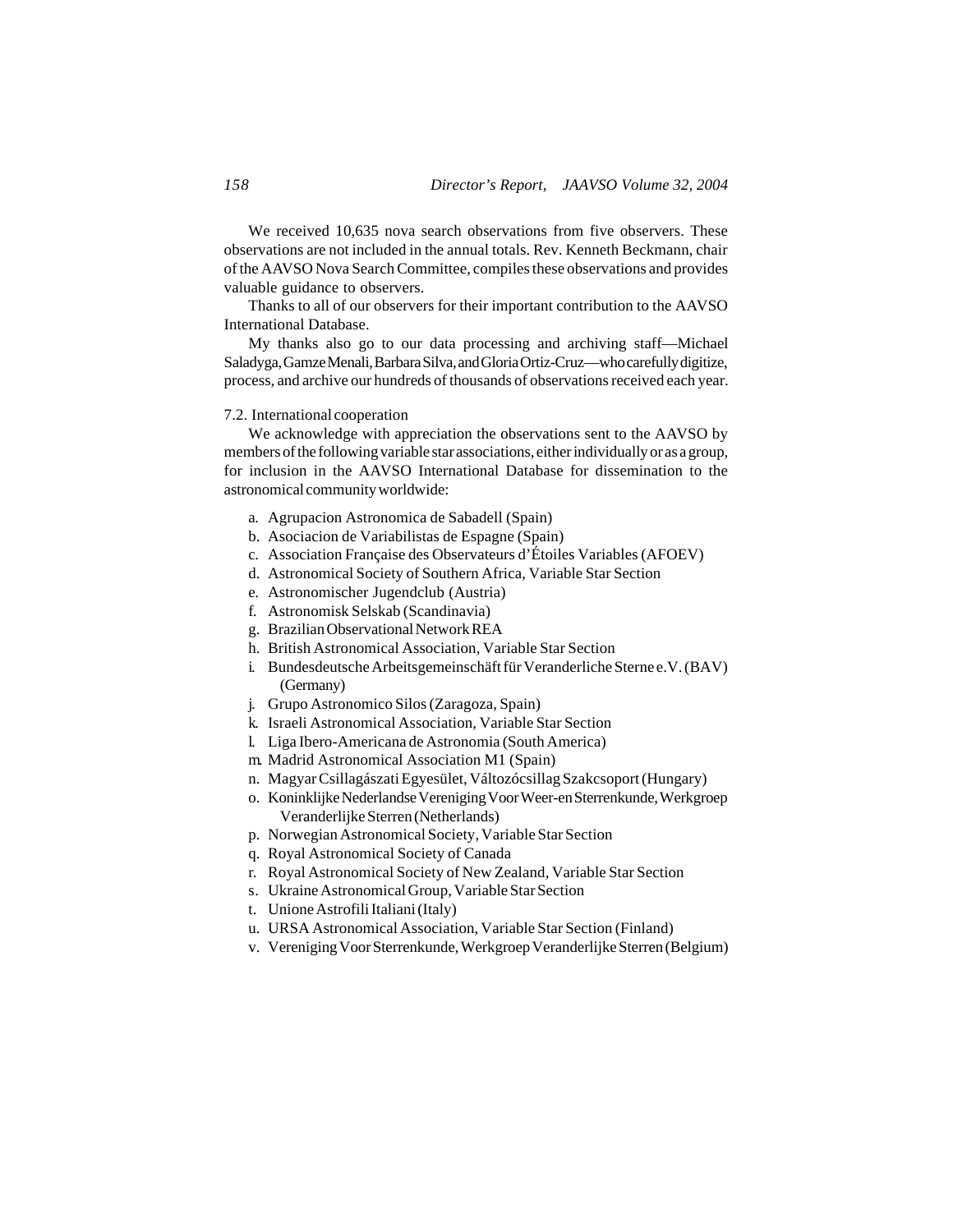### **8. Membership**

At the 92nd Spring Meeting, held in Tucson, Arizona, April 23–26, 2003, we elected 63 new members, two of whom joined as Sustaining members, and including one elected to Complimentary membership (Brian Skiff). A list of these new members appears on page 70 of Volume 32, Number 1, of the *Journal of the AAVSO*.

At the 92nd Annual Meeting, held in Cambridge, Massachusetts, October 25, 2003, we elected 52 new members, one of whom joined as a Sustaining member, and two of whom were given a complimentary membership. A list of these new members appears in this issue of the *Journal* following the minutes.

# **9. Publications**

#### 9.1. AAVSO Publications

The *AAVSO News Flash* ceased publication August 11, 2003, with No. 1214. It was replaced by the customizable, completely automated *MyNewsFlash* written by Aaron Price.

The following AAVSO publications have been published from October 2002 through September 2003:

a. *Journal of the AAVSO*, Vol. 30, No. 2, Vol. 31, No. 1, edited by Charles A. Whitney, with assistance from Elizabeth O. Waagen and Michael Saladyga.

b. *AAVSO Bulletin 66: 2003 Predicted Dates of Maxima and Minima of 561 Long Period Variables*, prepared by Janet A. Mattei, with assistance from Elizabeth O. Waagen.

c. *AAVSO Alert Notice*, Nos. 298–302, prepared by Janet A. Mattei, with assistance from Kerriann H. Malatesta and Elizabeth O. Waagen.

d. *AAVSO News Flash*, Nos. 1040–1214 (ceased publication August 11), prepared by Janet A. Mattei and Rebecca T. Pellock, with assistance of Kerriann H. Malatesta, Gamze Menali, and Elizabeth O. Waagen.

e. *AAVSO CCD Views*, Nos. 312–315 plus one special issue, prepared by Aaron Price and Gary Walker, with contributions by Janet A. Mattei.

f. *AAVSO Eyepiece Views*, Vol. 2, No.6, prepared by Gamze Menali and Aaron Price with contributions by Janet A. Mattei and Mike Simonsen.

g. *AAVSO Newsletter*, Nos. 28 and 29, edited by Travis Searle and Dan Brannen.

h. *AAVSO 2003 Ephemeris for Eclipsing Binaries*, prepared by Gerard Samolyk and Marvin E. Baldwin.

i. *AAVSO 2003 Ephemeris for RR Lyrae Stars*, prepared by Gerard Samolyk and Marvin E. Baldwin.

j. *AAVSO RR Lyrae Bulletin*, No. 5, edited by Ray Berg.

k. *Observed Maxima Timings of RR Lyrae Stars, Number 1: XZ Cygni 1965– 2002*, prepared by Marvin E. Baldwin and Gerald Samolyk.

l. *AAVSO Solar Bulletin*, Vol. 58, Nos. 9–12; Vol. 59, Nos. 1–8, prepared by Carl Feehrer, SID reports by Michael Hill.

m. *AAVSO Photoelectric Photometry Newsletter*, Vol. 22, No. 1, edited by John R. Percy.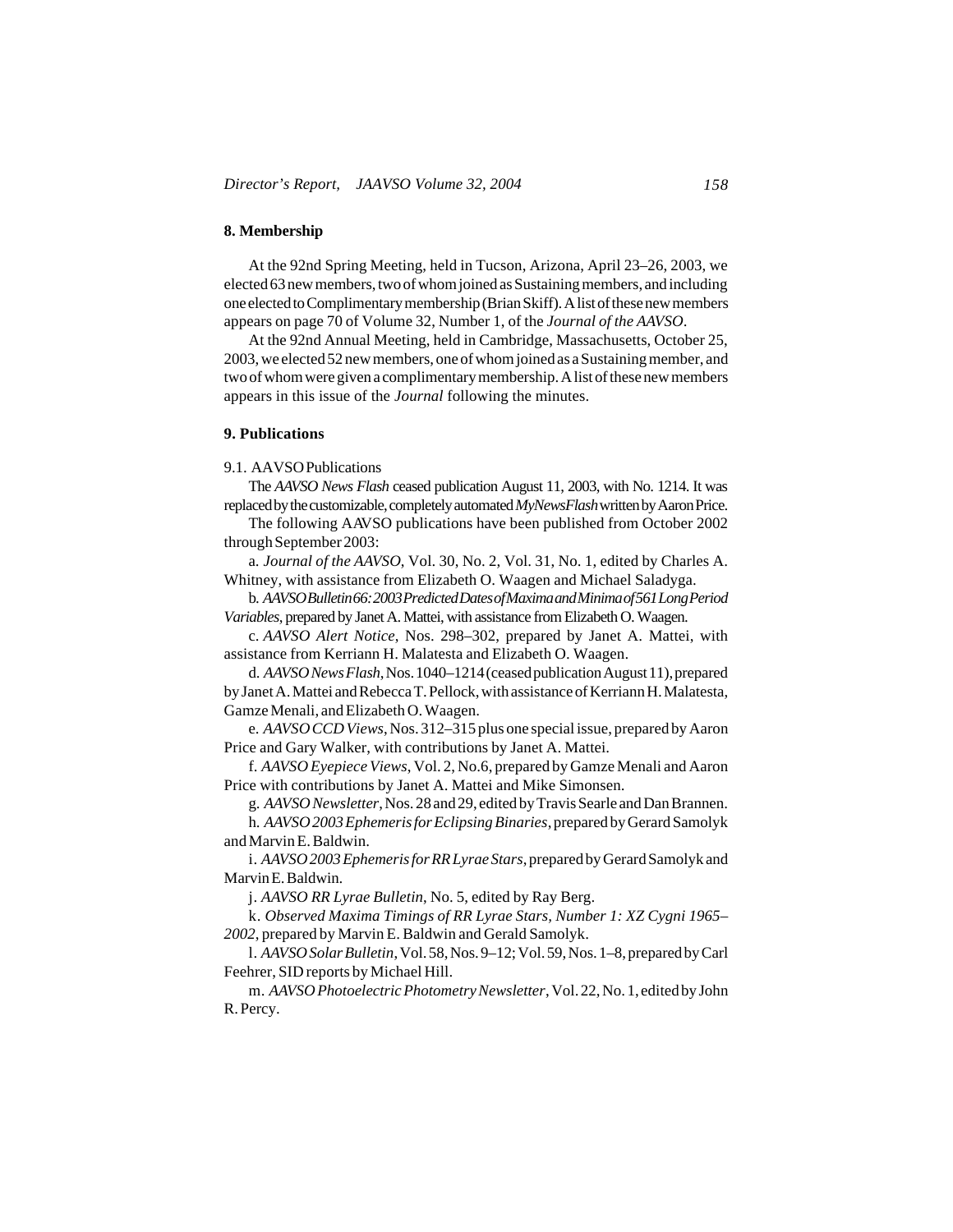9.2. Publications by AAVSO staff or members (partial list)

a. "Multicolor Observations of V838 Mon" by A. Price, J. Mattei, A. Henden, D. West, J. Bedient, P. Nelson, L. Smelcer, D. Klinglesmith, K. Luedeke, C. Sherrod, S. O'Connor, A. Oksanen, and M. Templeton was published in *Information Bulletin on Variable Stars*, No. 5315; 2002.

b. "NSV 10892 is a W UMa Eclipsing Binary" by Michael D. Koppelman, Doug West, and Aaron Price was published in *Information Bulletin on Variable Stars*, No. 5327; 2002.

c. "Period Change in S Sextantis" by Matthew Templeton and Janet Mattei was published in *Information Bulletin on Variable Stars*, No. 5344; 2002.

d. "The 1985 October Long Outburst of U Geminorum: Revealing the Viscous Timescale in Long Orbital Period Dwarf Novae" by J. K. Cannizzo, N. Gehrels, and J. A. Mattei was published in the *Astrophysical Journal*, 579, 760; 2002.

e. "Strange Mystery: Strange Stars" by A. Price was published in the *Journal of the American Association of Variable Star Observers*, 30.2, 113; 2002.

f. "The GTN-AAVSO Blazar Program" by G. G. Spear, J. A. Mattei, A. Price, T. Graves, T. Borders, G. Slater, and L. R. Cominsky was published in the *American Astronomical Society Meeting 201*, #53.09; 2002.

g. "Photometry of OW Gem" by D. H. Kaiser, A. A. Henden, S. Dvorak, *et al.* was published in *Information Bulletin on Variable Stars*, No. 5347, 1; 2002.

h. "LX Cygni: a Mira Variable with a Drastic Period Increase" by Matthew R. Templeton, Janet A. Mattei, and Aaron Price was published in *Information Bulletin on Variable Stars*, No. 5367; 2003.

i. "A Revised Period for AY Aur" by A. Price, M. R. Templeton, and J. A. Mattei was published in *Information Bulletin on Variable Stars*, No. 5383; 2003.

j. "R Coronae Borealis" by J. Mattei, A. Baransky, and K. Hornoch was published in the *International Astronomical Union Circular*, No. 8077; 2003.

k. "YY Herculis" by E. O. Waagen and R. James was published in the *International Astronomical Union Circular*, No. 8083; 2003.

l. "Nova Sagittarii 2003 and V2377 Sagittarii" by J. Brown, M. Yamamoto, S. Nakano, R. Kushida, K. Kadota, A. C. Gilmore, P. M. Kilmartin, L. Skuljan, R. Stubbings, E. O. Waagen, and A. Jones was published in the *International Astronomical Union Circular*, No. 8123; 2003.

m. "The Behavior of the Optical and X-Ray Emission from Scorpius X-1" by B. J. McNamara, T. E. Harrison, R. T. Zavala, *et al.* was published in the *Astronomical Journal*, 125, 1437; 2003.

n. "Chandra HETG Observations of SS Cyg and U Gem in Quiescence and Outburst" by C. W. Mauche, D. A. Liedahl, K. S. Long, J. C. Raymond, P. Szkody, P. J. Wheatley, and J. A. Mattei was published in the *American Astronomical Society HEAD Meeting 35*, No. 18.07; 2003.

o. "GCN GRB Observation Report No. 1849 on GRB 030131 Afterglow Candidate" from Arto Oksanen and prepared by A. Price was issued March 2, 2003. (http:// lheawww.gsfc.nasa.gov/docs/gamcosray/legr/bacodine/gcn3/1849.gcn3).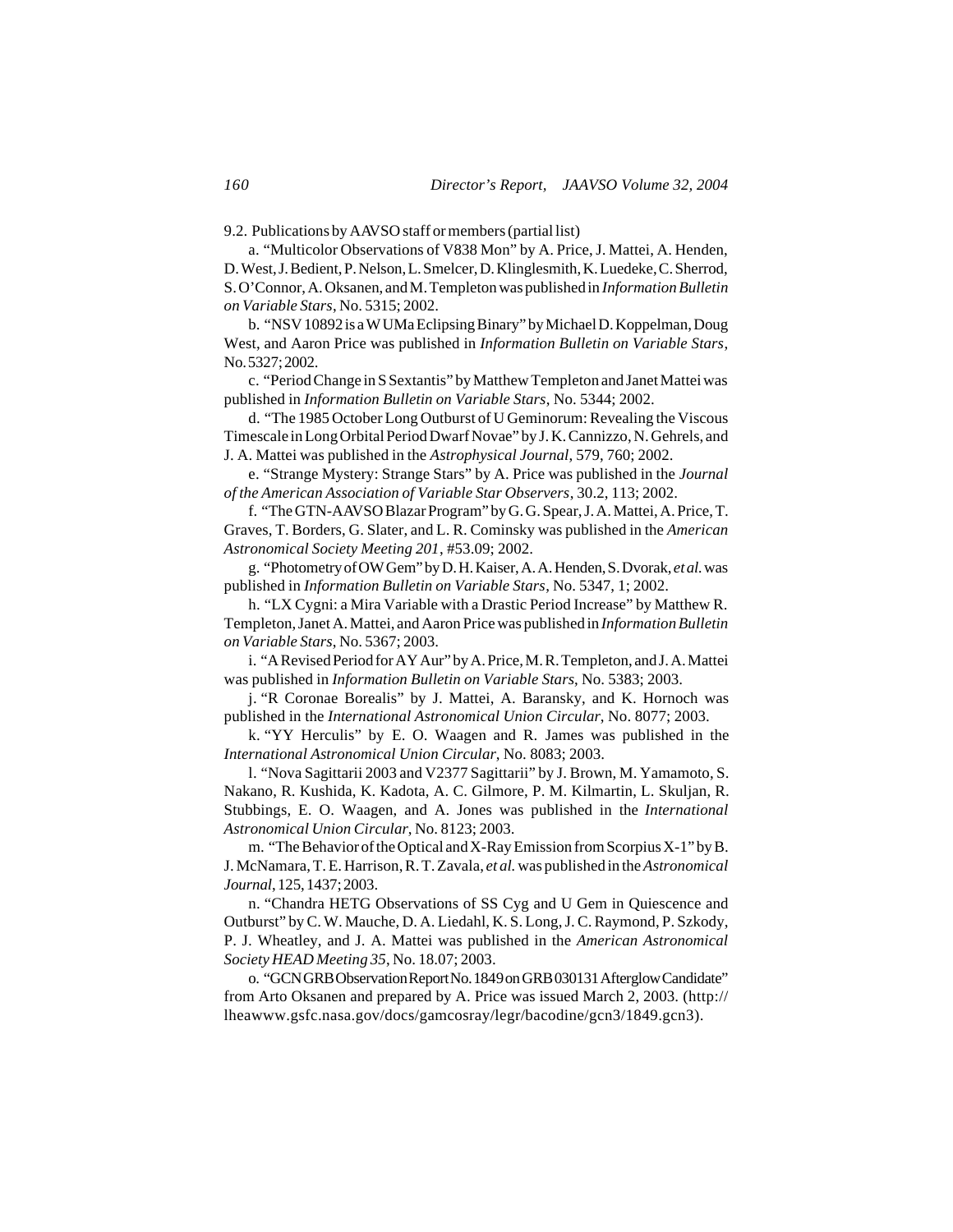p. "GCN GRB Observation Report No. 1949 on GRB030323 Possible Optical Counterpart" from Arne A. Henden and prepared by Aaron Price was issued March 24, 2003. (http://lheawww.gsfc.nasa.gov/docs/gamcosray/legr/bacodine/gcn3/ 1949.gcn3)

q. "AAVSO *V, B, R* Observations of GRB030329" by A. Price, *et al.* was published in *GRB Coordinates Network*, No. 2058, 1; 2003.

r. "Further AAVSO *V, B, R* observations of GRB030329" by A. Price and J. Mattei was published in *GRB Coordinates Network*, No. 2071, 1; 2003.

s. "GRB030329: more AAVSO *VR* obs" by A. Price, A. Oksanen, T. Dilapo, *et al.* was published in *GRB Coordinates Network*, No. 2104, 1; 2003.

t. "GRB030329: 444 AAVSO measurements" by A. Price, B. Aquino, E. Broens, *et al.* was published in *GRB Coordinates Network*, No. 2156, 1; 2003.

u. "GRB030329 observed as a sudden ionospheric disturbance (SID)" by P. W. Schnoor, D. L. Welch, G. J. Fishman, and A. Price was published in *GRB Coordinates Network*, No. 2176, 1; 2003.

v. "GRB030329: Multicolor Light Curve and Ionospheric Detection" by A. Price, C. G. Achee, B. Aquino, D. Beaver, *et al.* was published in the *Information Bulletin on Variable Stars*, No. 5415, 1; 2003.

w. "CCD photometry of U UMi" by L. Smelcer was published in the *Information Bulletin on Variable Stars*, No. 5418, 1; 2003.

x. "Period Changes in the Mira Variable TY Cas" by M. L. Hazen and J. A. Mattei was published in the *Journal of the American Association of Variable Star Observers*, 31.1, 21; 2003.

y. "The Double Supergiant Binary OW Geminorum" by D. Terrell, D. H. Kaiser, A. A. Henden, R. Koff, D. West, S. Dvorak, A. C. Pullen, and C. P. Stephan was published in the *Astronomical Journal*, 126, 902; 2003.

## **10. Meetings attended and talks given**

*[Ed. note: this section was prepared by Elizabeth Waagen after Janet Mattei's death, and is incomplete.]*

10.1. Meetings attended

Meetings Janet Mattei attended during 2002–2003 included:

a. Fifth Symposium of the Astronomical Society of Southern Africa, November 29–December 1, 2002, Muldersdrift, South Africa.

b. Towards Other Planetary Systems (TOPS) Workshop, planning session, Honolulu, Hawaii, February 24–26, 2003.

c. AAVSO 92nd Spring Meeting, Tucson, Arizona, April 22–29, 2003.

d. TOPS Workshop, workshop sessions, Honolulu, Hawaii, June 9–27, 2003.

e. *Amateur Astronomy: It's All in the Stars...and Comets, Planets, and Moons*

(as lecturer), course offered by the Smithsonian Institution,Washington, DC, August 14, 2003.

During 2001–2002, the meetings Janet Mattei attended included (omitted from Director's Report, *JAAVSO* Vol. 31, No. 2):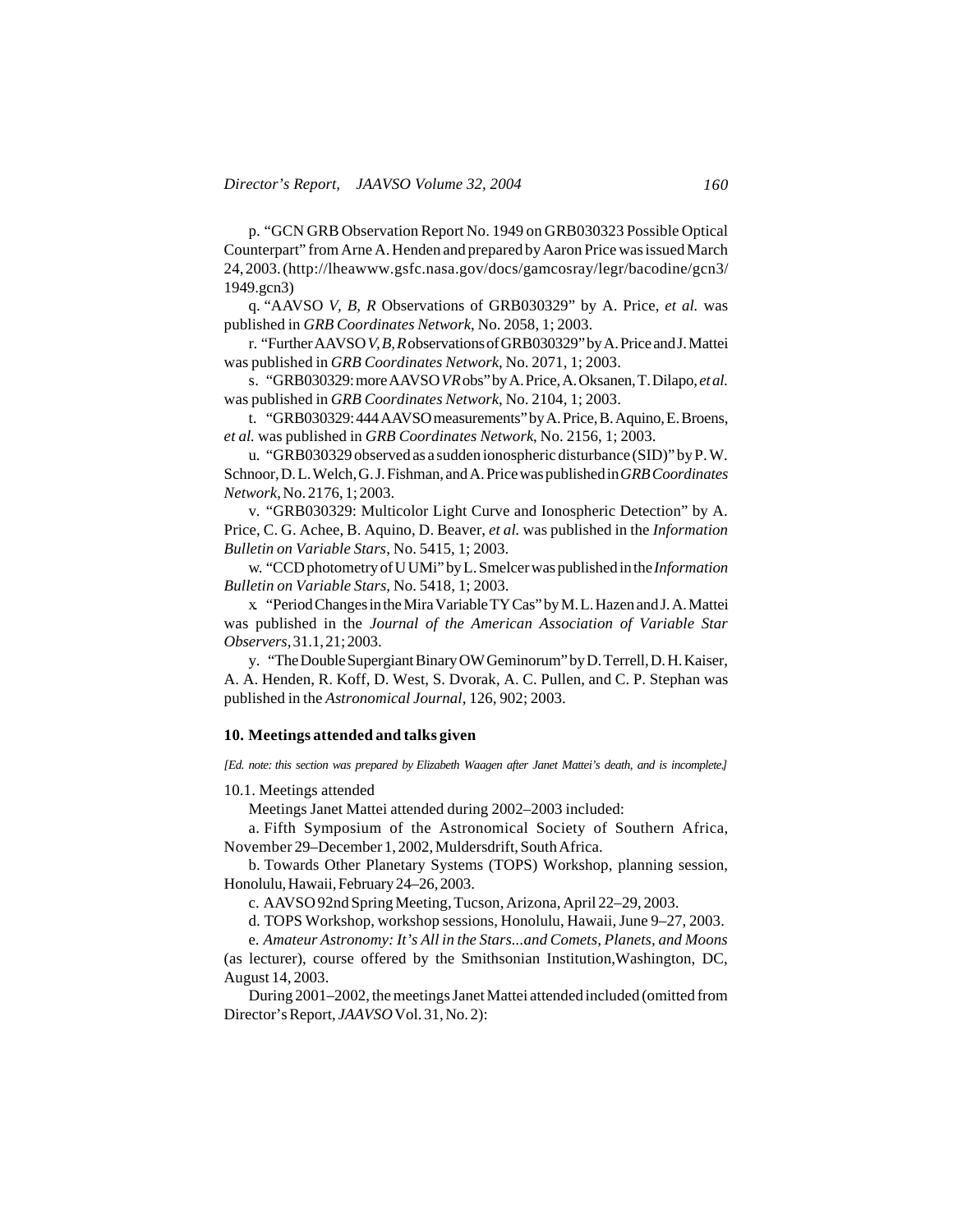a. Siemans-Westinghouse Science and Technology Competition, Georgia Institute of Technology, November 9, 2001.

b. AFOEV International Meeting on Variable Stars, Bourbon-Lancy, France, August 26–28, 2002.

### 10.2. Talks given

Talks Janet Mattei gave during 2002–2003 included:

a. "Contributions of South African Amateur Astronomers to Variable Star Research," Danie Overbeek Memorial Lecture, Fifth Symposium of the Astronomical Society of Southern Africa, November 29, 2002, Muldersdrift, South Africa.

b. "Semiannual Report of the Director for 2002–2003," AAVSO 92nd Spring Meeting, Tucson, Arizona, April 26, 2003.

c. "Following Stars," lecture in the *Amateur Astronomy: It's All in the Stars...and Comets, Planets, and Moons* course in the Smithsonian Institution Resident Associate Program, Washington, DC, August 14, 2003.

During 2001–2002, the talks Janet Mattei gave included (omitted from Director's Report, *JAAVSO* Vol. 31, No. 2):

a. "Variable Star Measurement and Analysis—Tools to Develop Astronomical Research," Siemans-Westinghouse Science and Technology Competition, Georgia Institute of Technology, November 9, 2001.

b. "Variable Stars—Stars That Talk to Us," AFOEV International Meeting on Variable Stars, Bourbon-Lancy, France, August 26–28, 2002.

# **11. Personnel at Headquarters**

We are extremely fortunate to have a very special group of people working at AAVSO Headquarters. On behalf of Janet Mattei, and personally, I thank each of them most sincerely.

Staff productivity and morale have been high this year. I commend the staff for their professionalism and dedication to their work and the AAVSO since Janet Mattei was taken ill in September.

In July Victor Gonzalez was terminated in his position as Membership Services/ Administrative Assistant. His duties have been assumed by Sarah Sechelski and Travis Searle.

We were delighted when Technical Assistant Kerriann Malatesta and her husband Chris welcomed their son Gavin, born on April 21.

Our present Headquarters staff consists of the following: Director Janet Akyüz Mattei (on medical leave since September 6, 2003); Staff astronomer Matthew Templeton; Senior Technical Assistant and Associate Editor of the *Journal of the AAVSO* Elizabeth Waagen (also Interim Director since September 6); Technical Assistant and *Journal* Production Editor Michael Saladyga; Technical Assistants Rebecca Pellock, Kerriann Malatesta, and Gamze Menali; Membership Services, Administrative Assistant Victor Gonzalez (until early July); Administrative Assistant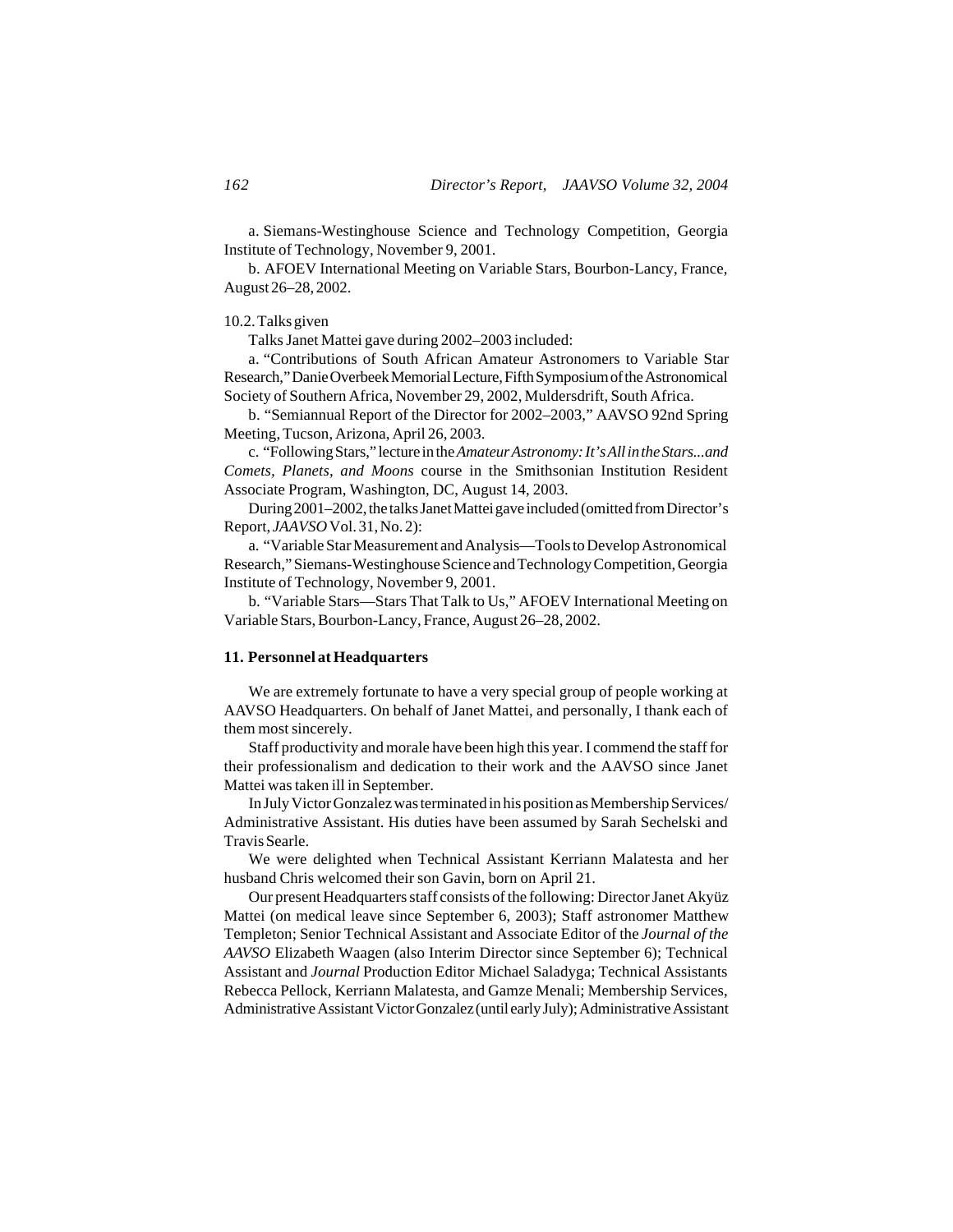(and Membership Services since early July) Travis Searle; Office Assistant, Technical Assistant (and Membership Services since early July) Sarah Sechelski; Technical Assistant, Web Kate Davis; Technical Assistant, Technology, and Unix Systems Administrator Aaron Price; 7-month full-time Technical Assistant Sara Beck; part-time Data Entry Technicians Barbara Silva and Gloria Ortiz-Cruz; Volunteers Carl Feehrer and Arthur Ritchie.

In addition, the following persons are being contracted: Charles Scovil (through 2002) and Mark Biesmans for chart preparation; Len Abbey, programming, mostly in Visual Basic; Ann Saladyga (until March 15) followed by Jane Caton, accounting. I thank each of them for their careful work on behalf of the association.

#### **12. Acknowledgements**

With deep appreciation and gratitude, I thank all those who have contributed so much to the Association this year.

We remember Clint Ford with fond memories and are grateful to him for providing us with our own Headquarters and with a legacy—the Clinton B. Ford Fund—that assures a sound future for the AAVSO.

We remember Margaret Mayall for her dedicated service to the AAVSO, for making it survive during very hard times, and for the bequest that she and Newton made to assure the sound future of the AAVSO.

Our appreciation and thanks go to our dedicated, enthusiastic, and amazing observers—752 of them around the world this year—the unsung heroes of the AAVSO who make this Association vital to variable star research. Special thanks go to all those who have contributed to the *AAVSO News Flash*, to the Quick-Look file for *MyNewsFlash*, and to our special observing programs.

Our thanks go to members who support the AAVSO with their dues; special thanks to those who are sponsoring the membership of an active observer, and to those who have generously contributed above their dues so that we can serve you, our members, and the astronomical community, well.

My sincere thanks and appreciation go to our Committee Chairs who give so generously of their time and wisdom to the Committee(s) for which they are responsible. Thanks to Gary Walker, Marv Baldwin, Rev. Ken Beckmann, Phil Manker, Carl Feehrer, Mike Hill, Charles Scovil, and Rev. Bob Evans. I particularly thank Phil Manker, who stepped down during the year as AAVSO Photoelectric Photometry Committee chair, for his dedicated service to the association.

I am grateful for, and appreciate, the support of our Vice Presidents Bill Dillon and Kevin Marvel, our Clerk Michael Mattei, and our Council members Geoff Clayton, Lew Cook, Jaime Garcia, Arne Henden, Dave Hurdis, Karen Meech, Chuck Pullen, and David B. Williams.

I especially thank Dan Kaiser, our President, and Martha Hazen, our Secretary.

A special thanks goes to our treasurer, Louis Cohen, for his wisdom and time, and to our accountants, Ann Saladyga and Jane Caton, for their careful work and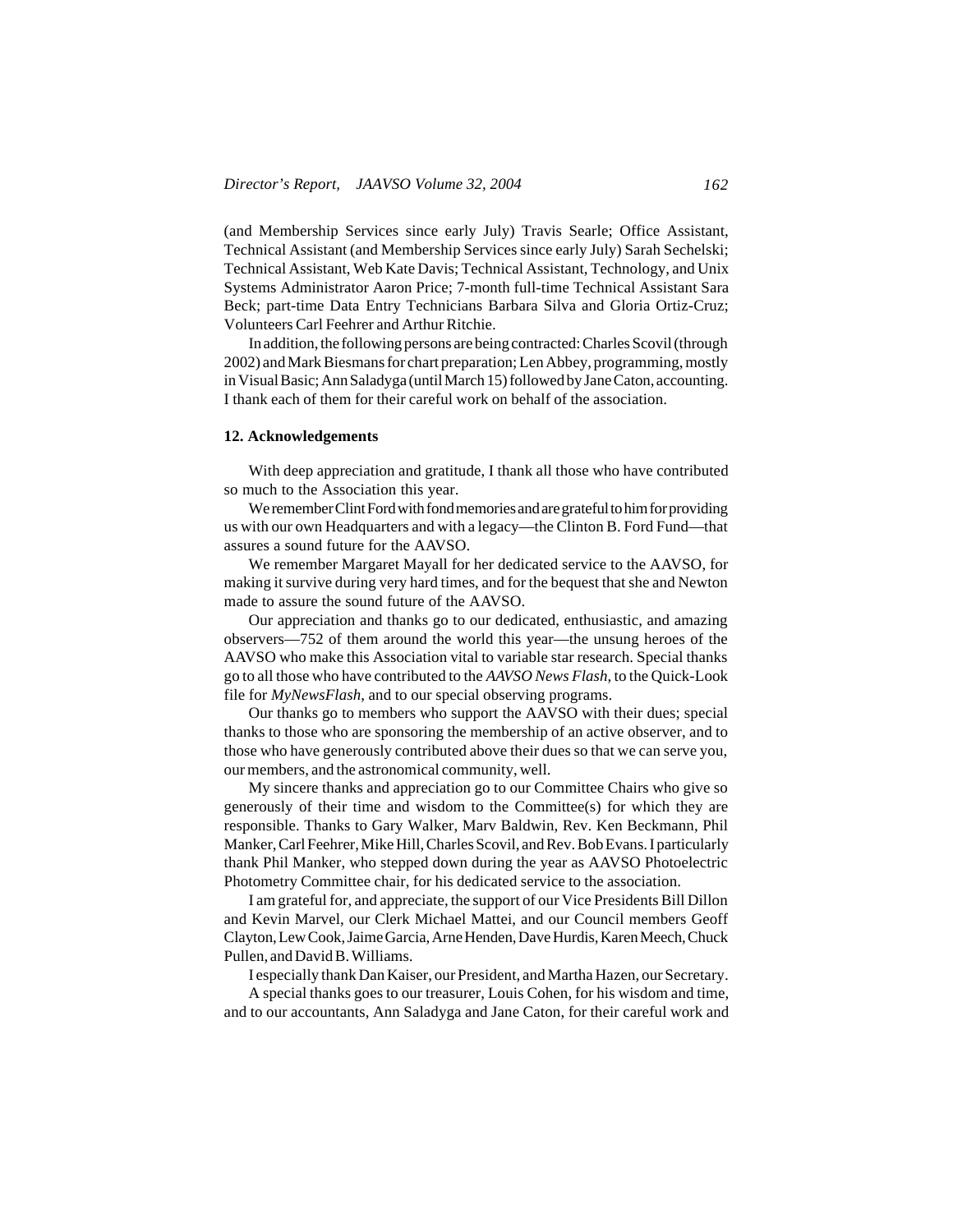dedication. We remember our past Treasurers, Ted Wales and Wayne Lowder, both of whom passed away this year, with affection and great appreciation for their help and expertise.

Additional thanks go to Dan Kaiser for his being in charge of our Mentorship program, Arne Henden for his leadership in our GRB/HEN program and in CCD photometry matters, and Doug Welch for his administration of our on-line Discussion Group and GRB/HEN Discussion Group.

Our thanks and appreciation go to Arne Henden, Bruce Sumner, and Ron Zissell for their work on comparison star sequences for AAVSO charts, to Charles Scovil, Marc Biesmans, Steve O'Connor, AAVSO Chart Team leader Mike Simonsen, and all the Chart Team members for their work on AAVSO charts, and to AAVSO Comparison Star Database Project Team leader Vance Petriew and all the CompDB Team members for their work on digitizing and cataloguing the comparison stars on all AAVSO charts.

Our sincere thanks go to Charles Whitney for his continuing editorship of the *Journal of the AAVSO*.

Our sincere thanks go to John Percy for his excellent editorship of the *AAVSO Photoelectric Photometry Newsletter*.

Our thanks and appreciation go to Len Abbey for his valuable contribution in programming so many much-needed software packages for our technical operations.

Our sincere thanks go to AAVSO Headquarters volunteer Arthur Ritchie for his ongoing assistance with digitizing monthly sunspot reports.

Thanks go to Stamford Observatory for allowing Charles Scovil and John Griese to use the 22-inch telescope for making variable star observations, and for allowing Charles Scovil to use the facilities of the observatory to prepare charts.

We have been fortunate to receive financial support from institutions and government agencies this year. We gratefully acknowledge the following:

NASA Headquarters, for a grant for the validation and certification of AAVSO data;

NASA (Chandra, Smithsonian Astrophysical Observatory), for a grant in support of our collaboration with Dr. Christopher Mauche;

NASA (GLAST and XMM Education and Public Outreach, Sonoma State University), for a grant in support of our collaborative observation of polars and blazars;

NASA (National Virtual Observatory (NVO) Education and Public Outreach, University of California at Berkeley), for a grant to survey the needs of amateur astronomers for NVO.

We are grateful to have the support of so many individuals and organizations!

Janet Mattei would want to conclude her annual report as she always did, by extending her personal thanks to her husband Mike for his continuous understanding and support. Never has it been a more appropriate conclusion than in this year, Janet's 30th year as Director of the association, and so, on behalf of Janet, thank you, Mike!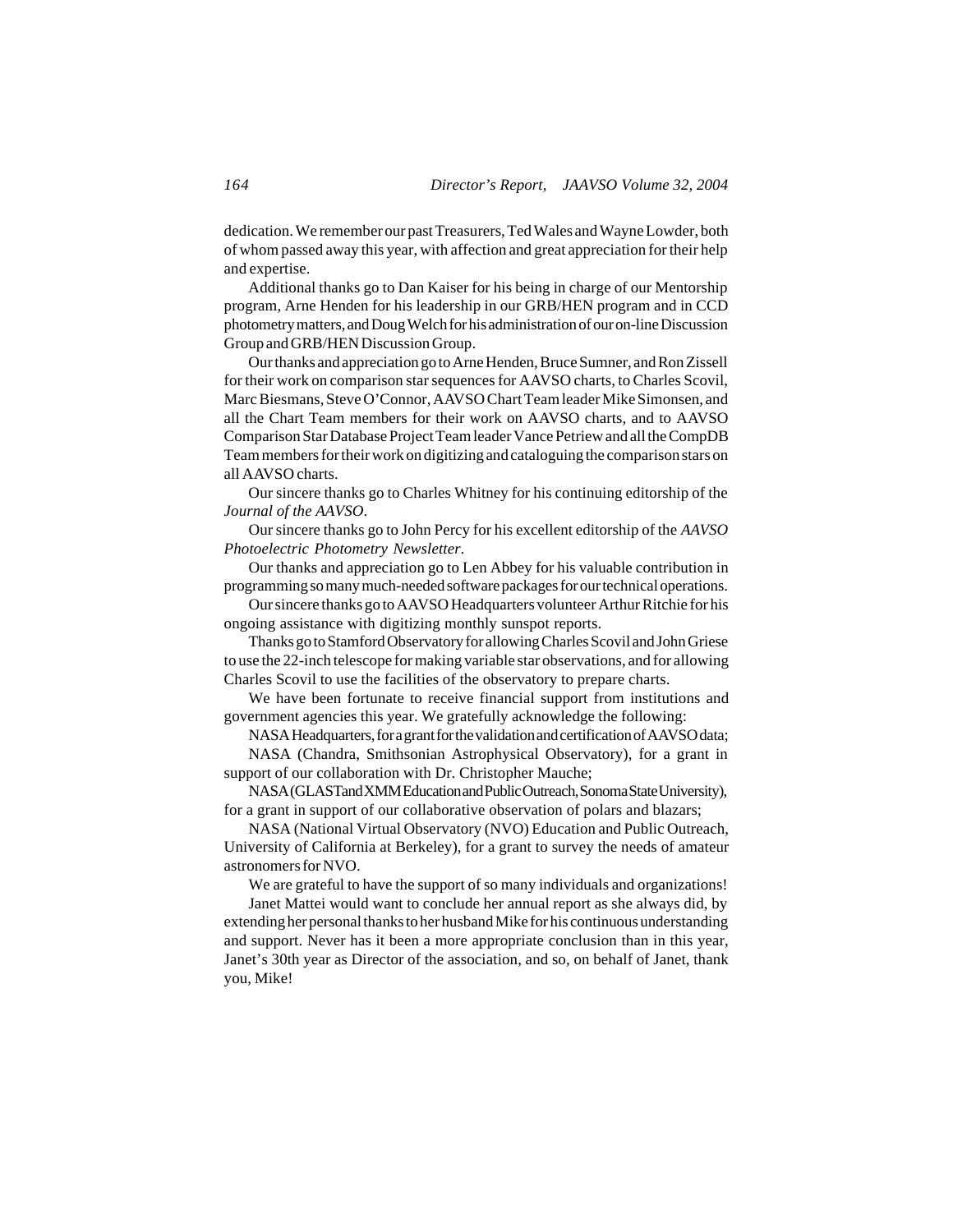| Table 1. AAVSO Observer Totals 2002-2003 by Country |
|-----------------------------------------------------|
|-----------------------------------------------------|

| Country               | No.<br><i><b>Observers</b></i> | No.<br>Obs. | Country              | No.<br><i><b>Observers</b></i> | No.<br>Obs. |
|-----------------------|--------------------------------|-------------|----------------------|--------------------------------|-------------|
| <b>ARGENTINA</b>      | 5                              | 970         | <b>JAPAN</b>         | 4                              | 2,340       |
| <b>AUSTRALIA</b>      | 25                             | 55,565      | MALTA                | 1                              | 96          |
| <b>AUSTRIA</b>        | 2                              | 655         | <b>NETHERLANDS</b>   | 11                             | 12,334      |
| <b>BELARUS</b>        |                                | 18          | <b>NEW ZEALAND</b>   | 2                              | 20,522      |
| <b>BELGIUM</b>        | 21                             | 31,328      | <b>NORWAY</b>        | 4                              | 2,275       |
| BRAZIL                | 18                             | 4,981       | <b>POLAND</b>        | 24                             | 14,020      |
| <b>CANADA</b>         | 57                             | 26,194      | PORTUGAL             | 4                              | 3,701       |
| <b>CHILE</b>          |                                | 30          | <b>ROMANIA</b>       | 10                             | 13,316      |
| <b>CZECH REPUBLIC</b> | 1                              | 90          | <b>RUSSIA</b>        | 8                              | 1,279       |
| <b>DENMARK</b>        | 3                              | 217         | <b>SAUDI ARABIA</b>  |                                | 98          |
| <b>ENGLAND</b>        | 19                             | 19,544      | <b>SLOVENIA</b>      |                                | 564         |
| <b>FINLAND</b>        | 12                             | 8,513       | <b>SOUTH AFRICA</b>  | 12                             | 1,149       |
| <b>FRANCE</b>         | 31                             | 21,387      | <b>SPAIN</b>         | 31                             | 5,213       |
| <b>GERMANY</b>        | 38                             | 22,588      | <b>SWITZERLAND</b>   | 4                              | 749         |
| <b>GREECE</b>         | 6                              | 2,576       | <b>TURKEY</b>        | 1                              | 7           |
| <b>HUNGARY</b>        | 72                             | 17,581      | <b>UKRAINE</b>       | 13                             | 2,068       |
| <b>INDIA</b>          | 4                              | 39          | UNITED ARAB EMIRATES | 1                              | 19          |
| <b>IRELAND</b>        | 3                              | 239         | <b>URUGUAY</b>       |                                | 82          |
| <b>ISLE OF MAN</b>    |                                | 104         | <b>USA</b>           |                                | 271 133,800 |
| <b>ISRAEL</b>         | $\overline{c}$                 | 115         | <b>VENEZUELA</b>     | 1                              | 39          |
| <b>ITALY</b>          | 25                             | 6,255       | <b>TOTAL</b>         |                                | 752 432,660 |

Table 2. AAVSO Observer Totals 2002–2003 USA by State or Territory

|                      |                         | No.            | No.            |                       |                         | No.            | No.         |
|----------------------|-------------------------|----------------|----------------|-----------------------|-------------------------|----------------|-------------|
| <i>State</i>         | <i><b>Observers</b></i> |                | Obs.           | State                 | <i><b>Observers</b></i> |                | Obs.        |
| <b>ALABAMA</b>       | (AL)                    | $\overline{2}$ | 88             | <b>MONTANA</b>        | (MT)                    | 1              | 47          |
| <b>ARIZONA</b>       | (AZ)                    | 12             | 3,449          | <b>NEBRASKA</b>       | (NE)                    | 3              | 205         |
| <b>ARKANSAS</b>      | (AR)                    | 1              | 13             | <b>NEW HAMPSHIRE</b>  | (NH)                    | 3              | 378         |
| <b>CALIFORNIA</b>    | (CA)                    | 38             | 23,592         | <b>NEW JERSEY</b>     | (NJ)                    | $\overline{2}$ | 102         |
| <b>COLORADO</b>      | (CO)                    | 7              | 1,274          | <b>NEW MEXICO</b>     | (NM)                    | 6              | 6,153       |
| <b>CONNECTICUT</b>   | (CT)                    | 10             | 1,011          | <b>NEW YORK</b>       | (NY)                    | 15             | 4,588       |
| <b>FLORIDA</b>       | (FL)                    | 6              | 9,162          | <b>NORTH CAROLINA</b> | (NC)                    | 1              | 4           |
| <b>GEORGIA</b>       | (GA)                    | 3              | 64             | NORTH DAKOTA          | (ND)                    | 1              | 36          |
| <b>HAWAII</b>        | (HI)                    | $\overline{2}$ | 2,585          | <b>OHIO</b>           | (OH)                    | 10             | 951         |
| <b>ILLINOIS</b>      | (IL)                    | 13             | 6,269          | <b>OKLAHOMA</b>       | (OK)                    | 1              | 674         |
| <b>INDIANA</b>       | (IN)                    | 8              | 4,252          | <b>OREGON</b>         | (OR)                    | 5              | 1,740       |
| <b>IOWA</b>          | (IA)                    | 5              | 699            | PENNSYLVANIA          | (PA)                    | 6              | 1,704       |
| <b>KANSAS</b>        | (KS)                    | 5              | 7.474          | <b>PUERTO RICO</b>    | (PR)                    | $\overline{c}$ | 69          |
| <b>KENTUCKY</b>      | (KY)                    | $\overline{2}$ | 236            | <b>RHODEISLAND</b>    | (RI)                    | $\overline{4}$ | 1,371       |
| LOUISIANA            | (LA)                    | 3              | 100            | <b>TENNESSEE</b>      | (TN)                    | 3              | 127         |
| <b>MAINE</b>         | (ME)                    | $\overline{4}$ | 2,729          | TEXAS                 | (TX)                    | 16             | 2,554       |
| <b>MARYLAND</b>      | (MD)                    | 8              | 1,081          | <b>UTAH</b>           | (UT)                    | 3              | 829         |
| <b>MASSACHUSETTS</b> | (MA)                    | 12             | 12,171         | <b>VIRGINIA</b>       | (VA)                    | 9              | 3,602       |
| <b>MICHIGAN</b>      | (MI)                    | 9              | 10,370         | <b>WASHINGTON</b>     | (WA)                    | $\overline{4}$ | 156         |
| <b>MINNESOTA</b>     | (MN)                    | 8              | 2,504          | <b>WEST VIRGINIA</b>  | (WV)                    | $\overline{c}$ | 784         |
| <b>MISSIPPI</b>      | (MS)                    | 1              | $\overline{c}$ | WISCONSIN             | (WI)                    | 13             | 18,394      |
| <b>MISSOURI</b>      | (MO)                    | $\mathfrak{D}$ | 207            | TOTAL                 |                         |                | 271 133,800 |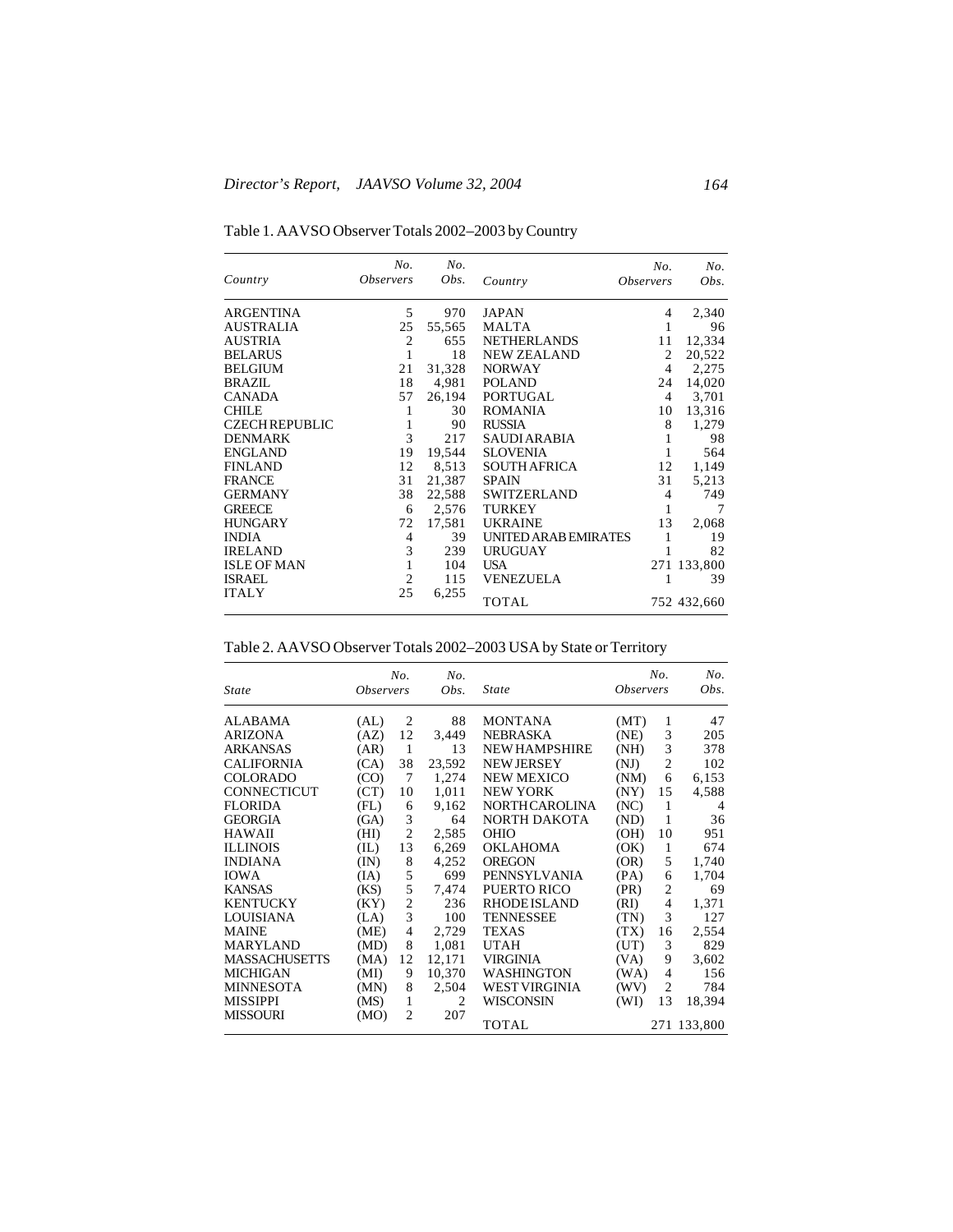Table 3. AAVSO Observers, 2002–2003.

|            |    |    |                                                  |                | No. No. |                        |          |    |                                            |                  | No. No.        |
|------------|----|----|--------------------------------------------------|----------------|---------|------------------------|----------|----|--------------------------------------------|------------------|----------------|
| Code Org.  |    |    | Name                                             | Obs.           |         | $I.S.$   $Code$ $Org.$ |          |    | Name                                       | <i>Obs. I.S.</i> |                |
| AAP        |    |    | P. Abbott, Canada                                | 4263           | 331     | <b>BMM</b>             | 05       |    | M. Biesmans, Belgium                       | 323              | 157            |
| AAN        | 02 |    | A. Abe, Germany                                  | 46             | 12      | <b>BGW</b>             | 27       |    | G. Billings, Canada                        | 179              | 55             |
| <b>ACH</b> | 01 |    | C. Accary, France                                | 63             |         | <b>BXN</b>             | 01       |    | M. Bisson, France                          | 282              |                |
| ABB        |    |    | 38<br>3<br>BWI<br>B. Adams, CA<br>W. Bitters, CA |                | 2       |                        |          |    |                                            |                  |                |
| AJT        |    |    | J. Agustoni, Brazil                              | 47             |         | <b>BEU</b>             |          |    | E. Blankenship, VA                         | 82               |                |
| AMI        |    |    | M. Aho, Finland                                  | 614            | 483     | BKH                    | 05.      |    | R. Blondeel, Belgium                       | 7                |                |
| ARL        |    |    | 13 R. Alencar Caldas, Brazil                     | $\overline{c}$ |         | BWJ                    |          | J. | Bohdanowicz, Canada                        | 18               |                |
| ALN        |    |    | R. Allison, IA                                   | 250            | 55      | <b>BGP</b>             | 03       |    | G. Boleska, Hungary                        | 26               |                |
| ARC        |    |    | R. Altenburg, PA                                 | 27             | 1       | <b>BRJ</b>             |          | J. | Bortle, NY                                 |                  | 3186 1045      |
| AAA        | 13 |    | A. Alves, Brazil                                 | 545            |         | <b>BPT</b>             | 10       |    | P. Bosman, South Africa                    | 8                |                |
| AAX        | 13 |    | A. Amorim, Brazil                                | 3085           | 27      | <b>BMU</b>             | 04       |    | R. Bouma, Netherlands                      | 375              | 5              |
| AMG        | 13 |    | M. Amorim, Brazil                                | 4              |         | <b>BOF</b>             |          |    | M. Bozoian, ME                             | 132              |                |
| AJE        |    |    | J. Andrei, Romania                               | 6              |         | BMK                    |          |    | M. Bradbury, IN                            | 21               |                |
| ABG        |    |    | 08 B. Andresen, Norway                           | 362            | 25      | <b>BNW</b>             |          |    | 02 W. Braune, Germany                      | 78               |                |
| AMA        |    |    | M. Antill, England                               | 1              |         | <b>BDL</b>             |          |    | D. Breslin, MA                             | 18               |                |
| <b>AWJ</b> |    |    | W. Aquino, NY                                    | 177            | 23      | <b>BTB</b>             |          |    | T. Bretl, MN                               | 248              | 2              |
| AWY        | 13 |    | W. Araujo, Brazil                                | 494            |         | BHA                    |          |    | 02 H. Bretschneider, Germany 1064          |                  |                |
| AAT        |    |    | 15 A. Ardanuy, Spain                             | 1              | 1       | BOE                    |          |    | E. Briggs, Canada                          | 9                |                |
| AAM        |    |    | A. Arminski, Poland                              | 192            |         | <b>BSM</b>             |          |    | S. Brincat, Malta                          | 96               |                |
| ATH        |    |    | T. Armstrong, CA                                 | 13             |         | <b>BOS</b>             |          |    | 05 E. Broens, Belgium                      | 533              | 91             |
| ARJ        |    |    | J. Arnold, AL                                    | 23             | 12      | <b>BJQ</b>             |          | J. | Brooks, CA                                 | 1                |                |
| <b>ARN</b> | 01 |    | L. Arnold, France                                | 51             | 12      | <b>BQS</b>             | 15       | J. | Bros, Spain                                | 36               |                |
| AWC        |    |    | 27 C. Aronowitz, Canada                          | 316            |         | BXV                    | 15       |    | X. Bros, Spain                             | 384              | 5              |
| ADI        |    |    | 02 D. Augart, Germany                            | 65             |         | <b>BOA</b>             | 01       |    | A. Bruno, France                           | 24               | 11             |
| AAV        |    |    | A. Avtanski, CA                                  | 96             |         | <b>BTH</b>             |          |    | T. Burrows, CA                             | 88               | 36             |
| ARX        |    |    | R. Axelsen, Australia                            | 116            |         | <b>BFC</b>             |          |    | F. Burton, CO                              | 28               |                |
| ВIХ        |    | I. | Bacon, Australia                                 | 4              |         | BIW                    |          |    | N. Butterworth, Australia 9326             |                  | 105            |
| BIE        | 05 |    | A. Baillien, Belgium                             | 256            |         | <b>BUG</b>             | 11       |    | S. Buus, Denmark                           | 47               |                |
| <b>BHH</b> |    |    | R. Baker-Horn, TN                                | 26             |         | <b>CPU</b>             | 13       |    | P. Cacella, Brazil                         | 1                |                |
| BWW        |    |    | W. Bakewell, CA                                  | $\overline{2}$ |         | CCB                    |          |    | C. Calia, CT                               | 36               |                |
| BGF        | 03 |    | G. Bakos, Hungary                                | 1              |         | <b>CPN</b>             |          |    | P. Campbell, Canada                        | 114              |                |
| BAH        |    |    | A. Balcerek, Poland                              | 187            |         | <b>CMP</b>             |          |    | R. Campbell, FL                            | 334              | 117            |
| BМ         |    |    | M. Baldwin, IN                                   | 1339           |         | <b>CEM</b>             |          |    | 15 E. Capella, Spain                       | 338              |                |
| <b>BCD</b> |    |    | R. Ball, England                                 | 23             |         | <b>CVJ</b>             | 06       | J. | Carvajal Martinez, Spain                   | 3                | 1              |
| BIV        | 03 | Ι. | Balogh, Hungary                                  | 506            | 2       | CRI                    | 15       |    | R. Casas, Spain                            | 6                |                |
| <b>BZO</b> | 03 |    | Z. Balogh, Hungary                               | 235            |         | CJS                    |          |    | J. Case, MO                                | 59               | 36             |
| BHZ        |    |    | 03 Z. Balogh, Hungary                            | 26             |         | CLQ                    |          |    | L. Cason, VA                               | 81               |                |
| BHO        |    |    | R. Banerjee, India                               | $\overline{4}$ |         | CJE                    | 01       | J. | Castellani, France                         | 1062             | $\overline{2}$ |
| BGZ        |    |    | G. Banialis, IL                                  | 26             |         | CKN                    |          |    | K. Castle, AZ                              | 217              | 52             |
| BDI        | 02 |    | D. Bannuscher, Germany                           | 79             |         | CWO                    |          |    | W. Castro, OH                              | 15               | 1              |
| <b>BXA</b> | 09 |    | A. Baransky, Ukraine                             | 229            | 9       | <b>CQJ</b>             |          |    | J. Centala, IA                             | 412              |                |
| BKQ        | 09 |    | A. Barkanov, Ukraine                             | 47             |         | <b>CBI</b>             |          |    | B. Chandler, CA                            | 35               | 8              |
| <b>BSR</b> | 18 |    | S. Baroni, Italy                                 | 197            |         | <b>CHG</b>             | 01       |    | H. Chantegros, France                      | 13               |                |
| <b>BCT</b> | 01 |    | C. Barret, France                                | 11             |         | <b>CNT</b>             |          |    | D. Chantiles, CA                           | 450              | 4              |
| BSK        |    |    | S. Basso, Italy                                  | 54             | 2       | <b>CSY</b>             |          |    | S. Chapeland, France                       | 2                | $\overline{2}$ |
| <b>BBB</b> |    |    | B. Battersby, Canada                             | 27             |         | CGF                    |          |    | G. Chaple, MA                              |                  | 4565 1400      |
| BBA        |    |    | B. Beaman, IL                                    | 864            | 32      | $_{\rm CJL}$           |          | J. | Charles, MI                                | 11               |                |
| BWX        | 27 |    | A. Beaton, Canada                                | 67             |         | $_{\rm CGP}$           | 27       |    | G. Charpentier, Canada                     | $\overline{2}$   |                |
| <b>BBD</b> |    |    | B. Becker, NJ                                    | 92             |         | <b>CDY</b>             |          |    | D. Chekhovich, Russia                      | 22               |                |
| <b>BJS</b> |    |    | J. Bedient, HI                                   | 62             | 7       | CMC                    | 27       |    | M. Clancy, Canada                          | 6                |                |
| BSI        |    |    | S. Bedingfield, Canada                           | 31             |         | <b>CLK</b>             |          |    | W. Clark, MO                               | 148              |                |
| <b>BTY</b> |    |    | T. Benner, PA                                    | 201            | 43      | <b>CWP</b>             |          |    |                                            | 422              |                |
| <b>BXZ</b> | 23 |    |                                                  | $\overline{4}$ |         | <b>CFI</b>             |          |    | W. Clarke, CA                              |                  |                |
| <b>BEB</b> |    | J. | Berdejo, Spain<br>R. Berg, IN                    | 164            | 5       | <b>CPS</b>             | 12<br>05 |    | F. Claus, Argentina<br>P. Cloesen, Belgium | 267<br>2402      | 57             |
| <b>BEN</b> | 03 |    |                                                  | 1              |         | <b>CRX</b>             |          |    | R. Cnota, Poland                           | 1112             |                |
|            |    |    | E. Berko, Hungary                                |                |         |                        |          |    |                                            |                  |                |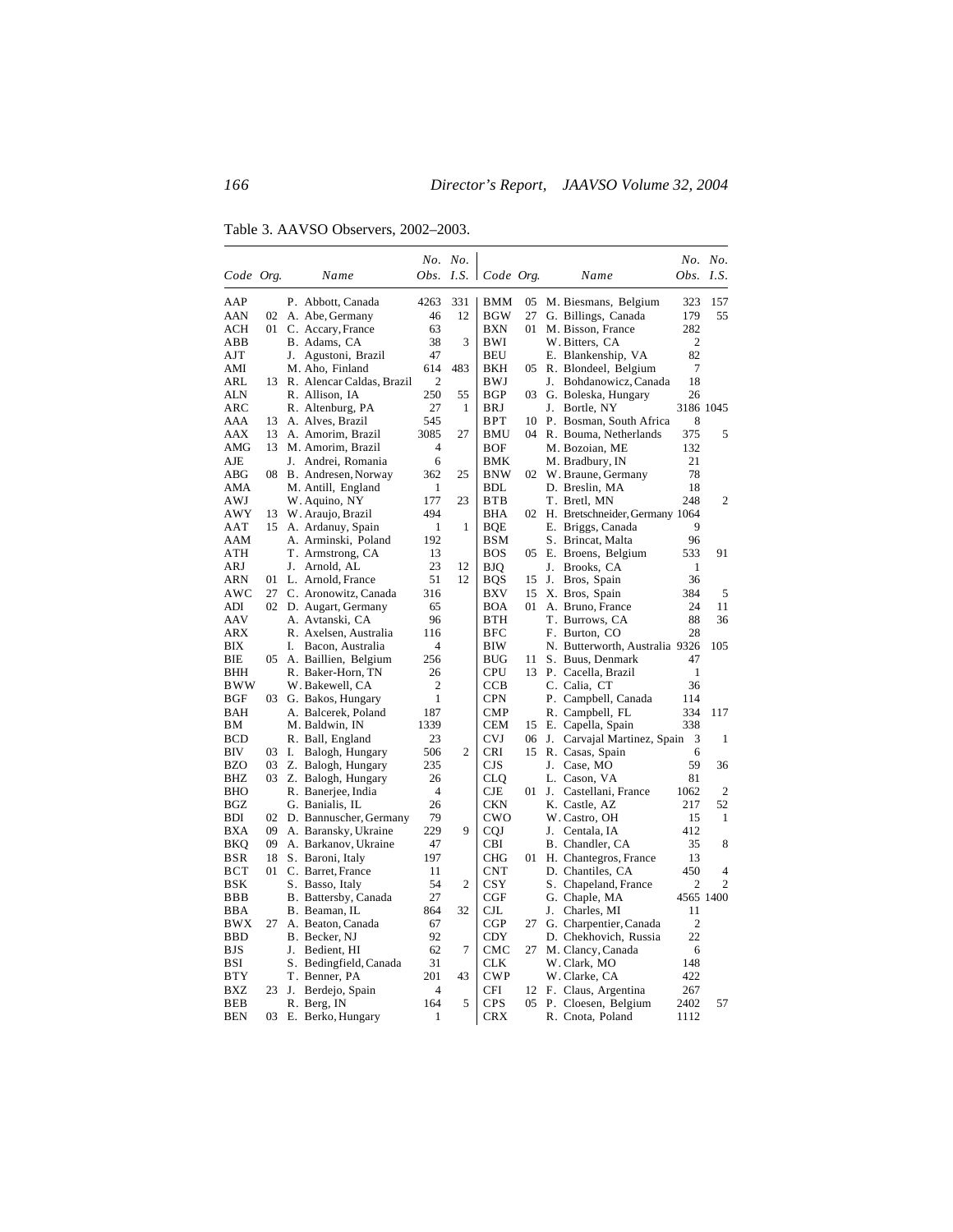Table 3. AAVSO Observers, 2002–2003, cont.

|              |    |       |                                                      |                | No. No.           |                   |          |    |                               |                | No. No.      |
|--------------|----|-------|------------------------------------------------------|----------------|-------------------|-------------------|----------|----|-------------------------------|----------------|--------------|
| Code         |    |       | Name                                                 | Obs.           | I.S.              | Code              |          |    | Name                          | Obs. $I.S.$    |              |
| CGE          |    |       | 20 G. Coady, England                                 | 100            | 3                 | DRI               |          |    | R. Doxtater, TX               | 87             |              |
| <b>CSN</b>   |    |       | S. Coberly, IL                                       | 5              |                   | DKI               | 03       | Ι. | Drucsko, Hungary              | 14             |              |
| CЛ           | 15 | J.    | Coloma, Spain                                        | $\overline{4}$ | 1                 | DYU               | 09       |    | Y. Dulitch, Ukraine           | 152            |              |
| CME          |    |       | 18 E. Colombo, Italy                                 | 204            |                   | DMO               | 01       |    | M. Dumont, France             | 299            |              |
| CMG          |    |       | 04 G. Comello, Netherlands                           | 6971           | 513               | DNI               |          |    | N. Dunckel, CA                | 3              | 3            |
| <b>CPO</b>   |    |       | P. Conde, Australia                                  | 23             |                   | CLW01             |          |    | D. Durig et al., TN           | 6              | 6            |
| <b>CXA</b>   |    |       | A. Cook, CA                                          | 1              |                   | DAO               |          |    | A. Dutton, Australia          | 359            |              |
| $_{\rm COO}$ |    |       | L. Cook, CA                                          | 18088 3864     |                   | DEQ               |          |    | E. Dutton, CO                 | 77             | 6            |
| CTM          |    |       | T. Cook, NY                                          | 5              |                   | DKS               |          |    | S. Dvorak, FL                 | 7278           | 1            |
| COM          | 10 |       | T. Cooper, South Africa                              | 152            | 14                | DGP               |          |    | G. Dyck, MA                   |                | 4038 2367    |
| <b>CPI</b>   |    |       | P. Corelli, Italy                                    | 5              |                   | EEZ               |          |    | E. Eggleston, TX              | $\mathbf{1}$   |              |
| <b>CUA</b>   |    |       | A. Corlan, Romania                                   | 445            | 146               | <b>ELO</b>        | 27       |    | L. Enright, Canada            | 8              |              |
| CXR          |    |       | R. Corlan, Romania                                   | 388            | 135               | EPE               | 01       |    | P. Enskonatus, Germany        | 303            |              |
| CDV          |    |       | D. Cornell, IL                                       | 62             | 33                | EJO               | 03       |    | J. Erdei, Hungary             | 98             |              |
| CLZ          |    |       | 01 L. Corp, France                                   | 27             |                   | FTB               |          |    | T. Fabjan, Slovenia           | 564            |              |
| CAI          |    |       | A. Correia, Portugal                                 | 1827           |                   | FBO               |          |    | B. Fain, MT                   | 47             |              |
| <b>CTO</b>   | 05 |       | T. Corstjens, Belgium                                | 26             |                   | FSU               |          |    | S. Fanutti, Canada            | 138            |              |
| COV          |    |       | V. Coulehan, NY                                      | 223            |                   | <b>FEO</b>        | 03       |    | E. Farkas, Hungary            | 88             |              |
| <b>CWD</b>   |    |       | D. Cowall, MD                                        | 41             | 1                 | FAJ               | 03       |    | A. Fejes, Hungary             | 2              |              |
| COW          |    |       | H. Coward, TX                                        | 169            |                   | <b>FKJ</b>        | 03       | J. | Fekete, Hungary               | 2355           | 8            |
| <b>CDN</b>   |    |       | D. Cowles, LA                                        | 26             |                   | <b>FJP</b>        | 15       | J. | Felip, Spain                  | 6              |              |
| <b>CLX</b>   |    |       | L. Cox, Canada                                       | 135            |                   | <b>FRZ</b>        | 27       |    | R. Fell, Canada               | 19             |              |
| CR           |    |       | 14 T. Cragg, Australia                               | 1754           | 504               | <b>FSM</b>        | 27       |    | S. Ferris, Canada             | $\overline{c}$ | 1            |
| <b>CDI</b>   |    |       | D. Craig, MS                                         | $\overline{2}$ |                   | FRF               | 03       |    | R. Fidrich, Hungary           | 782            | 7            |
| CTX          |    |       | T. Crawford, OR                                      | 43             | 15                | FMP               |          |    | M. Fikes, VA                  | 1              |              |
| CCU          |    |       | C. Cremaschini, Italy                                | 7<br>93        | 4                 | FSJ               | 01       |    | J. Fis, France                | 55             |              |
| <b>CRR</b>   |    |       | R. Crumrine, NY                                      | 44             |                   | FMU               | 15       |    | M. Flores, Spain              | 29             |              |
| CBZ          | 03 |       | B. Csak, Hungary                                     |                |                   | FLE               |          |    | L. Florin, Romania            | 163            |              |
| CTI<br>CSM   | 03 |       | T. Csorgei, Hungary                                  | 265<br>1621    | 3<br>$\mathbf{1}$ | <b>FDA</b><br>FSE | 03<br>18 |    | A. Fodor, Hungary             | 15<br>1218     |              |
| <b>CKB</b>   |    |       | 03 M. Csukas, Romania<br>B. Cudnik, TX               | 864            | 21                | <b>FJD</b>        |          | J. | S. Foglia, Italy<br>Foley, WI | $\overline{2}$ |              |
| DCL          |    |       | C. Daffin, NC                                        | $\overline{4}$ |                   | FJT               |          | J. | Fontalba, France              | 19             |              |
| DAM          | 06 |       |                                                      |                | 128               | FXJ               |          | J. | Fox, MN                       | 193            |              |
| DMP          |    |       | A. Darriba Martinez, Spain 223<br>M. Dasgupta, India | 16             |                   | FML               | 04       |    | M. Fridlund, Netherlands      | 91             |              |
| DJS          |    |       | 20 J. Day, England                                   | 431            |                   | FAA               | 18       |    | A. Frosina, Italy             | 7              |              |
| DMU          |    |       | S. De Muro, Italy                                    | $\overline{4}$ |                   | <b>FMG</b>        |          |    | G. Fugman, NE                 | 163            | 5            |
| DSJ          |    | 13 J. | De Souza Aguiar, Brazil 15                           |                |                   | GBZ               | 21       |    | O. Gabzo, Israel              | 101            |              |
| DFR          |    |       | F. Dempsey, Canada                                   | 29             |                   | GHT               | 27       |    | G. Gaherty, Canada            | 450            |              |
| DEK          |    |       | 05 K. Dequick, Belgium                               | 7              |                   | <b>GMO</b>        |          |    | M. Gainer, PA                 | 33             |              |
| DAA          | 03 |       | A. Derekas, Hungary                                  | 5              |                   | <b>GKV</b>        | 27       |    | K. Gallant, Canada            | 3              | 1            |
| <b>DNO</b>   |    |       | O. Deren, Poland                                     | 733            |                   | GGM               |          |    | G. Gallo, Italy               | $\overline{2}$ |              |
| DAC          |    |       | A. Deshmukh, India                                   | 1              |                   | GTN               |          |    | T. Gandet, AZ                 | 30             | 8            |
| DHN          |    |       | 02 H. Diederich, Germany                             | 12             | 1                 | GAJ               | 12       | J. | Garcia, Argentina             | 5              |              |
| <b>DPA</b>   |    |       | 05 A. Diepvens, Belgium                              | 3884           | 277               | GAA               |          |    | P. Garey, IL                  | 35             |              |
| DRG          |    |       | R. Diethelm, Switzerland                             | 379            | 315               | GJP               |          |    | J. Garlitz, OR                | $\overline{c}$ | 2            |
| DAP          | 07 |       | A. Diez Gago, Spain                                  | 29             |                   | GBL               |          |    | B. Gary, AZ                   | 54             | 51           |
| DLN          |    |       | T. Dilapo, NY                                        | 11             | 11                | GMS               |          |    | M. Gawronski, Poland          | 6              |              |
| <b>DLA</b>   |    |       | A. Dill, KS                                          | 704            | 71                | GKI               |          |    | K. Geary, Ireland             | 2              |              |
| DIL          |    |       | W. Dillon, TX                                        | 140            | 75                | <b>GCP</b>        |          |    | C. Gerber, Germany            | 581            |              |
| DRL          |    |       | S. Dirocco, OH                                       | 16             |                   | <b>GHS</b>        |          |    | H. Gerner, WI                 | 67             | $\mathbf{1}$ |
| <b>DVQ</b>   |    |       | 03 V. Dobos, Hungary                                 | 3              |                   | GSR               |          |    | R. Geschwind, OH              | 13             |              |
| DPL          |    |       | P. Dombrowski, CT                                    | 95             | 22                | GMJ               | 10       |    | M. Geyser, South Africa       | 39             |              |
| DEH          |    |       | E. Donaghy, PR                                       | 43             |                   | <b>GAO</b>        |          |    | A. Giambersio, Italy          | 15             |              |
| DSN          |    |       | S. Donnell, CO                                       | 40             |                   | GGU               | 05       |    | G. Gilein, Netherlands        | 1563           | 29           |
| DLX          |    |       | 03 L. Dorogi, Hungary                                | 12             |                   | <b>GVN</b>        |          |    | V. Giovannone, NY             | 104            |              |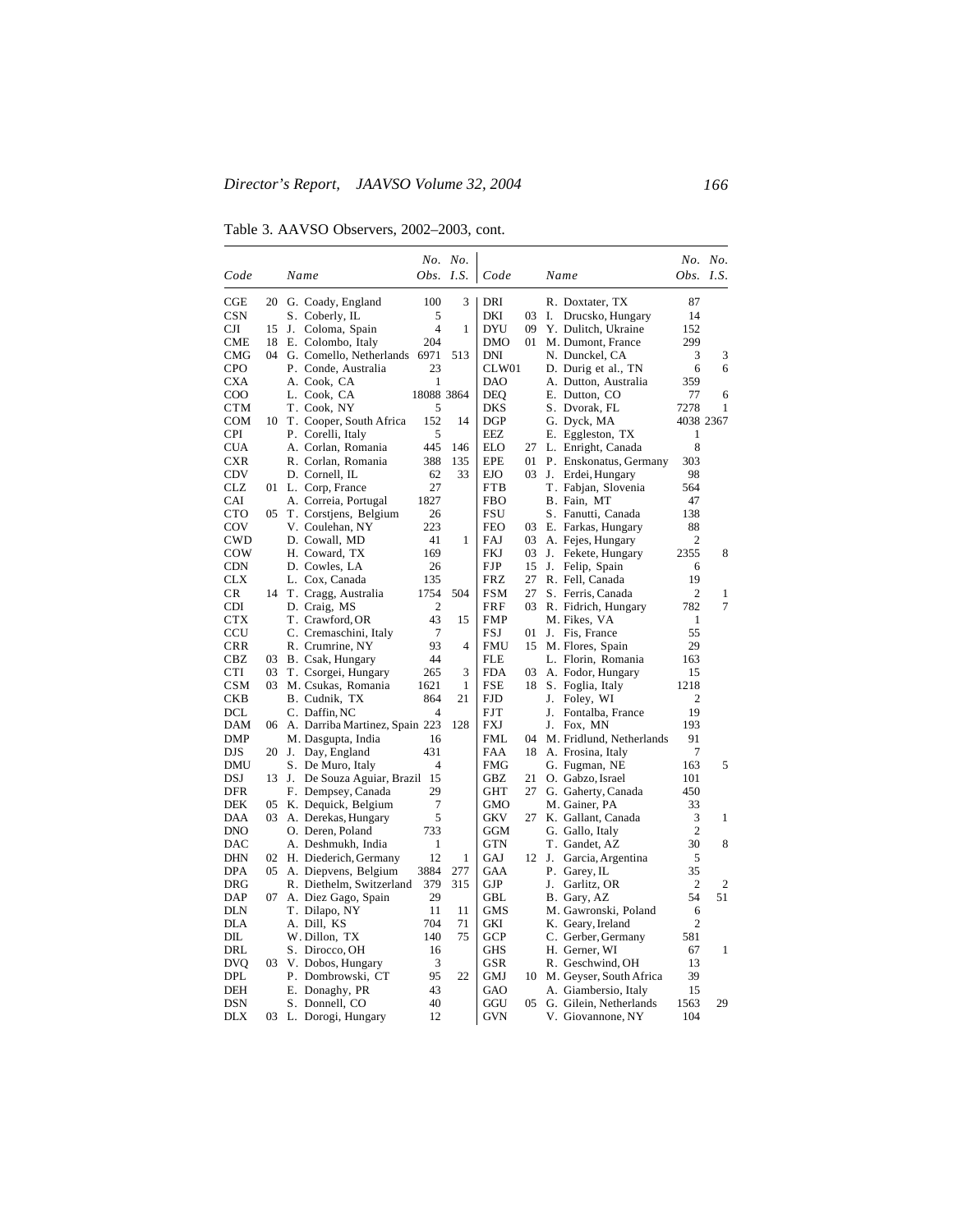Table 3. AAVSO Observers, 2002–2003, cont.

|                  |    |       |                              |                  | No. No.        |                   |     |      |                                               |                  | No. No.        |
|------------------|----|-------|------------------------------|------------------|----------------|-------------------|-----|------|-----------------------------------------------|------------------|----------------|
| Code             |    |       | Name                         | <i>Obs. I.S.</i> |                | Code              |     | Name |                                               | <i>Obs. I.S.</i> |                |
| GMY              |    |       | M. Glennon, Ireland          | 183              |                | <b>HZJ</b>        |     |      | J. Holtz, PA                                  | 329              | 1              |
| GLG              |    |       | G. Gliba, MD                 | 3                |                | HMZ               | 27  |      | M. Holzer, Canada                             | 11               |                |
| GFB              |    |       | W. Goff, CA                  | 373              | 314            | HOO               | 04  |      | G. Hoogeveen, Netherlands                     | 333              |                |
| GSH              | 09 |       | A. Golovin, Ukraine          | 16               |                | HSC               |     |      | S. Huddleston, OR                             | 2                |                |
| GPJ              |    |       | P. Gonzales, CA              | 7                | 3              | HDU               |     |      | D. Hurdis, RI                                 | 139              | 13             |
| GJK              |    |       | J. Goyette, Canada           | 208              | 1              | <b>HUR</b>        | 20  |      | G. Hurst, England                             | 1708             | 272            |
| GKA              |    |       | K. Graham, IL                | 798              | 524            | HUZ               | 27  |      | R. Huziak, Canada                             | 5951             | 338            |
| GRL              | 08 |       | B. Granslo, Norway           | 961              | 5              | ILE               | 03  |      | E. Illes, Hungary                             | 306              |                |
| <b>GMZ</b>       |    |       | M. Graziani, Italy           | 98               | 38             | <b>IPA</b>        |     |      | 12 P. Ingrassia, Argentina                    | 600              |                |
| <b>GDY</b>       | 27 |       | D. Grey, Canada              | 1                |                | ICA               |     |      | C. Ionut, Romania                             | 14               |                |
| GRI              |    |       | J. Griese, CT                | 3                | $\overline{2}$ | IVM               |     |      | V. Ivanov, Russia                             | 130              |                |
| GOC              |    |       | R. Grochowski, Poland        | 4                |                | JMA               |     |      | M. Jacquesson, France                         | 70               | 5              |
| <b>GCR</b>       |    |       | C. Grunwald, Germany         | 9                |                | JTP               |     |      | 01 P. Jacquet, France                         | 131              | 5              |
| GCO              |    |       | C. Gualdoni, Italy           | 3182 1727        |                | JM                |     |      | R. James, NM                                  | 5560 2715        |                |
| <b>GMU</b>       |    |       | M. Gundy, GA                 | 29               | 17             | JSC               |     |      | S. Jamieson, WI                               | 624              |                |
| <b>GUN</b>       | 01 |       | J. Gunther, France           | 3878             | 727            | JSI               | 20  |      | S. Jenner, England                            | 27               |                |
| GGX              | 01 |       | G. Guzman, France            | 129              | 44             | JKK               | 08  |      | K. Jensen, Norway                             | 122              |                |
| <b>HCS</b>       | 03 |       | C. Hadhazi, Hungary          | 3003             | 10             | JLR               |     |      | R. Jepeal, CT                                 | 431              |                |
| HTY              |    |       | T. Hager, CT                 | 41               | 7              | JGE               | 06  |      | G. Jiminez, Spain                             | 16               |                |
| HК               |    |       | E. Halbach, CO               | 1062             | 18             | JOG               |     |      | G. Johnson, MD                                | 133              |                |
| HJU              | 12 | J.    | Halo, Uruguay                | 82               |                | JON               | 05  |      | K. Jonckheere, Belgium                        | 3                |                |
| HJB              | 05 |       | J. Hambsch, Belgium          | 18<br>4          | 18             | JA                | 14  |      | A. Jones, New Zealand                         | 20521            | 3              |
| <b>HDW</b><br>HP |    |       | D. Hamilton, NE              | 55               |                | <b>JCN</b><br>JKL |     |      | 20 C. Jones, England                          | 39               | 1845 1152      |
| <b>HAN</b>       |    | J.    | W. Hampton, CT<br>Hannon, CT | $\overline{2}$   | 1              | <b>JRW</b>        | 10  |      | K. Jones, Australia<br>W. Jones, South Africa | 140              |                |
| HBB              |    |       | B. Harris, FL                | 26               | 15             | JRC               | 15  |      | R. Josa, Spain                                | 39               |                |
| <b>HAV</b>       |    |       | R. Harvan, MD                | 326              | 13             | JAX               | 17  |      | A. Junkkari, Finland                          | 17               |                |
| HBL              | 02 |       | B. Hassforther, Germany      | 681              |                | KDA               |     |      | D. Kaiser, IN                                 | 42               | 42             |
| HAI              |    |       | A. Hastings, MA              | 104              |                | <b>KB</b>         |     |      | W. Kaminski, NM                               | 39               | 6              |
| <b>HSB</b>       | 02 |       | W. Hasubick, Germany         | 2                |                | KAM               | 02  |      | A. Kammerer, Germany                          | 56               |                |
| HDY              | 03 |       | D. Hatvani, Hungary          | 3                |                | KMO               |     |      | M. Kardasis, Greece                           | 260              |                |
| <b>HHU</b>       |    |       | 05 H. Hautecler, Belgium     | 4188             | 819            | KAD               | 03  |      | A. Karpati, Hungary                           | 14               |                |
| <b>HKY</b>       |    |       | K. Hay, Canada               | 7                |                | KKI               |     |      | K. Kasai, Switzerland                         | 106              |                |
| HAB              |    |       | R. Hays, IL                  | 1308             |                | KAZ               | 03  |      | A. Kaszt, Hungary                             | 27               |                |
| <b>HBD</b>       |    |       | B. Heathcote, Australia      | 299              | 298            | KTI               | 03  |      | T. Katonka, Hungary                           | 395              |                |
| HKN              |    |       | K. Hedrick, WV               | 295              | 13             | KMQ               | 06  |      | M. Kearns, Spain                              | 21               |                |
| HQA              |    |       | A. Henden, AZ                | $\mathbf{1}$     |                | KKL               | 27  |      | K. Kell, Canada                               | $\overline{4}$   |                |
| <b>HEN</b>       |    |       | C. Henshaw, Saudi Arabia     | 98               |                | KSN               |     |      | S. Kenaga, IN                                 | 3                |                |
| HJN              | 10 | J.    | Hers, South Africa           | 22               |                | KAK               | 03  |      | A. Kereszturi, Hungary                        | 3                |                |
| <b>HES</b>       |    |       | C. Hesseltine, WI            | 2341             |                | <b>KZX</b>        | 03  |      | Z. Kereszty, Hungary                          | 3                | 3              |
| <b>HEV</b>       | 03 |       | Z. Hevesi, Hungary           | 45               |                | KSH               |     |      | S. Kerr, Australia                            | $\overline{2}$   | 1              |
| HIV              |    | 03 I. | Hidvegi, Hungary             | 112              |                | KSZ               | 03  |      | S. Keszthelyi, Hungary                        | 340              |                |
| <b>HDJ</b>       |    |       | D. Higgins, Australia        | 201              | 30             | KPM               |     |      | P. Kilmartin, New Zealand                     | 1                | 1              |
| HIM              |    |       | M. Hill, MA                  | 66               |                | KRB               |     |      | R. King, MN                                   | 735              | 193            |
| HRI              |    |       | R. Hill, AZ                  | 754              |                | KDX               |     |      | D. Kingsley, CA                               | 7                |                |
| <b>HED</b>       |    |       | D. Himes, OH                 | 229              | 18             | KTO               | 17  |      | T. Kinnunen, Finland                          | 15               | 10             |
| <b>HZR</b>       | 02 |       | R. Hinzpeter, Germany        | 682              |                | <b>KIR</b>        |     |      | P. Kirby, AZ                                  | 12               |                |
| <b>HIR</b>       |    |       | Y. Hirasawa, Japan           | 865              | 16             | KП                | 03  |      | L. Kiss, Australia                            | 600              | $\mathfrak{2}$ |
| HTA              |    |       | T. Hoare, England            | 129              |                | KMM               | 09. |      | M. Kititsa, Ukraine                           | 547              |                |
| HFL              | 13 |       | L. Hodar, Brazil             | 31               |                | KPL               |     |      | P. Kneipp, LA                                 | 34               |                |
| HЈХ              | 13 |       | M. Hodar, Brazil             | 83               |                | KGT               |     |      | G. Knight, ME                                 | 51               |                |
| <b>HWD</b>       |    |       | W. Hodgson, Australia        | 64               | 1              | <b>KSP</b>        |     |      | S. Knight, ME                                 | 65               | $\overline{2}$ |
| HDF              |    |       | D. Hohman, NY                | 32               | 23             | KS                |     | J.   | Knowles, RI                                   | 89               |                |
| HBA              | 02 |       | A. Holbe, Germany            | 768              |                | KOC               | 03  |      | A. Kocsis, Hungary                            | 52               |                |
| HBO              | 03 |       | B. Hollosi, Hungary          | 1                |                | KHL               |     |      | M. Kohl, Switzerland                          | 230              |                |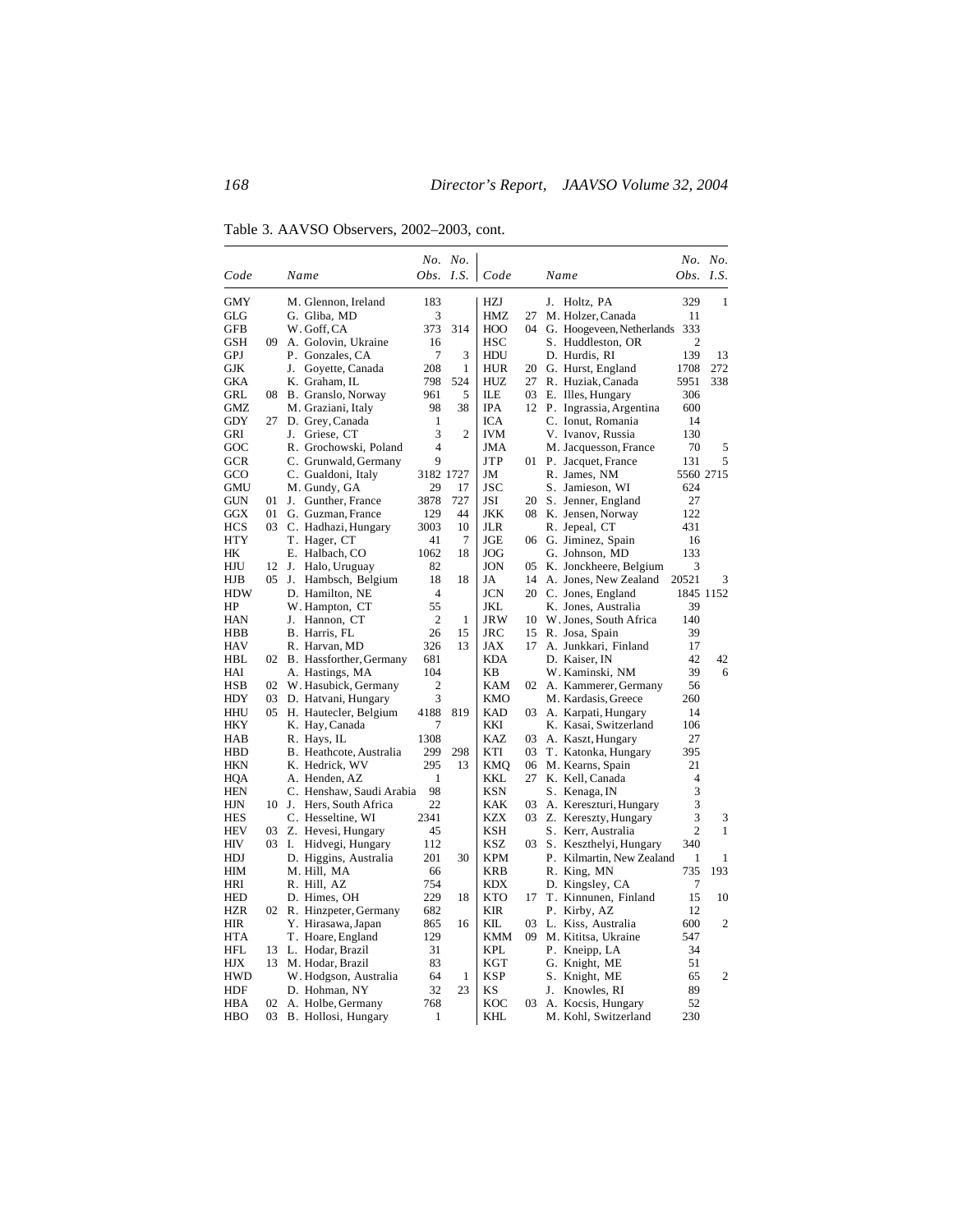Table 3. AAVSO Observers, 2002–2003, cont.

|            |    |                                              |                  | No. No. |                   |     |      |                                                  |                | No. No. |
|------------|----|----------------------------------------------|------------------|---------|-------------------|-----|------|--------------------------------------------------|----------------|---------|
| Code       |    | Name                                         | <i>Obs. I.S.</i> |         | Code              |     | Name |                                                  | Obs.           | I.S.    |
| KHJ        |    | H. Koller, Canada                            | 29               |         | <b>LOJ</b>        |     |      | J. Low, Canada                                   | $\overline{4}$ |         |
| KRS        |    | R. Kolman, IL                                | 1425             | 74      | <b>LTB</b>        |     |      | T. Lubbers, MN                                   | 192            |         |
| KMA        |    | M. Komorous, Canada                          | 2188             | 73      | LBG               |     |      | G. Lubcke, WI                                    | 22             | 22      |
| KMP        |    | M. Koppelman, MN                             | 982              | 9       | LKA               |     |      | K. Luedeke, NM                                   | 220            |         |
| KGG        |    | G. Koralewski, Poland                        | 97               | 38      | LHU               | 10  |      | H. Lund, South Africa                            | 61             | 10      |
| KSG        |    | G. Koronis, Greece                           | 5                |         | LMJ               | 17  |      | M. Luostarinen, Finland                          | 127            |         |
| KOS        | 03 | A. Kosa-Kiss, Romania                        | 3536             |         | MBJ               | 27  | J.   | Mac Rae, Canada                                  | 3              |         |
| KLX        |    | L. Koscianski, MD                            | 105              |         | MFC               | 27  |      | C. MacDonald, Canada                             | 5              |         |
| KMS        |    | M. Kossa, France                             | 7                |         | MDW               |     |      | W. MacDonald, Canada                             | 272            | 166     |
| KTM        |    | T. Kovacs, Canada                            | 3                |         | MZG               | 02  |      | G. Maintz, Germany                               | 7              |         |
| KAF        | 03 | A. Kovacs, Hungary                           | 26               |         | MLI               |     |      | L. Maisler, NY                                   | 99             | 7       |
| KVS        | 03 | A. Kovacs, Hungary                           | 229              |         | MVO               | 17  |      | V. Makela, Finland                               | 23             |         |
| KVI        | 03 | Ι.<br>Kovacs, Hungary                        | 633              | 24      | <b>MPH</b>        |     |      | P. Manker, NM                                    | 5              |         |
| KJU        | 03 | J.<br>Kovacs, Hungary                        | 7                |         | MKG               |     |      | A. Manske, WI                                    | 3              |         |
| KSR        | 03 | S. Kovacs, Hungary                           | 49               |         | <b>MKE</b>        |     |      | R. Manske, WI                                    | 192            |         |
| KFK        |    | F. Krafka, TX                                | 84               |         | MGK               |     |      | G. Maravelias, Greece                            | 65             |         |
| KTC        |    | T. Krajci, VA                                | 2095             | 67      | MMV               | 09. |      | M. Marichev, Ukraine                             | 25             |         |
| KSW        |    | S. Krasnicki, Poland                         | 226              |         | MKW               |     |      | A. Markiewicz, Poland                            | 1542           |         |
| <b>KWO</b> | 02 | W. Kriebel, Germany                          | 2546             | 170     | MBD               |     |      | B. Markowski, Poland                             | 18             |         |
| KIS        | 02 | G. Krisch, Germany                           | 2409             | 72      | MYC               |     |      | C. Martin, NE                                    | 38             | 3       |
| KTV        |    | T. Kryachko, Russia                          | 28               |         | MMG               |     |      | M. Martinengo, Italy                             | 122            | 18      |
| <b>KTZ</b> |    | T. Krzyt, Poland                             | 1025             | 17      | MQJ               |     | J.   | Martins, Portugal                                | 46             |         |
| KUC        | 01 | S. Kuchto, France                            | 452<br>9         |         | MRX               |     |      | 02 H. Marx, Germany                              | 932            | 95      |
| KMU        |    | 09 M. Kuts, Ukraine                          | 47               |         | MN                |     |      | H. Mason, OR                                     | 77<br>20       |         |
| KMI<br>KYU | 09 | M. Kuzmin, Russia                            | 31               |         | MAV<br><b>MTH</b> |     |      | D. Matsnev, Russia                               | 1854           | 338     |
| LCR        | 15 | Y. Kuznetsov, Ukraine<br>C. Labordena, Spain | 231              | 2       | <b>MPR</b>        |     |      | H. Matsuyama, Australia<br>02 P. Maurer, Germany | 63             | 2       |
| LCJ        | 06 |                                              | 1                |         | MGE               |     |      |                                                  | 570            | 6       |
| <b>LTO</b> | 02 | J. Lacruz, Spain<br>T. Lange, Germany        | 2869             |         | MWC               |     |      | G. Mavrofridis, Greece<br>C. Mayer, England      | 105            |         |
| LZT        |    | T. Lazuka, IL                                | 1250             |         | MAZ               |     |      | M. Mazurek, CA                                   | 38             |         |
| LEB        | 01 | R. Lebert, France                            | 311              |         | MGU               |     |      | T. McCague, IL                                   | 7              |         |
| LMT        |    | M. Legutko, Poland                           | 170              |         | MBR               | 27  |      | B. McCurdy, Canada                               | $\mathbf{1}$   |         |
| LDI        |    | D. Lehmann, Germany                          | 21               |         | MDK               |     |      | K. McDonald, OH                                  | $\mathbf{1}$   |         |
| LAE        |    | A. Leighton, England                         | 9                |         | MDP               |     |      | P. McDonald, Canada                              | 622            | 27      |
| LKM        |    | K. Lemke, Canada                             | 170              |         | MGH               |     |      | 20 H. McGee, England                             | 2776 1035      |         |
| LNZ        |    | G. Lenz, LA                                  | 40               |         | MCI               |     |      | B. McInnerny, England                            | 51             |         |
| LJL        |    | J. Leonard, IL                               | 22               |         | MKJ               |     | J.   | McKenna, NJ                                      | 10             |         |
| LSI        |    | S. Leonini, Italy                            | 60               |         | MPL               |     |      | P. McLelland, England                            | 25             |         |
| LJP        |    | Leppert, ND<br>J.                            | 36               |         | MED               | 20  |      | K. Medway, England                               | 1270           |         |
| LNL        |    | N. Lerner, CA                                | 30               |         | MLV               | 27  |      | L. Meier, Canada                                 | 13             |         |
| LGE        | 01 | G. Letellier, France                         | 51               |         | MMB               |     |      | M. Meiling, Netherlands                          | 8              |         |
| LEV        |    | A. Leveque, CA                               | 126              |         | MVS               | 27  |      | S. Meister, Germany                              | 5              |         |
| LVY        |    | D. Levy, AZ                                  | 13               | 9       | MHI               |     |      | H. Menali, MA                                    | 156            |         |
| LЛ         |    | Liesmann, Germany<br>J.                      | 13               | 13      | <b>MDJ</b>        | 12  |      | D. Mendicini, Argentina                          | 7              |         |
| LIW        |    | W. Liller, Chile                             | 30               | 1       | <b>MHY</b>        | 12  |      | H. Mendt, Venezuela                              | 39             |         |
| LGO        |    | G. Lilley, GA                                | 20               |         | MTK               |     |      | T. Michalik, VA                                  | 428            | 103     |
| LLO        |    | L. Lima, Brazil                              | 4                |         | MOK               | 08  |      | O. Midtskogen, Norway                            | 1185           | 82      |
| LCI        |    | C. Limbach, WI                               | 295              |         | <b>MZT</b>        |     | J.   | Miranti, NY                                      | 9              | 5       |
| LAI        | 27 | A. Ling, Canada                              | 265              | 26      | <b>MZS</b>        | 03  |      | A. Mizser, Hungary                               | 1735           | 32      |
| LMK        |    | M. Linnolt, HI                               | 2523 1505        |         | MCE               |     |      | E. Mochizuki, Japan                              | 27             |         |
| LLZ        | 03 | L. Liziczai, Hungary                         | 327              |         | MRV               |     |      | R. Modic, OH                                     | 394            | 116     |
| LOB        | 06 | J. Lobo-Rodriguez, Spain                     | 22               |         | MOL               |     | J.   | Molnar, VA                                       | 878            |         |
| <b>LRD</b> |    | D. Loring, UT                                | 645              | 1       | <b>MPV</b>        | 03  |      | P. Molnar, Hungary                               | 23             |         |
| LEJ        |    | E. Los, NH                                   | 9                |         | MMW               |     |      | M. Momose, Japan                                 | 382            |         |
| LRG        | 07 | M. Losada, Spain                             | $\mathbf{1}$     |         | MLF               | 10  |      | B. Monard, South Africa                          | 68             | 25      |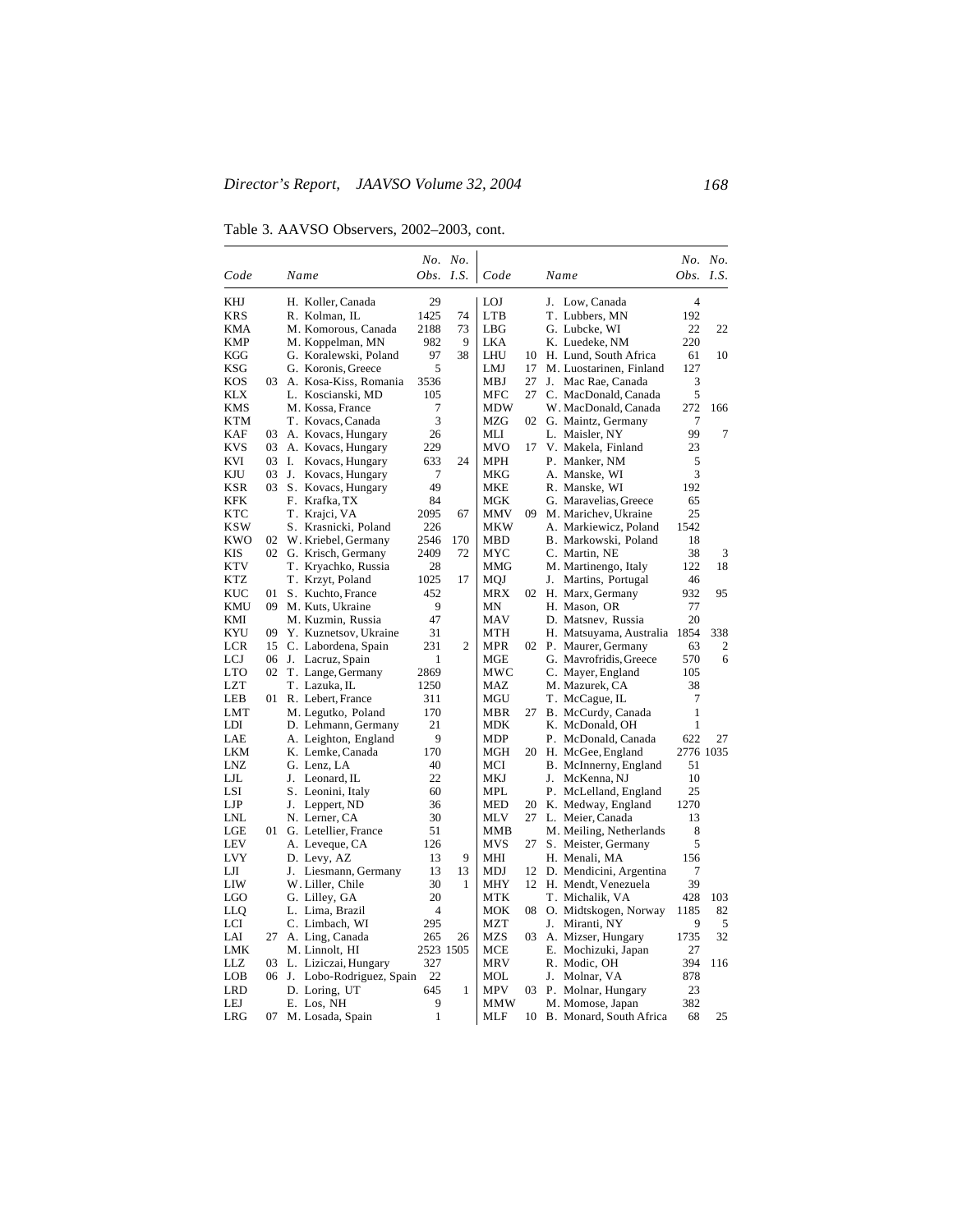Table 3. AAVSO Observers, 2002–2003, cont.

|                          |          |    |                                             |                | No. No.   |              |          |                                             |                     | No. No.     |
|--------------------------|----------|----|---------------------------------------------|----------------|-----------|--------------|----------|---------------------------------------------|---------------------|-------------|
| Code                     |          |    | Name                                        | Obs. I.S.      |           | Code         |          | Name                                        |                     | Obs. $I.S.$ |
| MOI                      | 01       |    | E. Morillon, France                         | 2722           | 31        | PIJ          | 03       | J.<br>Piriti, Hungary                       | 883                 |             |
| MVR                      | 09       |    | V. Mormil, Ukraine                          | 390            |           | PPL          |          | P. Plante, OH                               | 147                 |             |
| MOW                      |          |    | W. Morrison, Canada                         | 5170           | 272       | PAW          |          | A. Plummer, Australia                       | 766                 |             |
| MDA                      |          |    | A. Morton, WA                               | 32             | 32        | $_{\rm AST}$ |          | R. Podesta, Argentina                       | 91                  |             |
| MHR                      |          |    | D. Mota, Brazil                             | 41             |           | <b>PRX</b>   |          | R. Poklar, AZ                               | 518                 |             |
| MMX                      |          |    | M. Motta, MA                                | 1              | 1         | <b>PRS</b>   |          | R. Poleski, Poland                          | 53                  |             |
| MMH                      |          |    | M. Muciek, Poland                           | $\overline{c}$ |           | <b>PMO</b>   | 10       | M. Poll, South Africa                       | 21                  |             |
| MKH                      |          |    | S. Mukherjee, India                         | 18             |           | <b>PNL</b>   |          | 10 N. Potgieter, South Africa               | 5                   |             |
| MDU                      |          |    | D. Mulinski, Poland                         | 131            |           | <b>PWR</b>   |          | R. Powaski, OH                              | 22                  |             |
| MLY                      |          |    | R. Muller, CA                               | 1              |           | <b>POX</b>   | 20       | M. Poxon, England                           | 685                 | 167         |
| MMU                      |          |    | M. Munkacsy, RI                             | 1001           | 334       | <b>PWN</b>   |          | W. Poyatos, Spain                           | 62                  |             |
| MUY                      | 05       |    | E. Muyllaert, Belgium                       | 12263 6076     |           | PYG          | 20       | G. Poyner, England                          |                     | 8868 6426   |
| <b>NBA</b>               | 03       |    | B. Nagy, Hungary                            | 1              |           | <b>PDO</b>   |          | D. Pray, RI                                 | 142                 | 11          |
| <b>NSY</b>               | 03       |    | S. Nagy, Hungary                            | $\mathbf{1}$   |           | PCJ          |          | C. Predom, CT                               | 8                   |             |
| NZO                      |          |    | 03 Z. Nagy, Hungary                         | 40             |           | PAH          |          | A. Price, MA                                | 170                 |             |
| NDO                      |          |    | D. Naillon, France                          | 58             |           | PGB          |          | G. Profita, Italy                           | 15                  |             |
| <b>NDA</b>               |          |    | D. Nance, AL                                | 65             |           | <b>PDO</b>   |          | 01 D. Proust, France                        | 74                  |             |
| NDD                      |          |    | D. Nash, CO                                 | 53             | 10        | PDT          |          | D. Prusaitis, WI                            | 12                  |             |
| NLX                      |          |    | P. Nelson, Australia                        | 12379 3093     |           | PUJ          | 06       | F. Pujol, Spain                             | 640                 | 130         |
| <b>NJO</b>               | 02       | J. | Neumann, Germany                            | 1846           |           | PFR          |          | 03 F. Puskas, Hungary                       | 360                 |             |
| NJE                      | 27       | J. | Newman, Canada                              | 4              |           | PSY          |          | S. Pyatih, Belarus                          | 18                  |             |
| NMI                      |          |    | M. Nicholas, AZ                             | 1357           | 99        | QW           | 02       | W. Quester, Germany                         | 14                  | 8           |
| <b>NFD</b>               | 04       |    | F. Nieuwenhout, Netherlands 381             |                | 155       | QFI          |          | 05 F. Questier, Belgium                     | 5<br>$\overline{4}$ |             |
| <b>NAW</b>               | 05       |    | A. Nieuwlandt, Belgium                      | 169<br>495     | 3         | QPF          |          | P. Quinn, WI                                |                     |             |
| NHK                      | 17<br>27 |    | H. Nylander, Finland<br>S. O'Connor, Canada | 12             | 17<br>4   | QFP          | 13<br>02 | F. Quintao, Brazil                          | 63<br>455           |             |
| <b>OCN</b><br><b>ONJ</b> |          | J. | O'Neill, Ireland                            | 54             |           | RKE<br>RCH   |          | K. Raetz, Germany<br>01 C. Ramillon, France | 58                  |             |
| <b>OES</b>               |          |    | D. Oesper, IA                               | 3              | 1         | RBK          |          | B. Ramotowski, TX                           | 7                   |             |
| <b>OAR</b>               | 17       |    | A. Oksanen, Finland                         |                | 4535 2059 | <b>RZS</b>   | 02       | Z. Reiczigel, Hungary                       | 454                 |             |
| OHJ                      | 03       |    | H. Olle, Hungary                            | 7              |           | <b>REP</b>   | 24       | P. Reinhard, Austria                        | 453                 |             |
| ODG                      |          |    | D. Ondich, MN                               | 29             |           | RFP          | 13       | P. Reis-Fernandes, Brazil                   | 63                  |             |
| OV                       |          |    | E. Oravec, NY                               | 264            |           | RWG          | 02       | W. Renz, Germany                            | 10                  |             |
| <b>OPO</b>               |          |    | P. Orson, UT                                | 74             | 74        | RMQ          |          | M. Reszelski, Poland                        | 2487                | 142         |
| osw                      |          |    | W. Osborn, MI                               | 27             |           | RDI          |          | D. Reynolds, CA                             | 53                  | 1           |
| <b>OPR</b>               |          |    | P. Ossowski, Poland                         | 26             |           | RNA          |          | 03 N. Rezsabek, Hungary                     | 202                 |             |
| OJO                      | 11       | J. | Ostergaard Olesen, Denmark 46               |                |           | RMP          |          | M. Ricard, Canada                           | 25                  |             |
| OJJ                      |          | J. | Ott, CO                                     | 8              | 3         | RIX          |          | T. Richards, Australia                      |                     | 3037 1143   |
| <b>OJS</b>               |          | J. | Ott, KY                                     | 228            |           | RO           |          | C. Ricker, MI                               | 41                  |             |
| <b>OCR</b>               | 05       |    | C. Otten, Belgium                           | 1407           |           | RRZ          | 03       | R. Ricza, Hungary                           | 295                 |             |
| <b>PPK</b>               | 17       |    | P. Paakkonen, Finland                       | 223            | 145       | <b>OJR</b>   |          | 06 J.<br>Ripero Osorio, Spain               |                     | 2653 1009   |
| PLA                      | 13       |    | A. Padilla Filho, Brazil                    | 366            |           | RIP          |          | M. Rippel, NM                               | 83                  | 29          |
| PJC                      |          | J. | Palmisano, AZ                               | 93             |           | <b>RCW</b>   |          | C. Robertson, KS                            | 5740                |             |
| PPC                      | 03       |    | P. Papics, Hungary                          | 32             |           | RSE          |          | S. Robinson, MD                             | 342                 | 254         |
| <b>PPS</b>               | 03       |    | S. Papp, Hungary                            | 2050           | 137       | RJX          | 01       | J.<br>Roca, France                          | 75                  |             |
| PTO                      |          |    | T. Parson, MN                               | 3              | 1         | RAX          | 15       | A. Roca, Spain                              | 114                 |             |
| PKV                      |          |    | K. Paxson, TX                               | 28             |           | <b>RJG</b>   |          | J.<br>Rodrigues Ribeiro,                    |                     |             |
| PN                       |          |    | A. Pearlmutter, MA                          | 15             |           |              |          | Portugal                                    | 1827                |             |
| PTI                      |          |    | N. Peattie, CA                              | 82             |           | <b>RZD</b>   | 06       | D. Rodriguez, Spain                         | 142                 | 107         |
| PEI                      | 11       |    | E. Pedersen, Denmark                        | 124            | 4         | <b>RFR</b>   | 06       | F. Rodriguez, Spain                         | $\boldsymbol{2}$    |             |
| <b>PWD</b>               |          |    | W. Pellerin, TX                             | 17             |           | RMU          | 17       | M. Rodriguez, Spain                         | 9                   |             |
| PIV                      |          | I. | Peretto, Italy                              | 431            | 7         | RJA          | 01       | J.<br>Rohart, France                        | 224                 |             |
| <b>PVA</b>               | 27       |    | V. Petriew, Canada                          | 706            | 418       | <b>RBC</b>   | 03       | B. Romsics, Hungary                         | 15                  |             |
| PRP                      |          |    | R. Pickard, Australia                       | 23             |           | <b>ROG</b>   |          | G. Ross, MI                                 | 138                 | 89          |
| PBN                      |          |    | B. Pickett, Australia                       | 10             |           | RMH          | 05       | M. Rosseel, Belgium                         | 5                   |             |
| PHT                      |          |    | H. Pinkston, VA                             | 21             |           | RGN          |          | G. Rossi, Italy                             | 81                  | 1           |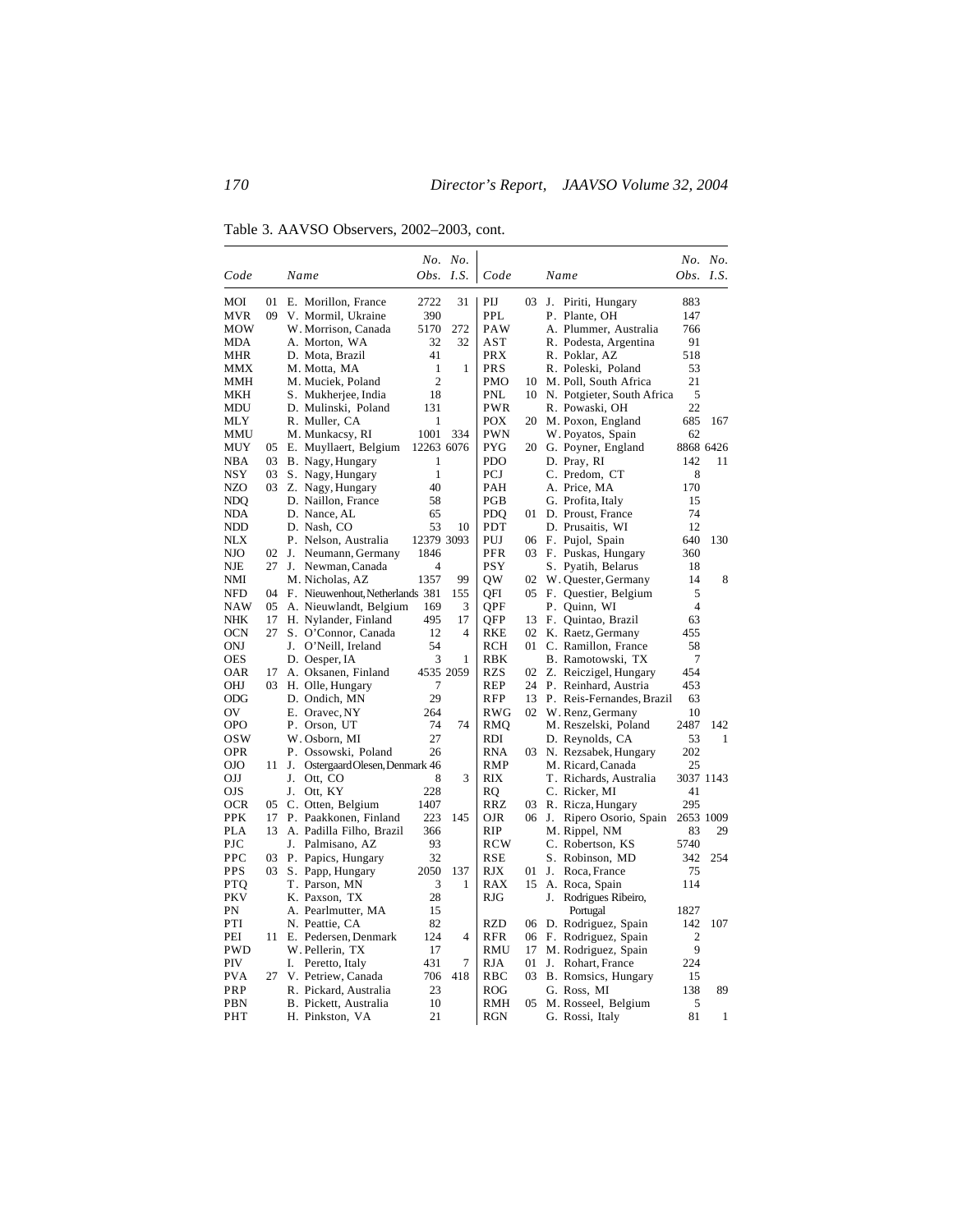Table 3. AAVSO Observers, 2002–2003, cont.

|                   |    |                             |                | No. No.        |            |    |                          |                  | No. No.      |
|-------------------|----|-----------------------------|----------------|----------------|------------|----|--------------------------|------------------|--------------|
| Code              |    | Name                        | Obs.           | I.S.           | Code       |    | Name                     | <i>Obs. I.S.</i> |              |
| <b>RNV</b>        | 21 | N. Rotenberg, Israel        | 14             |                | <b>SDN</b> |    | D. Slauson, IA           | 28               |              |
| RR                |    | R. Royer, CA                | 321            | 140            | <b>SVO</b> | 09 | V. Slusarenko, Ukraine   | 124              |              |
| RMZ               | 03 | M. Rozsahegyi, Hungary      | 9              |                | SJX        | 10 | J. Smit, South Africa    | 484              |              |
| RRN               |    | R. Rude, Canada             | $\mathbf{1}$   |                | SMI        |    | A. Smith, England        | 4                | 2            |
| RJV               | 07 | J.<br>Ruiz Fernandez, Spain | 28             |                | SYQ        | 27 | C. Smith, Canada         | $\overline{2}$   | $\mathbf{2}$ |
| RPH               |    | H. Rumball-Petre, CA        | 22             |                | SHA        |    | H. Smith, MI             | 119              | 7            |
| RDV               |    | D. Ryle, TX                 | 5              |                | SJE        |    | J. Smith, CA             | 145              |              |
| SJQ               |    | A. Sajtz, Romania           | 4690           |                | SUI        |    | R. Smith, England        | 789              | 1            |
| SSU               |    | S. Sakuma, Japan            | 1066           | 87             | SYH        |    | H. Sobreira, Brazil      | 1                |              |
| SLU               | 07 | L. Salas, Spain             | 34             |                | SKA        |    | K. Sokolovsky, Russia    | 144              |              |
| SIE               |    | A. Salati, Italy            | $\mathbf{1}$   |                | SBX        |    | A. Sonka, Romania        | 2420             |              |
| <b>SVP</b>        |    | 15 P. Sallares, Spain       | 72             | $\overline{4}$ | <b>SYP</b> |    | P. Soron, Canada         | 29               |              |
| SAH               |    | G. Samolyk, WI              | 13078          |                | sow        | 17 | J.<br>Sorvari, Finland   | 248              |              |
| SQX               |    | E. Sanchez, Spain           | 8              |                | SUG        |    | G. Sostero, Italy        | 7                |              |
| SNN               |    | J.<br>Sanford, CA           | $\mathbf{1}$   |                | SOI        |    | M. Soukup, TX            | 8                |              |
| <b>SXY</b>        |    | A. Sankowski, Poland        | 890            |                | SWQ        | 13 | W. Souza, Brazil         | 35               |              |
| SGX               | 03 | G. Santa, Hungary           | 194            |                | GT01       |    | G. Spear, WA             | 21               | 21           |
| $_{\mathrm{STC}}$ |    | G. Santacana, PR            | 26             |                | SIQ        |    | M. Spearman, TX          | 39               |              |
| SPQ               | 03 | C. Sapi, Hungary            | $\overline{2}$ |                | SJZ        |    | Speil, Poland<br>J.      | 2105             | 4            |
| SKI               | 03 | K. Sarneczky, Hungary       | 67             |                | <b>SPO</b> | 08 | J.<br>Spongsveen, Norway | 7                |              |
| SGE               |    | G. Sarty, Canada            | 417            | 62             | <b>SXR</b> | 03 | M. Sragner, Hungary      | 5                |              |
| SSQ               |    | R. Sass, NM                 | 246            |                | SBL        | 05 | B. Staels, Belgium       | $\mathbf{1}$     |              |
| <b>SVA</b>        |    | A. Saw, Australia           | 268            | 20             | SBH        |    | Standifer, TN<br>J.      | 95               | 13           |
| SFI               |    | T. Scarmato, Italy          | 3              |                | STR        |    | R. Stanton, CA           | 30               | 29           |
| SXK               | 02 | M. Schabacher, Germany      | 183            |                | <b>SDB</b> |    | D. Starkey, IN           |                  | 1868 1191    |
| SDY               |    | 02 D. Scharnhoist, Germany  | 153            | 94             | STI        |    | P. Steffey, FL           | 633              | 7            |
| SFK               |    | F. Scheder, MD              | 124            | 49             | SET        |    | C. Stephan, OR           | 1616             | 24           |
| SFS               |    | S. Schiff, VA               | 3              |                | <b>SDR</b> |    | R. Stephens, CA          | 20               | 18           |
| <b>SPK</b>        |    | P. Schmeer, Germany         | 64             | 8              | SIF        | 27 | M. Stephens, Canada      | 45               |              |
| SBK               |    | K. Schmidt, KY              | 8              |                | <b>SWT</b> |    | R. Stewart, PA           | 209              | 94           |
| SHV               | 03 | A. Schmidt, Hungary         | 60             | 5              | SRB        |    | R. Stine, CA             | 2558             | 453          |
| <b>SVZ</b>        | 03 | Z. Schmidt, Hungary         | 7              |                | <b>STQ</b> |    | N. Stoikidis, Greece     | 268              |              |
| SQR               |    | R. Schmude, GA              | 15             |                | SDI        |    | D. Storey, Isle of Man   | 104              |              |
| <b>SUF</b>        |    | C. Schneider, CA            | 164            |                | <b>SFU</b> |    | M. Streamer, Australia   | 37               |              |
| SQE               |    | R. Schoenstene, IL          | 406            |                | SWK        |    | W. Strider, MD           | 7                |              |
| SAQ               | 04 | A. Scholten, Netherlands    | 31             | 2              | <b>SHZ</b> | 02 | H. Struever, Germany     | 103              |              |
| SCZ               | 01 | E. Schweitzer, France       | 420            |                | <b>SRX</b> |    | R. Stubbings, Australia  | 16415 12854      |              |
| SCE               |    | C. Scovil, CT               | 57             | 16             | SUK        |    | M. Stuka, CA             | 22               |              |
| sqw               |    | W. Selvig, Canada           | 101            |                | SAC        | 02 | A. Sturm, Germany        | 181              |              |
| SIB               |    | A. Serio, NY                | 3              |                | SUQ        |    | A. Sucker, Germany       | 10               | 3            |
| SDF               |    | D. Shackleford, CA          | 54             |                | SQC        |    | C. Suslavage, CA         | 71               |              |
| SHS               |    | S. Sharpe, ME               | 2481           | 49             | SUS        | 02 | D. Sussmann, Germany     | 1208             |              |
| SDP               |    | D. Sharples, NY             | 10             |                | SWV        |    | D. Swann, TX             | 442              |              |
| SSA               |    | Sharpless, WA<br>А.         | 91             |                | <b>SSW</b> |    | S. Swierczynski, Poland  | 2665             |              |
| <b>SVV</b>        |    | V. Shchukin, Russia         | 819            |                | SBU        | 03 | L. Szantho, Hungary      | 2                |              |
| SFO               |    | E. Shelton, VA              | 13             | 2              | SAO        | 03 | A. Szauer, Hungary       | 138              |              |
| SYC               | 27 | C. Sheppard, Canada         | 42             |                | SFF        | 03 | T. Szekffy, Hungary      | 3                |              |
| SHW               |    | W. Sherman, TX              | 180            |                | <b>SNO</b> | 03 | L. Szentasko, Hungary    | 25               | 21           |
| SQH               | 13 | R. Shida, Brazil            | 101            |                | TDB        |    | D. Taylor, Canada        |                  | 3283 2160    |
| <b>SNE</b>        |    | N. Simmons, WI              | 1053           |                | TJV        |    | J.<br>Temprano, Spain    | 55               |              |
| SШ                | 03 | A. Simon, Hungary           | 1              |                | TTU        |    | T. Tezel, Turkey         | 7                |              |
| <b>SXN</b>        |    | M. Simonsen, MI             | 9903 6995      |                | <b>TGG</b> |    | G. Thomas, CA            | 195              | 74           |
| SBI               | 03 | B. Sipocz, Hungary          | 502            | 1              | THR        |    | R. Thompson, Canada      | 694              |              |
| SIX               |    | M. Siwak, Poland            | 27             |                | THU        | 01 | B. Thouet, France        | 171              |              |
| SYI               |    | E. Skrzynecki, Poland       | 73             |                | <b>TKK</b> | 17 | K. Tikkanen, Finland     | 204              |              |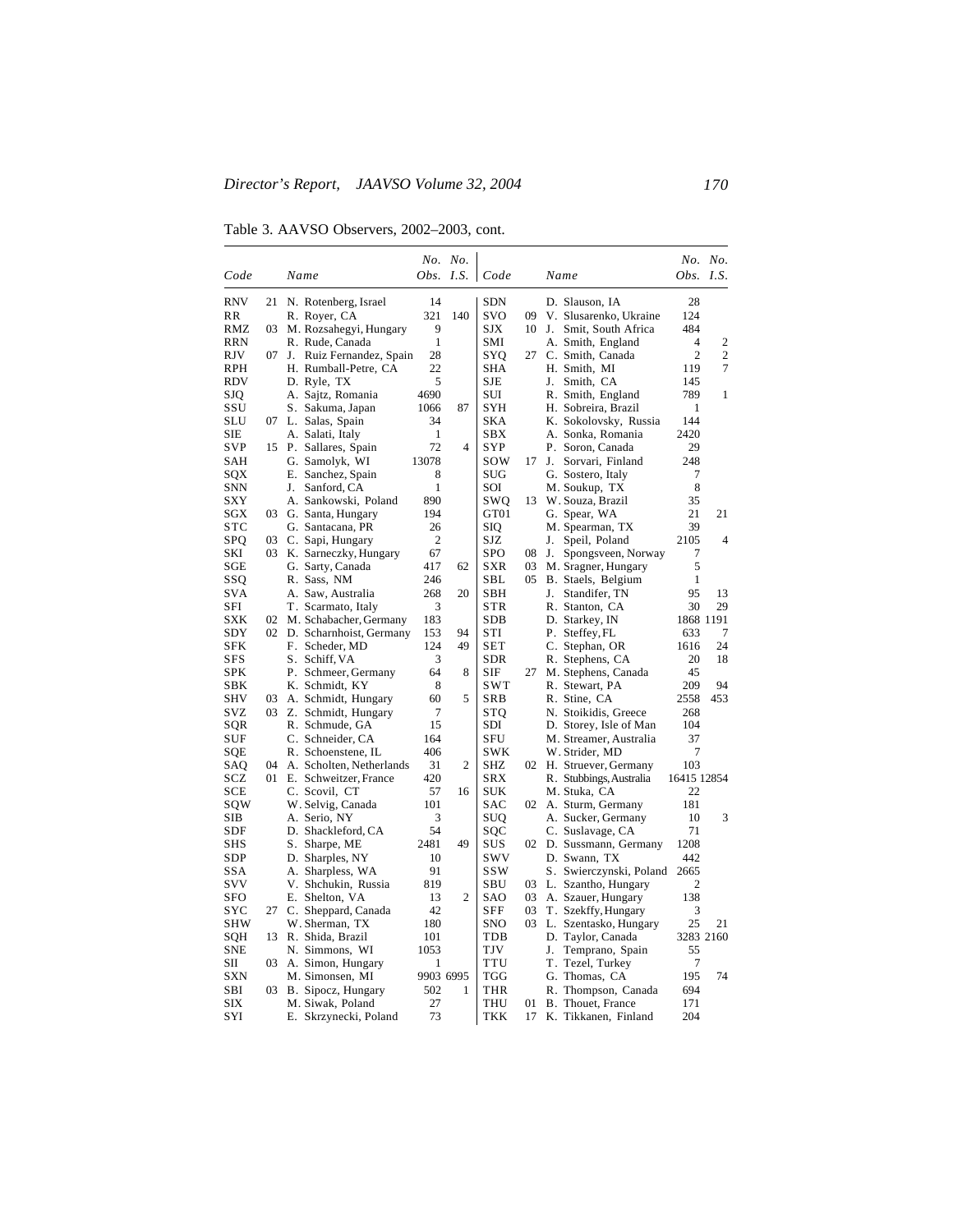Table 3. AAVSO Observers, 2002–2003, cont.

| Code       |    | Name                                  |              | No. No.<br>$Obs.$ I.S. | Code       |    | Name                          | Obs. I.S.      | No. No. |
|------------|----|---------------------------------------|--------------|------------------------|------------|----|-------------------------------|----------------|---------|
|            |    |                                       |              |                        |            |    |                               |                |         |
| TPE        | 17 | P. Tikkanen, Finland                  |              | 1134 1069              | WPT        | 10 | P. Wedepohl, South Africa 111 |                |         |
| <b>TIA</b> | 03 | A. Timar, Hungary                     | 37           |                        | WEI        |    | D. Weier, WI                  | 701            | 105     |
| TRL        |    | R. Togni, AR                          | 13           |                        | WDZ.       |    | D. Wells. TX                  | 464            | 60      |
| <b>TRT</b> | 03 | T. Tordai, Hungary                    | 6            |                        | WС         |    | R. Wend, IL                   | 61             |         |
| <b>TTK</b> | 03 | K. Toth, Hungary                      | 45           |                        | <b>WWO</b> | 02 | W. Wenzel, Germany            | 39             |         |
| TSC        |    | S. Tracy, CT                          | 283          | 180                    | WTQ        | 03 | T. Weres, Hungary             | 40             |         |
| TLL        |    | L. Trathen, Australia                 | 6            |                        | WJD        |    | D. West, KS                   | 1017           | 71      |
| TRF        |    | C. Trefzger, Switzerland              | 34           | 11                     | WEF        |    | F. West, PA                   | 905            |         |
| <b>TJC</b> |    | J.<br>Truax. MI                       | 27           |                        | WJR        |    | J.<br>West, KS                | 10             |         |
| <b>TRX</b> |    | R. Truta, Romania                     | 33           |                        | WRY        |    | R. Westfall, CO               | 6              |         |
| TJA        |    | Tubb, Canada<br>J.                    | 19           |                        | WDT        |    | D. Wetherington, FL           | 8              |         |
| <b>TTO</b> | 27 | T. Tuomi, Canada                      | $\mathbf{1}$ |                        | WAH        |    | A. Whiting, AZ                | 38             |         |
| TUC        |    | 10 C. Turk, South Africa              | 38           |                        | <b>WPK</b> |    | Р.<br>Wiggins, UT             | 110            |         |
| <b>TYS</b> |    | R. Tyson, NY                          | 346          |                        | WJO        |    | J.<br>Wilder, CA              | 1              |         |
| <b>UAN</b> | 03 | A. Uhrin, Hungary                     | 272          |                        | WI         |    | D. Williams, IN               | 752            | 3       |
| <b>VFR</b> | 01 | F. Vaclic, Czech Republic             | 90           |                        | WJL        |    | Williams, CA<br>J.            | $\overline{2}$ |         |
| <b>VLN</b> |    | 01 L. Vadrot, France                  | 35           |                        | <b>WPX</b> |    | P. Williams, Australia        | 7608 1245      |         |
| <b>VST</b> |    | S. Valentini, Italy                   | 222          | 138                    | WRX        |    | R. Williams, MI               | 71             | 37      |
| VMC        |    | M. Vallone, Italy                     | 35           |                        | <b>WLP</b> |    | 05 P. Wils, Belgium           | $\overline{c}$ |         |
| <b>BVE</b> |    | 04 E. Van Ballegoij, Netherlands 2307 |              | 76                     | <b>WSN</b> |    | T. Wilson, WV                 | 489            | 129     |
| <b>VBR</b> |    | H. Van Bemmel, Canada                 | 40           |                        | <b>WWJ</b> |    | W. Wilson, England            | 698            | 9       |
| <b>VDE</b> |    | 04 E. Van Dijk, Netherlands           | 239          | 5                      | WKM        |    | M. Wiskirken, WA              | 12             |         |
| VNL        |    | 05 F. Van Loo, Belgium                | 704          | $\overline{4}$         | <b>WUL</b> | 02 | U. Witt, Germany              | 71             |         |
| VPJ        |    | J.<br>Van Poucker, MI                 | 33           | 14                     | WRZ        |    | R. Wlodarczyk, Poland         | 247            |         |
| VWA        |    | A. Van Werven, FL                     | 883          | 35                     | WEN        |    | E. Woerner,                   |                |         |
| VBN01      |    | A. Van der Linden &                   |              |                        |            |    | <b>United Arab Emirates</b>   | 19             |         |
|            |    | T. Schrabback, Germany                | 7            | 7                      | WJC        |    | Wojcik, NY<br>J.              | 26             | 4       |
| VDL        | 05 | J. Van der Looy, Belgium              | 4959         |                        | WRU        |    | R. Wolfe, OH                  | 18             |         |
| <b>VSD</b> | 05 | D. Vansteelant, Belgium               | 166          |                        | wsv        |    | S. Wolfe, OH                  | 96             |         |
| VAU        |    | A. Varanda, Portugal                  | 1            |                        | WJM        |    | Wood, CA<br>J.                | 27             |         |
| VED        | 01 | P. Vedrenne, France                   | 7550         |                        | WWY        |    | W. Woodward, NH               | 1              |         |
| VET        | 01 | M. Verdenet, France                   |              | 3063 1789              | WPF        |    | Wright, MN<br>Р.              | 122            |         |
| <b>VPT</b> | 03 | P. Veress, Hungary                    | 3            |                        | <b>WUB</b> | 04 | E. Wubbena, Netherlands       | 35             | 1       |
| <b>VTM</b> | 03 | T. Veress, Hungary                    | 3            |                        | <b>YRK</b> |    | D. York, NH                   | 368            | 182     |
| VII        | 03 | I.<br>Vincze, Hungary                 | 9            |                        | YKA        |    | K. Young, CA                  | 3              |         |
| VJA        | 17 | J.<br>Virtanen, Finland               | 878          | 196                    | YSD        |    | S. Young, MA                  | 36             | 1       |
| VGK        |    | G. Vithoulkas, Greece                 | 1408         |                        | YJS        | 27 | J.<br>Young, Canada           | 16             |         |
| <b>VRM</b> |    | R. Vivaldi, Italy                     | 37           |                        | ZLT        | 03 | T. Zalezsak, Australia        | 368            | 26      |
| <b>VFK</b> |    | 01 F. Vohla, Germany                  | 4953         | $\overline{2}$         | <b>ZAM</b> | 18 | M. Zanotta, Italy             | $\overline{4}$ |         |
| <b>VOL</b> |    | W. Vollmann. Austria                  | 202          | 26                     | ZFL        |    | F. Zattera, Italy             | 244            | 134     |
| <b>VSV</b> | 09 | S. Volvach, Ukraine                   | 45           |                        | ZWD        |    | W. Zeilstra, IA               | 6              |         |
| VYV        | 09 | Y. Vovk, Ukraine                      | 306          |                        | ZPA        |    | P. Zeller, IN                 | 63             |         |
| WGR        |    | G. Walker, MA                         | 443          | 181                    | ZDM        |    | D. Zhdanok, Russia            | 69             |         |
| WMZ        | 27 | M. Wallace, Canada                    | 3            |                        | <b>ZOX</b> | 09 | O. Zholob, Ukraine            | 147            |         |
| WAJ        |    | J. Waller, OK                         | 674          |                        | <b>ZMR</b> |    | M. Zielinski, Poland          | $\overline{c}$ |         |
| WBY        |    | B. Walter, TX                         | 19           |                        | ZRE        |    | R. Zissell, MA                | 2559           | 478     |
| WJX        |    | J.<br>Wan. Australia                  | 7            |                        | ZW         |    | W. Zukauskas, Canada          | 11             |         |
| WER        |    | R. Weber, KS                          | 3            |                        |            |    |                               |                |         |
|            |    |                                       |              |                        |            |    |                               |                |         |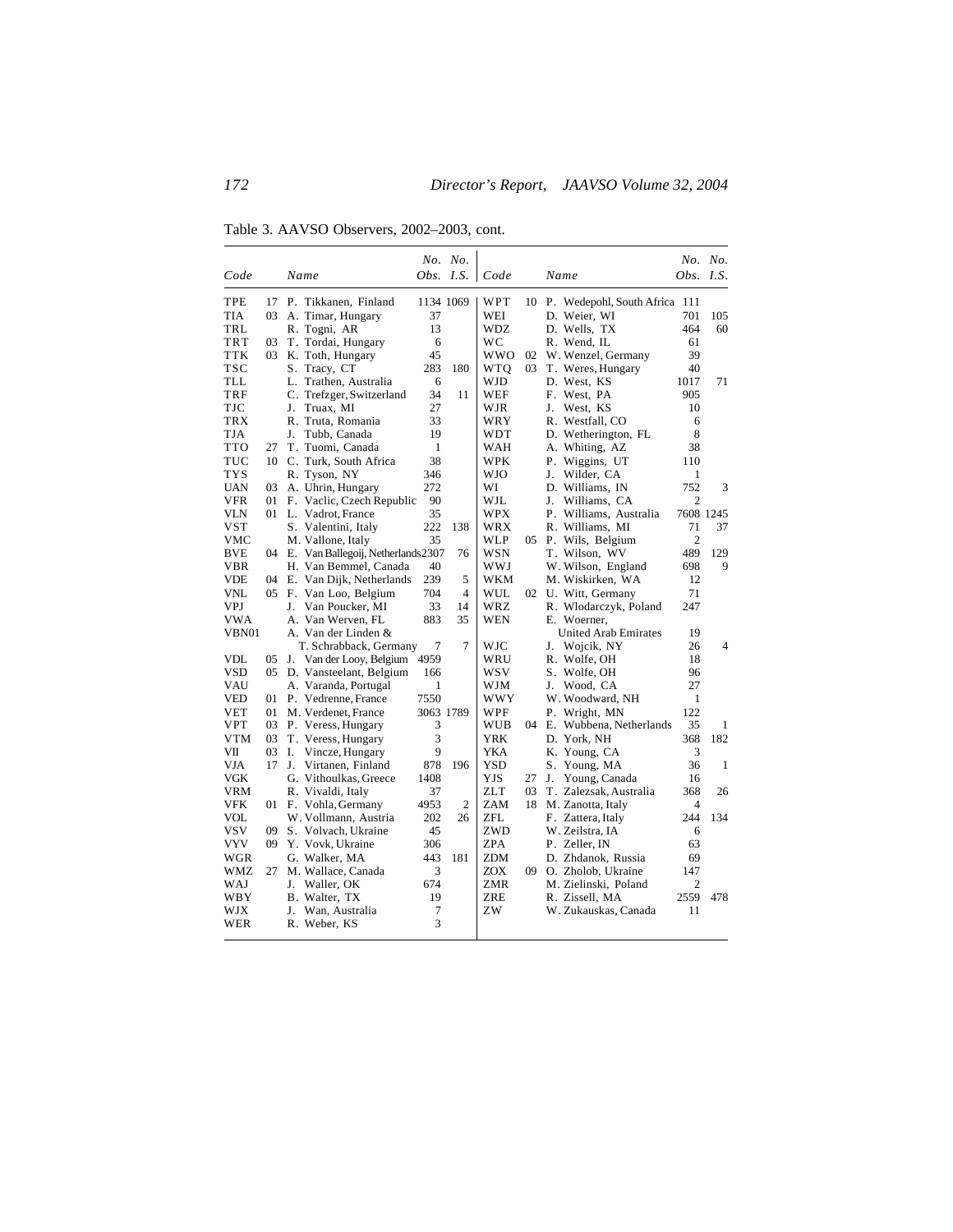These codes, which appear in the Table (AAVSO Observers 2002–2003), indicate observers are also affiliated with the groups below:

- 15 Agrupacion Astronomica de Sabadell (Spain)
- 07 Asociacion de Variabilistas de Espagne (Spain)
- 01 Association Française des Observateurs d'Étoiles Variables (AFOEV)
- 10 Astronomical Society of Southern Africa, Variable Star Section
- 24 Astronomischer Jugendclub (Austria)
- 11 Astronomisk Selskab (Scandinavia)
- 13 Brazilian Observational Network REA<br>20 British Astronomical Association, Vari
- British Astronomical Association, Variable Star Section
- 02 Bundesdeutsche Arbeitsgemeinschaft für Veränderliche Sterne e.V. (BAV) (Germany)
- 23 Grupo Astronomico Silos (Zaragoza, Spain)
- 21 Israeli Astronomical Association, Variable Star Section
- 12 Liga Ibero-Americana de Astronomia (South America)
- 06 Madrid Astronomical Association M1 (Spain)<br>03 Magyar Csillagàszati Egyesület Valtozócsill
- 03 Magyar Csillagàszati Egyesület, Valtozócsillag Szakcsoport (Hungary)
- 04 Koninklijke Nederlandse Vereniging Voor Weer-en Sterrenkunde,
- Werkgroep Veranderlijke Sterren (Netherlands)
- 08 Norwegian Astronomical Society, Variable Star Section
- 27 Royal Astronomical Society of Canada
- 14 Royal Astronomical Society of New Zealand, Variable Star Section
- 09 Ukraine Astronomical Group, Variable Star Section
- 18 Unione Astrofili Italiani (Italy)
- 17 URSA Astronomical Association, Variable Star Section (Finland)
- 05 Vereniging Voor Sterrenkunde, Werkgroep Veranderlijke Sterren (Belgium)

| <i><b>Observations</b></i><br>(increments of 1000) | No. Observations<br>per increment | % of All<br><i><b>Observations</b></i> | No. Observers<br>pr increment                                                                                                                                   |
|----------------------------------------------------|-----------------------------------|----------------------------------------|-----------------------------------------------------------------------------------------------------------------------------------------------------------------|
| 1-999                                              | 91575                             | 21%                                    | 662                                                                                                                                                             |
| 1000-1999                                          | 47577                             | 11%                                    | 34                                                                                                                                                              |
| 2000-2999                                          | 51511                             | 12%                                    | 21                                                                                                                                                              |
| 3000-3999                                          | 33137                             | 8%                                     | 10                                                                                                                                                              |
| 4000-4999                                          | 36191                             | 8%                                     | 8                                                                                                                                                               |
| 5000-5999                                          | 22421                             | 5%                                     | 4                                                                                                                                                               |
| 6000-6999                                          | 6971                              | 2%                                     |                                                                                                                                                                 |
| 7000-7999                                          | 22436                             | 5%                                     | 3                                                                                                                                                               |
| 8000-8999                                          | 8868                              | 2%                                     |                                                                                                                                                                 |
| 9000-9999                                          | 19229                             | 4%                                     | $\mathcal{D}_{\mathcal{A}}^{\mathcal{A}}(\mathcal{A})=\mathcal{D}_{\mathcal{A}}^{\mathcal{A}}(\mathcal{A})\mathcal{D}_{\mathcal{A}}^{\mathcal{A}}(\mathcal{A})$ |
| $10000+$                                           | 92744                             | 21%                                    | 6                                                                                                                                                               |

Table 4. Observation statistics for fiscal year 2002–2003 (see Figures 5, 6, and 7).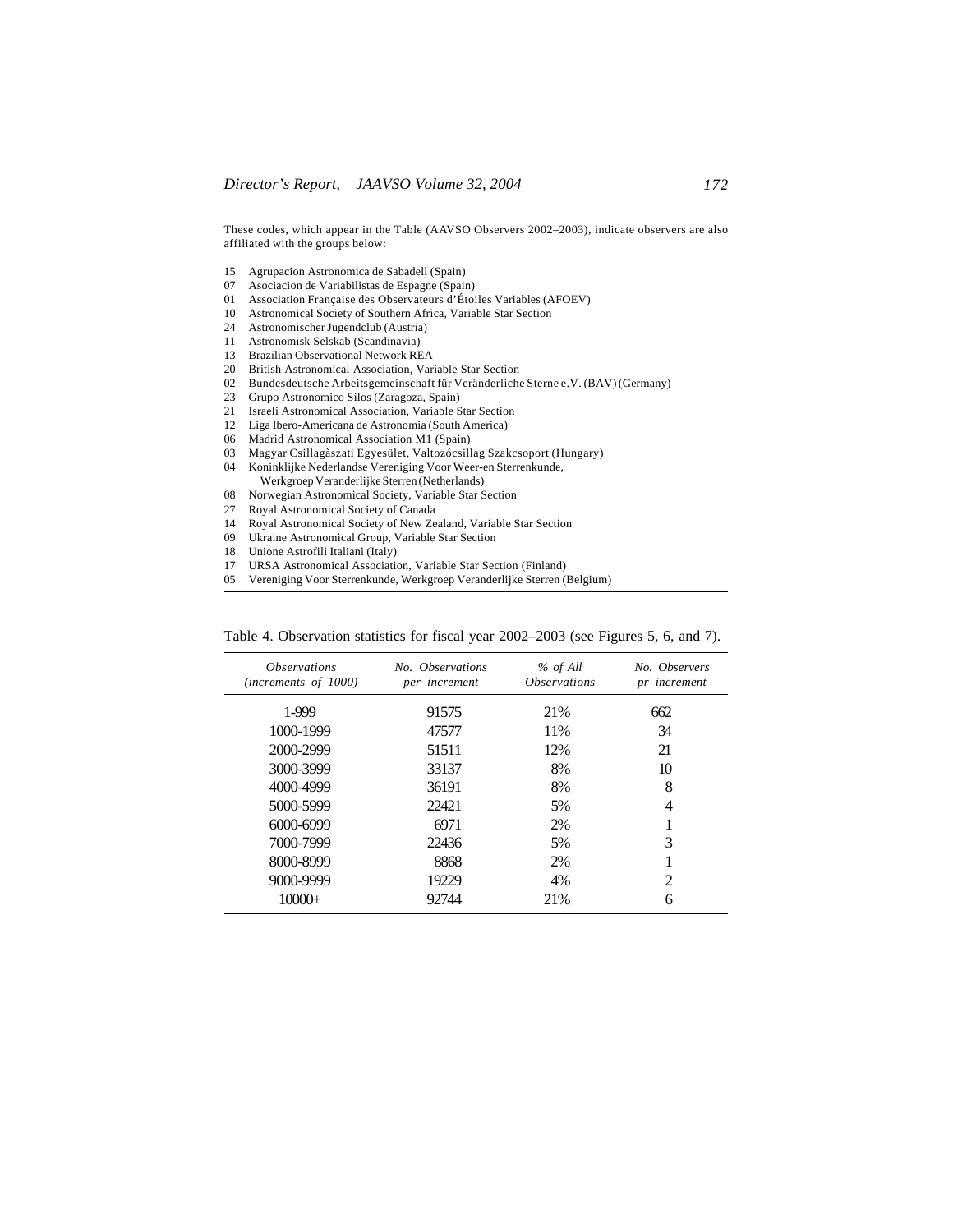Table 5. Individuals requesting AAVSO data during fiscal year 2002–2003.\*

|    | Name               | Affiliation/Location                                                        |
|----|--------------------|-----------------------------------------------------------------------------|
|    | B. Albayrak        | Ankara University Observatory, Science Faculty, Turkey                      |
|    | D. Aleksonis (3)   | Vilnius, Lithuania                                                          |
|    | P. Ananjev         | Vilnius, Lithuania                                                          |
| J. | Andriuskaite       | Vilnius, Lithuania                                                          |
|    | L. Anglin          | University of New Orleans, LA                                               |
|    | C. Anguita (4)     | Benidorm, Alacant, Spain                                                    |
|    | T. Arijus          | Vilnius, Lithuania                                                          |
|    | B. Arr             | Smoky Mountain Astromonical Society, Maryville, TN                          |
|    | K. Bandara $(6)$   | Toronto, ON, Canada                                                         |
|    | E. Barron $(2)$    | Villanova University, PA                                                    |
|    | V. Barsauskas      | Vilnius, Lithuania                                                          |
|    | A. Barzdis (2)     | Jurmala, Latvia                                                             |
|    | T. Bedding         | School of Physics, University of Sydney, Australia                          |
|    | K. Beuermann       | University Observatory, University of Goettingen, Germany                   |
|    | A. Bingelis        | Vilnius, Lithuania                                                          |
|    | A. Bond            | McLean, VA                                                                  |
|    | $M.$ Bora $(2)$    | Physics Dept., Gauhati University, Guwahati, Assam, India                   |
|    | G. Braciulis (2)   | Vilnius, Lithuania                                                          |
|    | G. Brammer         | Space Telescope Science Institute, Baltimore, MD                            |
|    | L. Brown           | Dept. of Physics, Connecticut College, New London, CT                       |
|    | C. Burns           | Dept. of Physics and Astronomy, Swarthmore College, PA                      |
| J. | Bush               | Palm Beach, FL                                                              |
|    | B. Cacace          | New York, NY                                                                |
|    | T. Campbell        | South Dakota School of Mines and Technology, Rapid City, SD                 |
|    | M. Carbe           | Institute of Earth Sciences Jaume Almera (CSIC), Barcelona, Spain           |
|    | G. Ceasnys         | Vilnius, Lithuania                                                          |
|    | C. Chen            | Jet Propulsion Laboratory, Pasadena, CA                                     |
|    | S. Cheng           | Hong Kong, China                                                            |
|    | K. Chipps          | University of Denver, Lakewood, CO                                          |
|    | S. Clardy $(2)$    | Univ. Of Arkansas at Little Rock, AR                                        |
|    | W. Clark           | St. Louis Astronomical Society, St Louis, MO                                |
|    | G. Clayton (3)     | Dept. of Physics and Astronomy, Loiuisiana State University, Baton Rouge    |
|    | C. Colesanti       | São Paulo, Brasil                                                           |
|    | M. Corcoran        | NASA Goddard Space Flight Center, Greenbelt, MD                             |
|    | D. Cowles          | Audubon Louisiana Nature Center Planetarium, New Orleans, LA                |
|    | M. Creech-Eakman   | Jet Propulsion Laboratory, Pasadena, CA                                     |
|    | C. Crowle          | Dublin, Ireland                                                             |
|    | D. Cyr             | Spokane, WA                                                                 |
|    | P. De Vilagarcia   | Badajoz, Spain                                                              |
|    | L. Decin $(3)$     | Institute of Astronomy, Leuven (Heverlee), Belgium                          |
|    | M. Dehn            | University of Hamburg, Germany                                              |
|    | A. Diez Gago       | Cadiz, Spain                                                                |
|    | M. Doerschmidt (3) | University of Applied Sciences, Landshut, Germany                           |
|    | J. Drake           | Smithsonian Astrophysical Observatory, Cambridge, MA                        |
|    | A. Dreyer          | Center for Astronomy and Astrophysics, Berlin Technical University, Germany |
|    | H. Duerbeck $(17)$ | Muenster University, Germany                                                |
|    | $M.$ Dulude $(3)$  | Villanova University, PA                                                    |
|    | S. Dvorak $(2)$    | Clermont, FL                                                                |
|    | Eberhard(13)       | Max-Planck-Institut fuer Radioastronomie, Bonn, Germany                     |
|    | B. Espey           | Physics Department, Trinity College, Dublin, Ireland                        |
| J. | Fahey              | Maineville, OH                                                              |
|    | M. Floquet         | Gestion des Eleves Par Internet, Observatoire de Meudon, France             |
|    | L. Formiggini (3)  | Wise Observatory, Tel Aviv University, Tel Aviv, Israel                     |
|    | K. Forster         | Caltech, Pasadena, CA                                                       |

*\*List does not include individuals obtaining data or information directly from the AAVSO website. A number in parenthesis after the name indicates multiple requests.*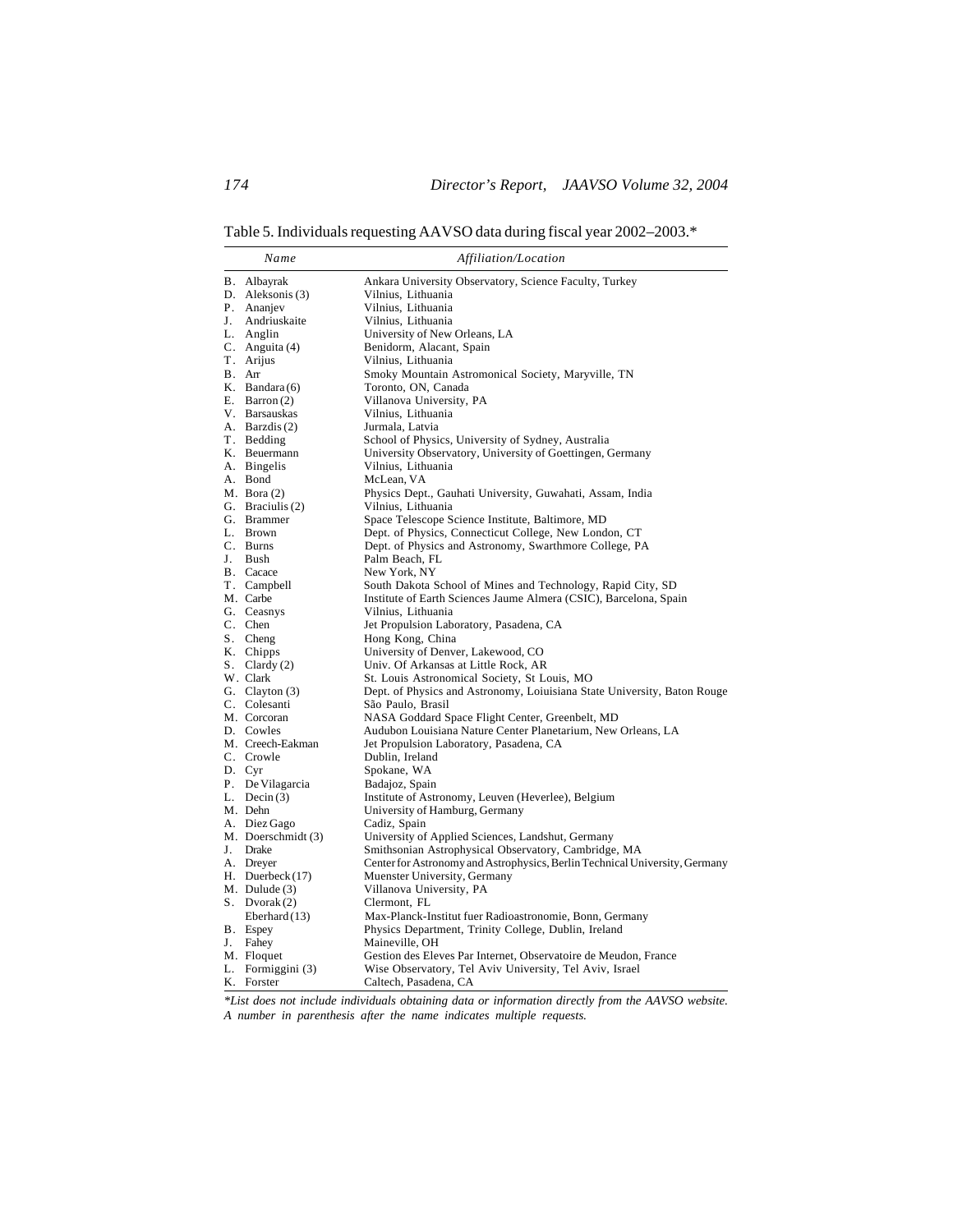Table 5. Individuals requesting AAVSO data during fiscal year 2002–2003, cont.

| O. Fyleryte<br>Vilnius, Lithuania<br>C. Galan<br>Torun, Poland<br>C. Gamez<br>Baeza, Jaen, Spain<br>Astronomy Department, University of Minnesota, Minneapolis<br>R. Gehrz<br>Cadiz, Spain<br>Dina $(2)$<br>Pierre van Ryneveld, South Africa<br>M. Geyser<br>A. Golovin<br>Berdyansk, Zaporozkaja, Ukraine<br>J.<br>Gondek (4)<br>Authentic Science Research (ASR), Nanuet, NY<br>J.<br>Montreal, Canada<br>Goyette<br>J.<br>Northampton, England<br>Greaves $(2)$<br>Inst. for Astronomy and Geophysics, University of São Paulo, Brazil<br>J.<br>Groh<br>D. Gylyte<br>Vilnius, Lithuania<br>I.<br>University of Tokyo, Colege of Arts and Sciences, Japan<br>Hachisu<br>S. Harness<br>National Optical Astronomical Observatory, Clovis, CA<br>New Mexico State University, Las Cruces<br>T. Harrison (9)<br>Dundas, Ontario, Canada<br>Hevelius<br>Jodrell Bank Observatory, The University of Manchester, England<br>I. Heywood $(5)$<br>C. Hillemanns<br>Bonn, Germany<br>Dept. of Astrophysics, Am. Museum of Nat. History, New York, NY<br>S. Hinkley<br>D. Hoard $(2)$<br>SIRTF Science Center, Caltech, Pasadena, CA<br>$J.$ Hodar $(2)$<br>Campinas, São Paulo, Brazil<br>$M.$ Holzer $(2)$<br>Royal Astronomical Society of Canada, Regina, SK<br>Royal Astronomical Society of Canada, Saskatoon, SK<br>R. Huziak<br>S. Hyun-Il<br>Korea Astronomy Observatory, Taejeon, Korea<br>A. Ielo<br>Perugia, Italia<br>S. Irvine<br>Melbourne, Australia<br>R. Jepeal<br>New Britain, CT<br>K. Justtanont<br>Stockholm Observatory, Stockholm Center for Physics, Astronomy, and<br>Biotechnology, Sweden<br>Ponta Fina, Brazil<br>M. Kaczmarech(2)<br>A. Kanarskas(3)<br>Vilnius, Lithuania<br>J. Kanipe<br>Dallas, TX<br>P. Karacho<br>Lithuania<br>C. Karow $(2)$<br>Max-Planck-Institut fuer Radioastronomie, Bonn, Germany<br>C. Katsu<br>Fairfield High School, Fairfield, PA<br>Dept. of Physics and Astronomy, Iowa State University, Ames<br>S. Kawaler<br>Smithsonian Astrophysical Observatory, Cambridge, MA<br>E. Kellogg $(4)$<br>Institute of Astronomy, Moscow, Russia<br>A. Kilpio<br>School of Physics, University of Sydney, Australia<br>L. Kiss<br>M. Koppelman<br>University of Minnesota, Golden Valley<br>D. Kozic (86)<br>Oriel College, University of Oxford, England<br>Vilnius, Lithuania<br>I.<br>Kriukov<br>Vilnius, Lithuania<br>R. Lazauskaite (3)<br>$T.$ Lebzelter $(5)$<br>University of Vienna, Austria<br>Karl-Franzens-Universitaet-Graz, Austria<br>H. Leeb<br>M. Lesniak (2)<br>Villanova University, Burnt Hills, NY<br>F. Leu<br>Timisoara, Romania<br>G. Linkevicius<br>Vilnius, Lithuania<br>Dept. of Astronomy, University of Minnesota, Minneapolis<br>J.<br>Lyke $(5)$<br>Astrophysics, Keble, University of Oxford, England<br>T. Lynas-Gray<br>R. Magner<br>Sway, England<br>INAF-Osserv. Astron. di Brera, Merate, Italy<br>L. Mantegaza<br>C. Marija $(2)$<br>Vilnius, Lituanija<br>N. Martin (2)<br>University of Vienna, Austria<br>P. Mason<br>University of Texas at El Paso, Las Cruces, NM<br>N. Massey $(4)$<br>Warrington, Cheshire, England |    | Name     | Affiliation/Location |
|---------------------------------------------------------------------------------------------------------------------------------------------------------------------------------------------------------------------------------------------------------------------------------------------------------------------------------------------------------------------------------------------------------------------------------------------------------------------------------------------------------------------------------------------------------------------------------------------------------------------------------------------------------------------------------------------------------------------------------------------------------------------------------------------------------------------------------------------------------------------------------------------------------------------------------------------------------------------------------------------------------------------------------------------------------------------------------------------------------------------------------------------------------------------------------------------------------------------------------------------------------------------------------------------------------------------------------------------------------------------------------------------------------------------------------------------------------------------------------------------------------------------------------------------------------------------------------------------------------------------------------------------------------------------------------------------------------------------------------------------------------------------------------------------------------------------------------------------------------------------------------------------------------------------------------------------------------------------------------------------------------------------------------------------------------------------------------------------------------------------------------------------------------------------------------------------------------------------------------------------------------------------------------------------------------------------------------------------------------------------------------------------------------------------------------------------------------------------------------------------------------------------------------------------------------------------------------------------------------------------------------------------------------------------------------------------------------------------------------------------------------------------------------------------------------------------------------------------------------------------------------------------------------------------------------------------------------------------------------------------------------------------------------------------------------------------------------------------------------------|----|----------|----------------------|
|                                                                                                                                                                                                                                                                                                                                                                                                                                                                                                                                                                                                                                                                                                                                                                                                                                                                                                                                                                                                                                                                                                                                                                                                                                                                                                                                                                                                                                                                                                                                                                                                                                                                                                                                                                                                                                                                                                                                                                                                                                                                                                                                                                                                                                                                                                                                                                                                                                                                                                                                                                                                                                                                                                                                                                                                                                                                                                                                                                                                                                                                                                               |    |          |                      |
|                                                                                                                                                                                                                                                                                                                                                                                                                                                                                                                                                                                                                                                                                                                                                                                                                                                                                                                                                                                                                                                                                                                                                                                                                                                                                                                                                                                                                                                                                                                                                                                                                                                                                                                                                                                                                                                                                                                                                                                                                                                                                                                                                                                                                                                                                                                                                                                                                                                                                                                                                                                                                                                                                                                                                                                                                                                                                                                                                                                                                                                                                                               |    |          |                      |
|                                                                                                                                                                                                                                                                                                                                                                                                                                                                                                                                                                                                                                                                                                                                                                                                                                                                                                                                                                                                                                                                                                                                                                                                                                                                                                                                                                                                                                                                                                                                                                                                                                                                                                                                                                                                                                                                                                                                                                                                                                                                                                                                                                                                                                                                                                                                                                                                                                                                                                                                                                                                                                                                                                                                                                                                                                                                                                                                                                                                                                                                                                               |    |          |                      |
|                                                                                                                                                                                                                                                                                                                                                                                                                                                                                                                                                                                                                                                                                                                                                                                                                                                                                                                                                                                                                                                                                                                                                                                                                                                                                                                                                                                                                                                                                                                                                                                                                                                                                                                                                                                                                                                                                                                                                                                                                                                                                                                                                                                                                                                                                                                                                                                                                                                                                                                                                                                                                                                                                                                                                                                                                                                                                                                                                                                                                                                                                                               |    |          |                      |
|                                                                                                                                                                                                                                                                                                                                                                                                                                                                                                                                                                                                                                                                                                                                                                                                                                                                                                                                                                                                                                                                                                                                                                                                                                                                                                                                                                                                                                                                                                                                                                                                                                                                                                                                                                                                                                                                                                                                                                                                                                                                                                                                                                                                                                                                                                                                                                                                                                                                                                                                                                                                                                                                                                                                                                                                                                                                                                                                                                                                                                                                                                               |    |          |                      |
|                                                                                                                                                                                                                                                                                                                                                                                                                                                                                                                                                                                                                                                                                                                                                                                                                                                                                                                                                                                                                                                                                                                                                                                                                                                                                                                                                                                                                                                                                                                                                                                                                                                                                                                                                                                                                                                                                                                                                                                                                                                                                                                                                                                                                                                                                                                                                                                                                                                                                                                                                                                                                                                                                                                                                                                                                                                                                                                                                                                                                                                                                                               |    |          |                      |
|                                                                                                                                                                                                                                                                                                                                                                                                                                                                                                                                                                                                                                                                                                                                                                                                                                                                                                                                                                                                                                                                                                                                                                                                                                                                                                                                                                                                                                                                                                                                                                                                                                                                                                                                                                                                                                                                                                                                                                                                                                                                                                                                                                                                                                                                                                                                                                                                                                                                                                                                                                                                                                                                                                                                                                                                                                                                                                                                                                                                                                                                                                               |    |          |                      |
|                                                                                                                                                                                                                                                                                                                                                                                                                                                                                                                                                                                                                                                                                                                                                                                                                                                                                                                                                                                                                                                                                                                                                                                                                                                                                                                                                                                                                                                                                                                                                                                                                                                                                                                                                                                                                                                                                                                                                                                                                                                                                                                                                                                                                                                                                                                                                                                                                                                                                                                                                                                                                                                                                                                                                                                                                                                                                                                                                                                                                                                                                                               |    |          |                      |
|                                                                                                                                                                                                                                                                                                                                                                                                                                                                                                                                                                                                                                                                                                                                                                                                                                                                                                                                                                                                                                                                                                                                                                                                                                                                                                                                                                                                                                                                                                                                                                                                                                                                                                                                                                                                                                                                                                                                                                                                                                                                                                                                                                                                                                                                                                                                                                                                                                                                                                                                                                                                                                                                                                                                                                                                                                                                                                                                                                                                                                                                                                               |    |          |                      |
|                                                                                                                                                                                                                                                                                                                                                                                                                                                                                                                                                                                                                                                                                                                                                                                                                                                                                                                                                                                                                                                                                                                                                                                                                                                                                                                                                                                                                                                                                                                                                                                                                                                                                                                                                                                                                                                                                                                                                                                                                                                                                                                                                                                                                                                                                                                                                                                                                                                                                                                                                                                                                                                                                                                                                                                                                                                                                                                                                                                                                                                                                                               |    |          |                      |
|                                                                                                                                                                                                                                                                                                                                                                                                                                                                                                                                                                                                                                                                                                                                                                                                                                                                                                                                                                                                                                                                                                                                                                                                                                                                                                                                                                                                                                                                                                                                                                                                                                                                                                                                                                                                                                                                                                                                                                                                                                                                                                                                                                                                                                                                                                                                                                                                                                                                                                                                                                                                                                                                                                                                                                                                                                                                                                                                                                                                                                                                                                               |    |          |                      |
|                                                                                                                                                                                                                                                                                                                                                                                                                                                                                                                                                                                                                                                                                                                                                                                                                                                                                                                                                                                                                                                                                                                                                                                                                                                                                                                                                                                                                                                                                                                                                                                                                                                                                                                                                                                                                                                                                                                                                                                                                                                                                                                                                                                                                                                                                                                                                                                                                                                                                                                                                                                                                                                                                                                                                                                                                                                                                                                                                                                                                                                                                                               |    |          |                      |
|                                                                                                                                                                                                                                                                                                                                                                                                                                                                                                                                                                                                                                                                                                                                                                                                                                                                                                                                                                                                                                                                                                                                                                                                                                                                                                                                                                                                                                                                                                                                                                                                                                                                                                                                                                                                                                                                                                                                                                                                                                                                                                                                                                                                                                                                                                                                                                                                                                                                                                                                                                                                                                                                                                                                                                                                                                                                                                                                                                                                                                                                                                               |    |          |                      |
|                                                                                                                                                                                                                                                                                                                                                                                                                                                                                                                                                                                                                                                                                                                                                                                                                                                                                                                                                                                                                                                                                                                                                                                                                                                                                                                                                                                                                                                                                                                                                                                                                                                                                                                                                                                                                                                                                                                                                                                                                                                                                                                                                                                                                                                                                                                                                                                                                                                                                                                                                                                                                                                                                                                                                                                                                                                                                                                                                                                                                                                                                                               |    |          |                      |
|                                                                                                                                                                                                                                                                                                                                                                                                                                                                                                                                                                                                                                                                                                                                                                                                                                                                                                                                                                                                                                                                                                                                                                                                                                                                                                                                                                                                                                                                                                                                                                                                                                                                                                                                                                                                                                                                                                                                                                                                                                                                                                                                                                                                                                                                                                                                                                                                                                                                                                                                                                                                                                                                                                                                                                                                                                                                                                                                                                                                                                                                                                               |    |          |                      |
|                                                                                                                                                                                                                                                                                                                                                                                                                                                                                                                                                                                                                                                                                                                                                                                                                                                                                                                                                                                                                                                                                                                                                                                                                                                                                                                                                                                                                                                                                                                                                                                                                                                                                                                                                                                                                                                                                                                                                                                                                                                                                                                                                                                                                                                                                                                                                                                                                                                                                                                                                                                                                                                                                                                                                                                                                                                                                                                                                                                                                                                                                                               |    |          |                      |
|                                                                                                                                                                                                                                                                                                                                                                                                                                                                                                                                                                                                                                                                                                                                                                                                                                                                                                                                                                                                                                                                                                                                                                                                                                                                                                                                                                                                                                                                                                                                                                                                                                                                                                                                                                                                                                                                                                                                                                                                                                                                                                                                                                                                                                                                                                                                                                                                                                                                                                                                                                                                                                                                                                                                                                                                                                                                                                                                                                                                                                                                                                               |    |          |                      |
|                                                                                                                                                                                                                                                                                                                                                                                                                                                                                                                                                                                                                                                                                                                                                                                                                                                                                                                                                                                                                                                                                                                                                                                                                                                                                                                                                                                                                                                                                                                                                                                                                                                                                                                                                                                                                                                                                                                                                                                                                                                                                                                                                                                                                                                                                                                                                                                                                                                                                                                                                                                                                                                                                                                                                                                                                                                                                                                                                                                                                                                                                                               |    |          |                      |
|                                                                                                                                                                                                                                                                                                                                                                                                                                                                                                                                                                                                                                                                                                                                                                                                                                                                                                                                                                                                                                                                                                                                                                                                                                                                                                                                                                                                                                                                                                                                                                                                                                                                                                                                                                                                                                                                                                                                                                                                                                                                                                                                                                                                                                                                                                                                                                                                                                                                                                                                                                                                                                                                                                                                                                                                                                                                                                                                                                                                                                                                                                               |    |          |                      |
|                                                                                                                                                                                                                                                                                                                                                                                                                                                                                                                                                                                                                                                                                                                                                                                                                                                                                                                                                                                                                                                                                                                                                                                                                                                                                                                                                                                                                                                                                                                                                                                                                                                                                                                                                                                                                                                                                                                                                                                                                                                                                                                                                                                                                                                                                                                                                                                                                                                                                                                                                                                                                                                                                                                                                                                                                                                                                                                                                                                                                                                                                                               |    |          |                      |
|                                                                                                                                                                                                                                                                                                                                                                                                                                                                                                                                                                                                                                                                                                                                                                                                                                                                                                                                                                                                                                                                                                                                                                                                                                                                                                                                                                                                                                                                                                                                                                                                                                                                                                                                                                                                                                                                                                                                                                                                                                                                                                                                                                                                                                                                                                                                                                                                                                                                                                                                                                                                                                                                                                                                                                                                                                                                                                                                                                                                                                                                                                               |    |          |                      |
|                                                                                                                                                                                                                                                                                                                                                                                                                                                                                                                                                                                                                                                                                                                                                                                                                                                                                                                                                                                                                                                                                                                                                                                                                                                                                                                                                                                                                                                                                                                                                                                                                                                                                                                                                                                                                                                                                                                                                                                                                                                                                                                                                                                                                                                                                                                                                                                                                                                                                                                                                                                                                                                                                                                                                                                                                                                                                                                                                                                                                                                                                                               |    |          |                      |
|                                                                                                                                                                                                                                                                                                                                                                                                                                                                                                                                                                                                                                                                                                                                                                                                                                                                                                                                                                                                                                                                                                                                                                                                                                                                                                                                                                                                                                                                                                                                                                                                                                                                                                                                                                                                                                                                                                                                                                                                                                                                                                                                                                                                                                                                                                                                                                                                                                                                                                                                                                                                                                                                                                                                                                                                                                                                                                                                                                                                                                                                                                               |    |          |                      |
|                                                                                                                                                                                                                                                                                                                                                                                                                                                                                                                                                                                                                                                                                                                                                                                                                                                                                                                                                                                                                                                                                                                                                                                                                                                                                                                                                                                                                                                                                                                                                                                                                                                                                                                                                                                                                                                                                                                                                                                                                                                                                                                                                                                                                                                                                                                                                                                                                                                                                                                                                                                                                                                                                                                                                                                                                                                                                                                                                                                                                                                                                                               |    |          |                      |
|                                                                                                                                                                                                                                                                                                                                                                                                                                                                                                                                                                                                                                                                                                                                                                                                                                                                                                                                                                                                                                                                                                                                                                                                                                                                                                                                                                                                                                                                                                                                                                                                                                                                                                                                                                                                                                                                                                                                                                                                                                                                                                                                                                                                                                                                                                                                                                                                                                                                                                                                                                                                                                                                                                                                                                                                                                                                                                                                                                                                                                                                                                               |    |          |                      |
|                                                                                                                                                                                                                                                                                                                                                                                                                                                                                                                                                                                                                                                                                                                                                                                                                                                                                                                                                                                                                                                                                                                                                                                                                                                                                                                                                                                                                                                                                                                                                                                                                                                                                                                                                                                                                                                                                                                                                                                                                                                                                                                                                                                                                                                                                                                                                                                                                                                                                                                                                                                                                                                                                                                                                                                                                                                                                                                                                                                                                                                                                                               |    |          |                      |
|                                                                                                                                                                                                                                                                                                                                                                                                                                                                                                                                                                                                                                                                                                                                                                                                                                                                                                                                                                                                                                                                                                                                                                                                                                                                                                                                                                                                                                                                                                                                                                                                                                                                                                                                                                                                                                                                                                                                                                                                                                                                                                                                                                                                                                                                                                                                                                                                                                                                                                                                                                                                                                                                                                                                                                                                                                                                                                                                                                                                                                                                                                               |    |          |                      |
|                                                                                                                                                                                                                                                                                                                                                                                                                                                                                                                                                                                                                                                                                                                                                                                                                                                                                                                                                                                                                                                                                                                                                                                                                                                                                                                                                                                                                                                                                                                                                                                                                                                                                                                                                                                                                                                                                                                                                                                                                                                                                                                                                                                                                                                                                                                                                                                                                                                                                                                                                                                                                                                                                                                                                                                                                                                                                                                                                                                                                                                                                                               |    |          |                      |
|                                                                                                                                                                                                                                                                                                                                                                                                                                                                                                                                                                                                                                                                                                                                                                                                                                                                                                                                                                                                                                                                                                                                                                                                                                                                                                                                                                                                                                                                                                                                                                                                                                                                                                                                                                                                                                                                                                                                                                                                                                                                                                                                                                                                                                                                                                                                                                                                                                                                                                                                                                                                                                                                                                                                                                                                                                                                                                                                                                                                                                                                                                               |    |          |                      |
|                                                                                                                                                                                                                                                                                                                                                                                                                                                                                                                                                                                                                                                                                                                                                                                                                                                                                                                                                                                                                                                                                                                                                                                                                                                                                                                                                                                                                                                                                                                                                                                                                                                                                                                                                                                                                                                                                                                                                                                                                                                                                                                                                                                                                                                                                                                                                                                                                                                                                                                                                                                                                                                                                                                                                                                                                                                                                                                                                                                                                                                                                                               |    |          |                      |
|                                                                                                                                                                                                                                                                                                                                                                                                                                                                                                                                                                                                                                                                                                                                                                                                                                                                                                                                                                                                                                                                                                                                                                                                                                                                                                                                                                                                                                                                                                                                                                                                                                                                                                                                                                                                                                                                                                                                                                                                                                                                                                                                                                                                                                                                                                                                                                                                                                                                                                                                                                                                                                                                                                                                                                                                                                                                                                                                                                                                                                                                                                               |    |          |                      |
|                                                                                                                                                                                                                                                                                                                                                                                                                                                                                                                                                                                                                                                                                                                                                                                                                                                                                                                                                                                                                                                                                                                                                                                                                                                                                                                                                                                                                                                                                                                                                                                                                                                                                                                                                                                                                                                                                                                                                                                                                                                                                                                                                                                                                                                                                                                                                                                                                                                                                                                                                                                                                                                                                                                                                                                                                                                                                                                                                                                                                                                                                                               |    |          |                      |
|                                                                                                                                                                                                                                                                                                                                                                                                                                                                                                                                                                                                                                                                                                                                                                                                                                                                                                                                                                                                                                                                                                                                                                                                                                                                                                                                                                                                                                                                                                                                                                                                                                                                                                                                                                                                                                                                                                                                                                                                                                                                                                                                                                                                                                                                                                                                                                                                                                                                                                                                                                                                                                                                                                                                                                                                                                                                                                                                                                                                                                                                                                               |    |          |                      |
|                                                                                                                                                                                                                                                                                                                                                                                                                                                                                                                                                                                                                                                                                                                                                                                                                                                                                                                                                                                                                                                                                                                                                                                                                                                                                                                                                                                                                                                                                                                                                                                                                                                                                                                                                                                                                                                                                                                                                                                                                                                                                                                                                                                                                                                                                                                                                                                                                                                                                                                                                                                                                                                                                                                                                                                                                                                                                                                                                                                                                                                                                                               |    |          |                      |
|                                                                                                                                                                                                                                                                                                                                                                                                                                                                                                                                                                                                                                                                                                                                                                                                                                                                                                                                                                                                                                                                                                                                                                                                                                                                                                                                                                                                                                                                                                                                                                                                                                                                                                                                                                                                                                                                                                                                                                                                                                                                                                                                                                                                                                                                                                                                                                                                                                                                                                                                                                                                                                                                                                                                                                                                                                                                                                                                                                                                                                                                                                               |    |          |                      |
|                                                                                                                                                                                                                                                                                                                                                                                                                                                                                                                                                                                                                                                                                                                                                                                                                                                                                                                                                                                                                                                                                                                                                                                                                                                                                                                                                                                                                                                                                                                                                                                                                                                                                                                                                                                                                                                                                                                                                                                                                                                                                                                                                                                                                                                                                                                                                                                                                                                                                                                                                                                                                                                                                                                                                                                                                                                                                                                                                                                                                                                                                                               |    |          |                      |
|                                                                                                                                                                                                                                                                                                                                                                                                                                                                                                                                                                                                                                                                                                                                                                                                                                                                                                                                                                                                                                                                                                                                                                                                                                                                                                                                                                                                                                                                                                                                                                                                                                                                                                                                                                                                                                                                                                                                                                                                                                                                                                                                                                                                                                                                                                                                                                                                                                                                                                                                                                                                                                                                                                                                                                                                                                                                                                                                                                                                                                                                                                               |    |          |                      |
|                                                                                                                                                                                                                                                                                                                                                                                                                                                                                                                                                                                                                                                                                                                                                                                                                                                                                                                                                                                                                                                                                                                                                                                                                                                                                                                                                                                                                                                                                                                                                                                                                                                                                                                                                                                                                                                                                                                                                                                                                                                                                                                                                                                                                                                                                                                                                                                                                                                                                                                                                                                                                                                                                                                                                                                                                                                                                                                                                                                                                                                                                                               |    |          |                      |
|                                                                                                                                                                                                                                                                                                                                                                                                                                                                                                                                                                                                                                                                                                                                                                                                                                                                                                                                                                                                                                                                                                                                                                                                                                                                                                                                                                                                                                                                                                                                                                                                                                                                                                                                                                                                                                                                                                                                                                                                                                                                                                                                                                                                                                                                                                                                                                                                                                                                                                                                                                                                                                                                                                                                                                                                                                                                                                                                                                                                                                                                                                               |    |          |                      |
|                                                                                                                                                                                                                                                                                                                                                                                                                                                                                                                                                                                                                                                                                                                                                                                                                                                                                                                                                                                                                                                                                                                                                                                                                                                                                                                                                                                                                                                                                                                                                                                                                                                                                                                                                                                                                                                                                                                                                                                                                                                                                                                                                                                                                                                                                                                                                                                                                                                                                                                                                                                                                                                                                                                                                                                                                                                                                                                                                                                                                                                                                                               |    |          |                      |
|                                                                                                                                                                                                                                                                                                                                                                                                                                                                                                                                                                                                                                                                                                                                                                                                                                                                                                                                                                                                                                                                                                                                                                                                                                                                                                                                                                                                                                                                                                                                                                                                                                                                                                                                                                                                                                                                                                                                                                                                                                                                                                                                                                                                                                                                                                                                                                                                                                                                                                                                                                                                                                                                                                                                                                                                                                                                                                                                                                                                                                                                                                               |    |          |                      |
|                                                                                                                                                                                                                                                                                                                                                                                                                                                                                                                                                                                                                                                                                                                                                                                                                                                                                                                                                                                                                                                                                                                                                                                                                                                                                                                                                                                                                                                                                                                                                                                                                                                                                                                                                                                                                                                                                                                                                                                                                                                                                                                                                                                                                                                                                                                                                                                                                                                                                                                                                                                                                                                                                                                                                                                                                                                                                                                                                                                                                                                                                                               |    |          |                      |
|                                                                                                                                                                                                                                                                                                                                                                                                                                                                                                                                                                                                                                                                                                                                                                                                                                                                                                                                                                                                                                                                                                                                                                                                                                                                                                                                                                                                                                                                                                                                                                                                                                                                                                                                                                                                                                                                                                                                                                                                                                                                                                                                                                                                                                                                                                                                                                                                                                                                                                                                                                                                                                                                                                                                                                                                                                                                                                                                                                                                                                                                                                               |    |          |                      |
|                                                                                                                                                                                                                                                                                                                                                                                                                                                                                                                                                                                                                                                                                                                                                                                                                                                                                                                                                                                                                                                                                                                                                                                                                                                                                                                                                                                                                                                                                                                                                                                                                                                                                                                                                                                                                                                                                                                                                                                                                                                                                                                                                                                                                                                                                                                                                                                                                                                                                                                                                                                                                                                                                                                                                                                                                                                                                                                                                                                                                                                                                                               |    |          |                      |
|                                                                                                                                                                                                                                                                                                                                                                                                                                                                                                                                                                                                                                                                                                                                                                                                                                                                                                                                                                                                                                                                                                                                                                                                                                                                                                                                                                                                                                                                                                                                                                                                                                                                                                                                                                                                                                                                                                                                                                                                                                                                                                                                                                                                                                                                                                                                                                                                                                                                                                                                                                                                                                                                                                                                                                                                                                                                                                                                                                                                                                                                                                               |    |          |                      |
|                                                                                                                                                                                                                                                                                                                                                                                                                                                                                                                                                                                                                                                                                                                                                                                                                                                                                                                                                                                                                                                                                                                                                                                                                                                                                                                                                                                                                                                                                                                                                                                                                                                                                                                                                                                                                                                                                                                                                                                                                                                                                                                                                                                                                                                                                                                                                                                                                                                                                                                                                                                                                                                                                                                                                                                                                                                                                                                                                                                                                                                                                                               |    |          |                      |
|                                                                                                                                                                                                                                                                                                                                                                                                                                                                                                                                                                                                                                                                                                                                                                                                                                                                                                                                                                                                                                                                                                                                                                                                                                                                                                                                                                                                                                                                                                                                                                                                                                                                                                                                                                                                                                                                                                                                                                                                                                                                                                                                                                                                                                                                                                                                                                                                                                                                                                                                                                                                                                                                                                                                                                                                                                                                                                                                                                                                                                                                                                               |    |          |                      |
|                                                                                                                                                                                                                                                                                                                                                                                                                                                                                                                                                                                                                                                                                                                                                                                                                                                                                                                                                                                                                                                                                                                                                                                                                                                                                                                                                                                                                                                                                                                                                                                                                                                                                                                                                                                                                                                                                                                                                                                                                                                                                                                                                                                                                                                                                                                                                                                                                                                                                                                                                                                                                                                                                                                                                                                                                                                                                                                                                                                                                                                                                                               |    |          |                      |
|                                                                                                                                                                                                                                                                                                                                                                                                                                                                                                                                                                                                                                                                                                                                                                                                                                                                                                                                                                                                                                                                                                                                                                                                                                                                                                                                                                                                                                                                                                                                                                                                                                                                                                                                                                                                                                                                                                                                                                                                                                                                                                                                                                                                                                                                                                                                                                                                                                                                                                                                                                                                                                                                                                                                                                                                                                                                                                                                                                                                                                                                                                               |    |          |                      |
|                                                                                                                                                                                                                                                                                                                                                                                                                                                                                                                                                                                                                                                                                                                                                                                                                                                                                                                                                                                                                                                                                                                                                                                                                                                                                                                                                                                                                                                                                                                                                                                                                                                                                                                                                                                                                                                                                                                                                                                                                                                                                                                                                                                                                                                                                                                                                                                                                                                                                                                                                                                                                                                                                                                                                                                                                                                                                                                                                                                                                                                                                                               |    |          |                      |
|                                                                                                                                                                                                                                                                                                                                                                                                                                                                                                                                                                                                                                                                                                                                                                                                                                                                                                                                                                                                                                                                                                                                                                                                                                                                                                                                                                                                                                                                                                                                                                                                                                                                                                                                                                                                                                                                                                                                                                                                                                                                                                                                                                                                                                                                                                                                                                                                                                                                                                                                                                                                                                                                                                                                                                                                                                                                                                                                                                                                                                                                                                               |    |          |                      |
|                                                                                                                                                                                                                                                                                                                                                                                                                                                                                                                                                                                                                                                                                                                                                                                                                                                                                                                                                                                                                                                                                                                                                                                                                                                                                                                                                                                                                                                                                                                                                                                                                                                                                                                                                                                                                                                                                                                                                                                                                                                                                                                                                                                                                                                                                                                                                                                                                                                                                                                                                                                                                                                                                                                                                                                                                                                                                                                                                                                                                                                                                                               |    |          |                      |
|                                                                                                                                                                                                                                                                                                                                                                                                                                                                                                                                                                                                                                                                                                                                                                                                                                                                                                                                                                                                                                                                                                                                                                                                                                                                                                                                                                                                                                                                                                                                                                                                                                                                                                                                                                                                                                                                                                                                                                                                                                                                                                                                                                                                                                                                                                                                                                                                                                                                                                                                                                                                                                                                                                                                                                                                                                                                                                                                                                                                                                                                                                               |    |          |                      |
|                                                                                                                                                                                                                                                                                                                                                                                                                                                                                                                                                                                                                                                                                                                                                                                                                                                                                                                                                                                                                                                                                                                                                                                                                                                                                                                                                                                                                                                                                                                                                                                                                                                                                                                                                                                                                                                                                                                                                                                                                                                                                                                                                                                                                                                                                                                                                                                                                                                                                                                                                                                                                                                                                                                                                                                                                                                                                                                                                                                                                                                                                                               |    |          |                      |
|                                                                                                                                                                                                                                                                                                                                                                                                                                                                                                                                                                                                                                                                                                                                                                                                                                                                                                                                                                                                                                                                                                                                                                                                                                                                                                                                                                                                                                                                                                                                                                                                                                                                                                                                                                                                                                                                                                                                                                                                                                                                                                                                                                                                                                                                                                                                                                                                                                                                                                                                                                                                                                                                                                                                                                                                                                                                                                                                                                                                                                                                                                               |    |          |                      |
|                                                                                                                                                                                                                                                                                                                                                                                                                                                                                                                                                                                                                                                                                                                                                                                                                                                                                                                                                                                                                                                                                                                                                                                                                                                                                                                                                                                                                                                                                                                                                                                                                                                                                                                                                                                                                                                                                                                                                                                                                                                                                                                                                                                                                                                                                                                                                                                                                                                                                                                                                                                                                                                                                                                                                                                                                                                                                                                                                                                                                                                                                                               |    |          |                      |
|                                                                                                                                                                                                                                                                                                                                                                                                                                                                                                                                                                                                                                                                                                                                                                                                                                                                                                                                                                                                                                                                                                                                                                                                                                                                                                                                                                                                                                                                                                                                                                                                                                                                                                                                                                                                                                                                                                                                                                                                                                                                                                                                                                                                                                                                                                                                                                                                                                                                                                                                                                                                                                                                                                                                                                                                                                                                                                                                                                                                                                                                                                               | R. | Matiukas | Vilnius, Lithuania   |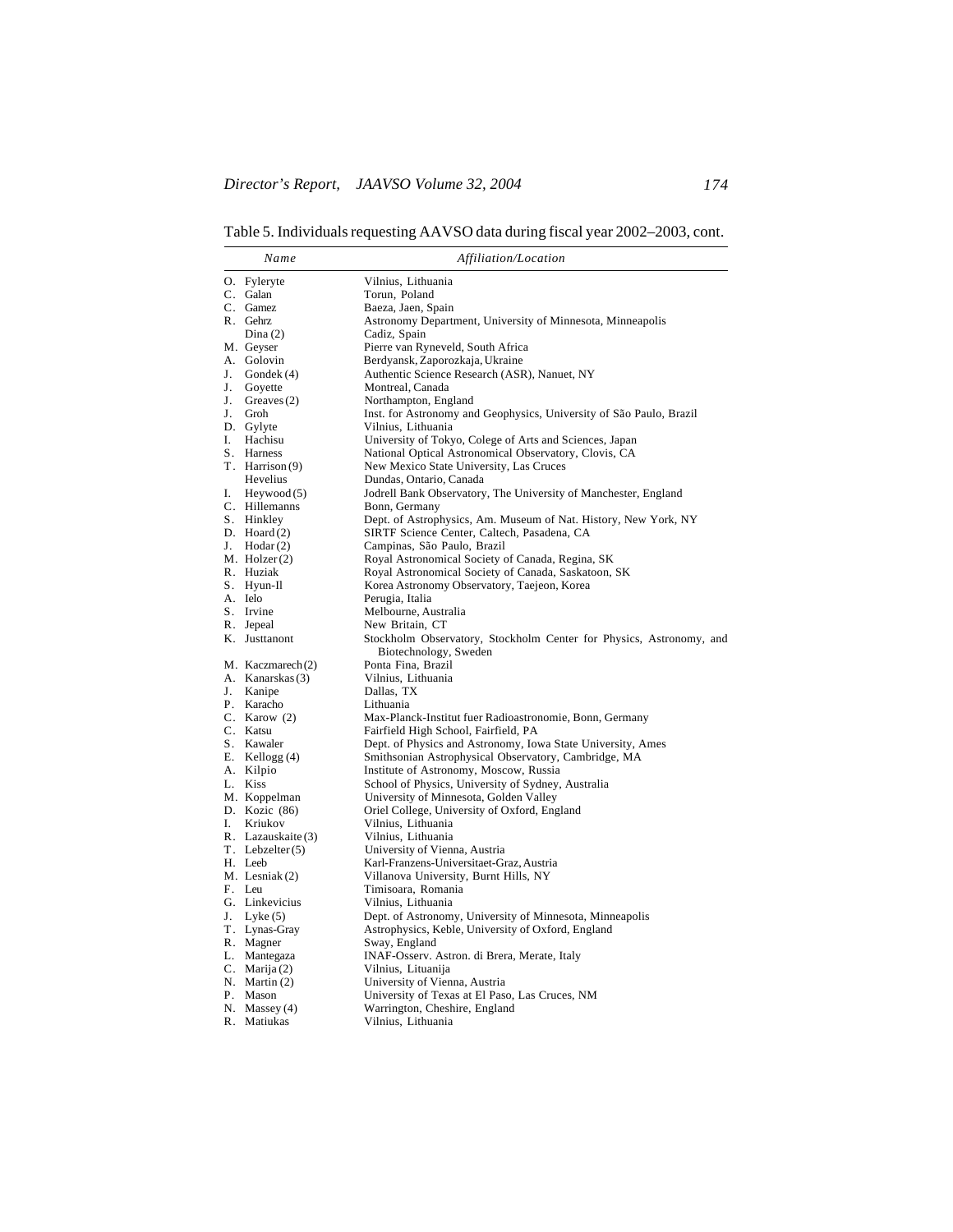Table 5. Individuals requesting AAVSO data during fiscal year 2002–2003, cont.

|    | Name                          | Affiliation/Location                                                                                        |
|----|-------------------------------|-------------------------------------------------------------------------------------------------------------|
| L. | de Matos                      | Department of Astronomy, Institute for Astronomy, Geophysics, and Atmospheric                               |
|    |                               | Science, University of São Paulo, Brazil                                                                    |
|    | A. Matuizaite                 | Vilnius, Lithuania                                                                                          |
|    | C. Mayer $(4)$                | University of Reading, Poole, Dorset, England                                                               |
|    | P. Mayer                      | Charles University, Praha, Czech Republic                                                                   |
|    | K. McGowan                    | Los Alamos National Laboratory, Los Alamos, NM                                                              |
|    | J. $McSaveney(2)$             | Physics and Astronomy, University of Canterbury, Christchurch, New Zealand                                  |
|    | D. Mesterhazy                 | Budapest, Hungary                                                                                           |
|    | A. Miciaite                   | Vilnius, Lithuania                                                                                          |
|    | C. Middleton                  | Bryanston, Gauteng, South Africa                                                                            |
|    | M. Mientus                    | Norridge, IL                                                                                                |
| J. | Mik                           | Vilnius, Lithuania                                                                                          |
|    | R. Millan-Gabet               | California Institute of Technology, Pasadena, CA                                                            |
|    | B. Miller                     | Fairfield High School, Fairfield, PA                                                                        |
|    | F. Mohammed                   | Toronto, Canada                                                                                             |
|    | $S.$ Mondal $(3)$             | Physical Research Laboratory, Astronomy Division, Ahmedabad, Gujarat,<br>India                              |
|    | L. Moorhead                   | Physics Department, University of York, York, England                                                       |
|    | P. Mozel                      | Oakville, ON, Canada                                                                                        |
| I. | Nariman                       | Baku, Azerbaijan                                                                                            |
|    |                               | National Dali Senior School Dali City, Taichung, Taiwan                                                     |
|    | M. Nielbock                   | European Southern Observatory, Santaigo, Chile                                                              |
|    | B. O'Donovan                  | Astrophysics Group, Lucy Cavendish College, Cambridge, England                                              |
|    | K. Ohnaka<br>R. Olenick $(2)$ | Max-Planck-Institut fuer Radioastronomie, Bonn, Germany                                                     |
|    | D. Ondrich                    | University of Dallas, Department of Physics, Irving, TX 75062<br>Univerzity Karlovy, Prague, Czech Republic |
|    | C. Paskevic                   | Vilnius, Lithuania                                                                                          |
|    | R. Percy                      | Villanova University, Villanova, PA                                                                         |
|    | H. Pinkston (3)               | NASA, Hampton, VA                                                                                           |
|    | M. Poxon (2)                  | Great Plumstead, Norwich, England                                                                           |
|    | A. Pratip Ray (4)             | Dept. of Space Sciences, University of Pune, Maharashtra, India                                             |
|    | R. Pretorius (2)              | Dept. Astronomy, Univ. Cape Town, Rondebosch, Cape Town, South Africa                                       |
|    | A. Puckett                    | University of Chicago, Chicago, IL                                                                          |
|    | S. Pyatih                     | Minsk, Belarus                                                                                              |
|    | C. Radjapaksa                 | Stade, Germany                                                                                              |
|    | G. Ramsay                     | Mullard Space Science Lab., University Colleage, London, England                                            |
|    | A. Rasakevicius (5)           | Vilnius, Lithuania                                                                                          |
|    | P. Rauckis                    | Lithuania                                                                                                   |
| J. | Reitmaa                       | Helsinki, Finland                                                                                           |
|    | Reynolds                      | California State University, Fresno, CA                                                                     |
|    | A. Rimoevieius (2)            | Vilnius, Lithuania                                                                                          |
|    | K. Robinson                   | Scotforth, Lancaster, England                                                                               |
|    | B. Rodgers                    | Gemini Observatory, Tucson, AZ                                                                              |
|    | A. Rondi                      | Juillan, France                                                                                             |
|    | G. Rudnitskij (2)             | Sternberg Astronomical Institute, Moscow, Russia                                                            |
|    | M. Rushton<br>Sackis          | Keele University, Stoke-on-Trent, England                                                                   |
| J. | L. Sanchez Moreno             | Northwest Suburban Astronomers, Elk Grove Village, IL                                                       |
|    | M. Sanitas                    | Sociedad Astronomica de Guadalajara, Escorpion, Guadalajara, Mexico<br>Porcelette, France                   |
|    | A. Sankowski                  | Sochaczew, Poland                                                                                           |
|    | A. Sargautis (2)              | Vilnius, Lithuania                                                                                          |
|    | T. Saygac                     | Istanbul University, Astronomy & Space Sciences Dept., Istanbul, Turkey                                     |
|    | T. Schmidt (13)               | Carinos, Florianopolis, SC, Brasil                                                                          |
|    | R. Schroeder                  | Deutsches Elektronen-Synchrotron-MST, Hamburg, Germany                                                      |
|    | G. Schwarz $(3)$              | Steward Observatory, Tucson, AZ                                                                             |
| J. | Seibokas                      | Vilnius, Lithuania                                                                                          |
|    | V. Shchukin                   | Stavrolop, Russia                                                                                           |